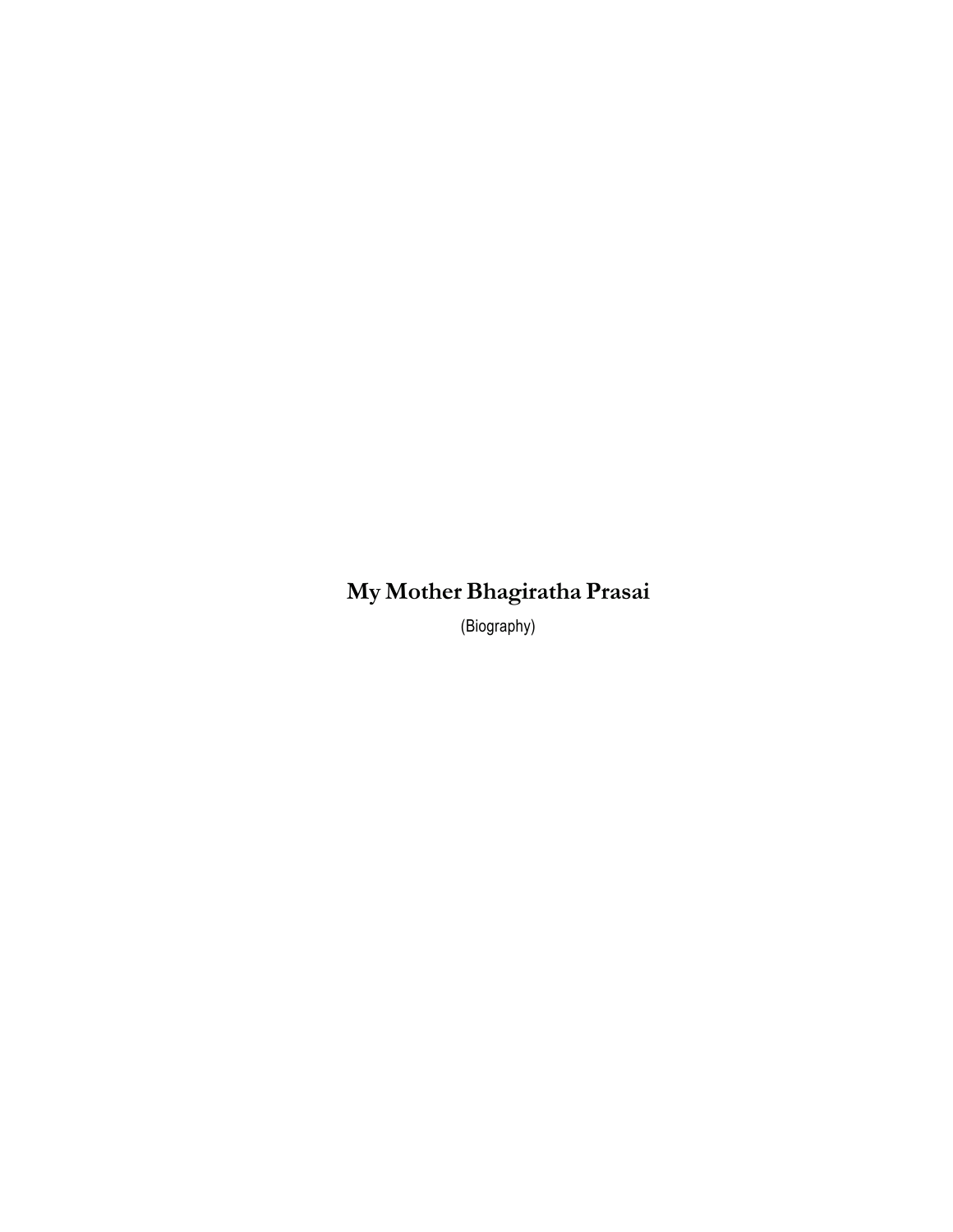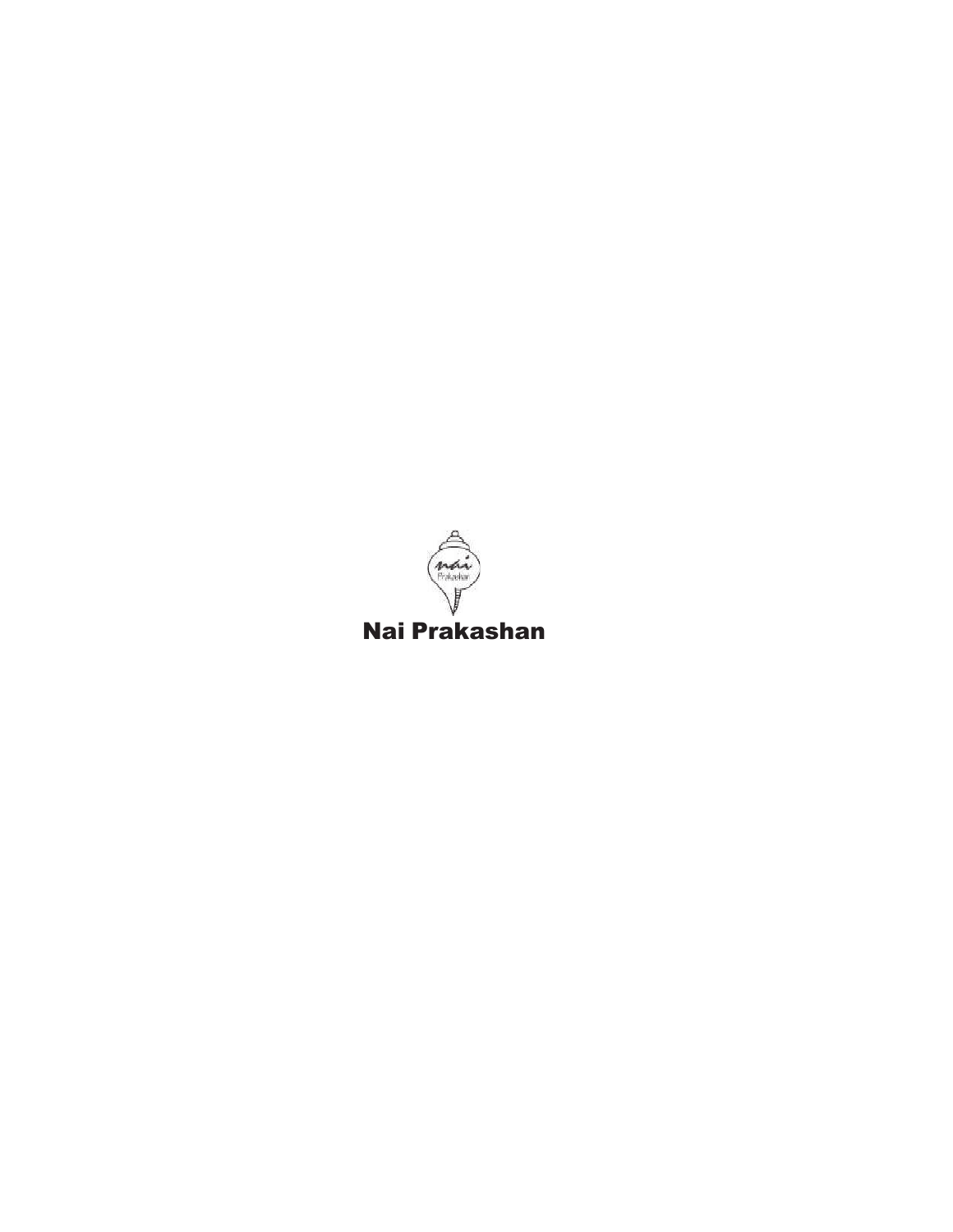# **My Mother Bhagiratha Prasai**

**Narendra Raj Prasai**

Translated by **Dr. Kanchanjunga Prasai**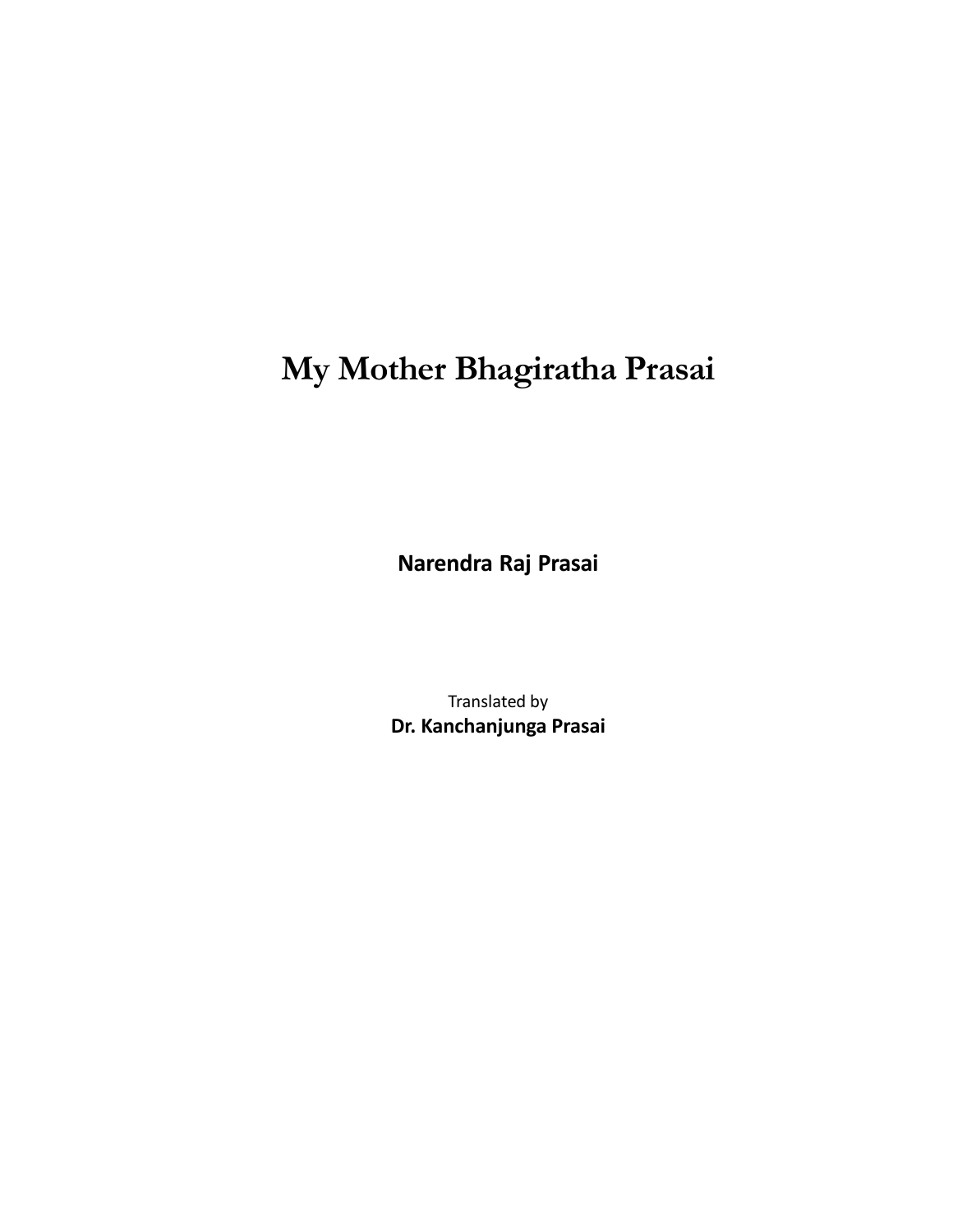Publisher : Nai Prakashan Post Box : 11441, Kathmandu, Nepal Telephone : 977-1-4771455, 977-1-4770580 Email : nai.com.np@gmail.com Website : www.nai.com.np Cover Photo : Bhagiratha Prasai Cover Design : Indra Khatri Printed at Richa Offset Press Price Rs 200.00 Nai book No : 153 © Reserved (2021) ISBN: 978-9937-509-86-2 A Biography of Bhagiratha Prasai by Narendra Raj Prasai, Translated by Dr. Kanchanjunga Prasai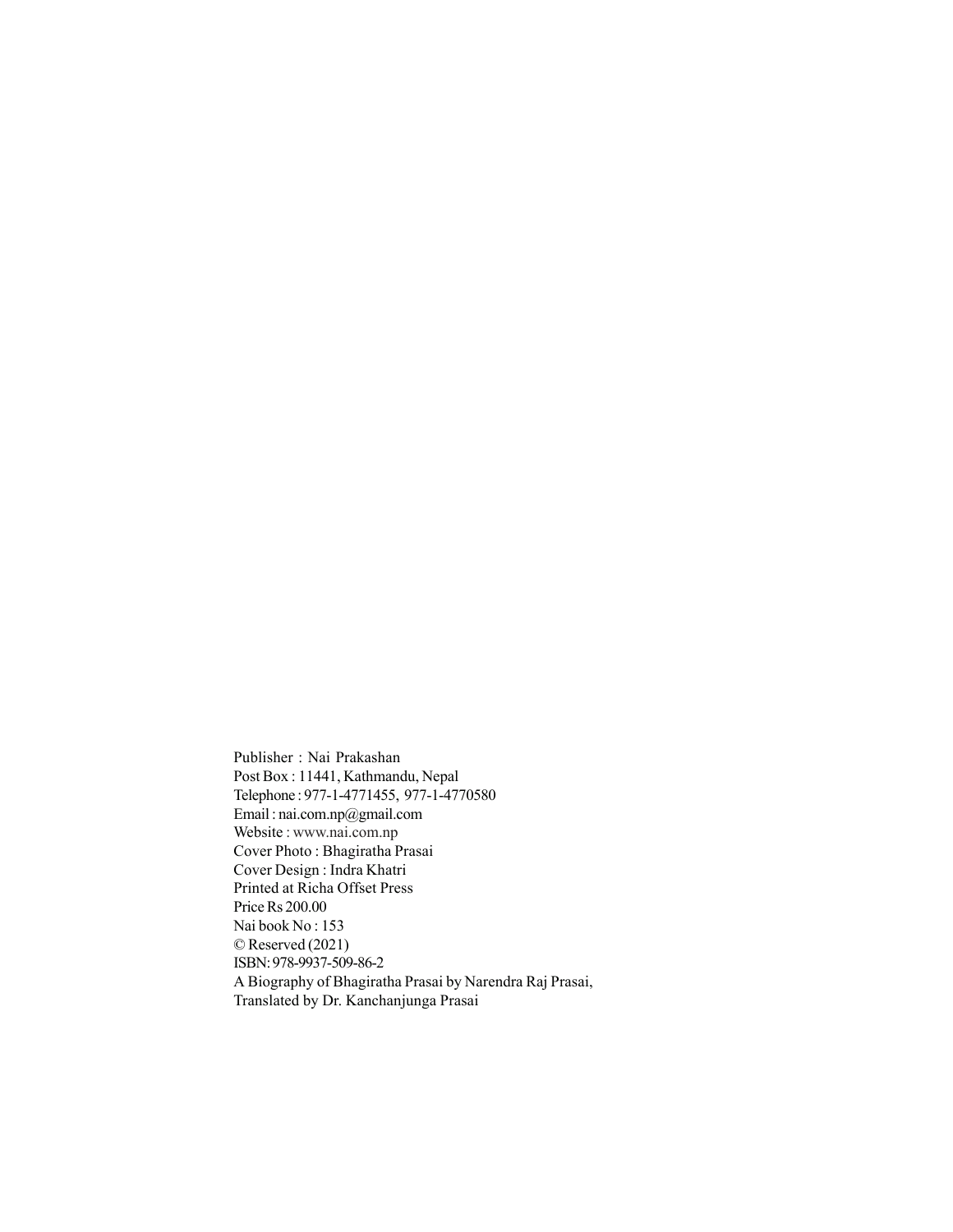### **Publisher's Note**

Nai Prakashan, ever since its establishment on January 29, 1996, is meditating in the world of Nepali Language – concentrating on the idea of 'universal brotherhood'. Founded with the aim of uplifting 'Nepali Literature', it has always honored norms and values of tradition and culture, and will always continue to do so. The recognition of talents in the country and abroad is one of the main objectives of this literary organization.

Nai Prakashan has been engaged in identifying and appreciating talents in the field of Nepali art and culture, language and literature, social services, science and technology, school of thoughts, games and sports, and alike. It is also engaged in conducting various cultural programs from time to time as well as in the publication of different series of books.

Nai Prakashan, ever adhering to pure Nepali values, norms, and assumptions is well on course to give exposure to every talent's constructive skills in a nice and pleasant manner. Indeed, after being born and expecting a cherishing life, it is the solemn duty of each and everyone to dedicate oneself to singing in praise of one's motherland. In this context, this organization is proudly inspired by the belief that service in the literary field is also an important aspect of service to the whole nation.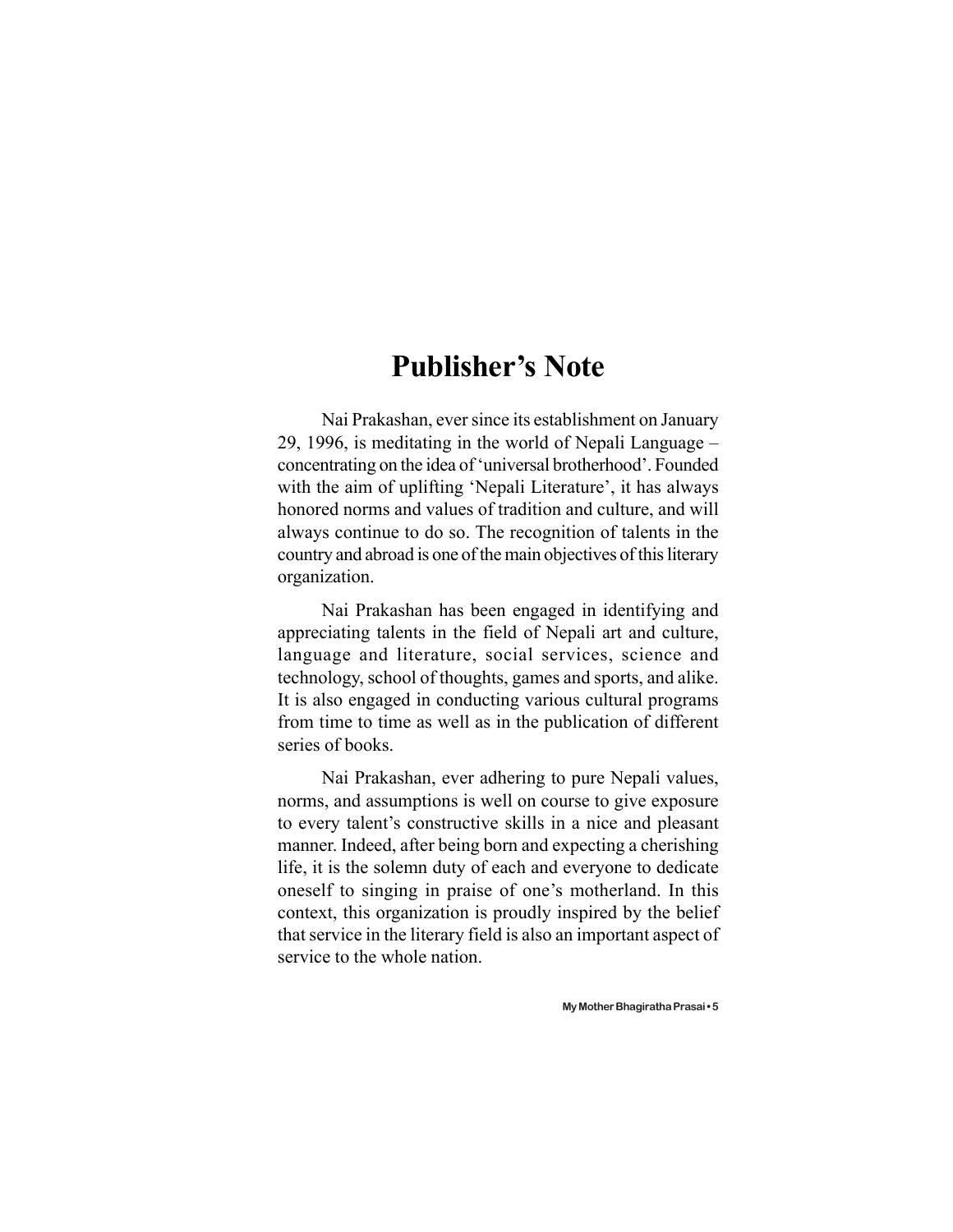This book *My Mother Bhagiratha Prasai* has come into publication in line with various plans and programs formulated under the objectives of Nai Prakashan.

Narendra Raj Prasai is regarded as a genius in structuring literary organizations. He is also a renowned writer. Biography is considered the best of his literary genres. Among six and a half dozen of his published books, more than two dozens are the biographies. Further, more than seven hundred articles written by him on various topics including short biographies have already come into publication.

Bhagiratha Prasai, the mother of Narendra Raj Prasai, was a representative woman of Nepal. In this book, the writer has portrayed Nepalese society, the condition of Nepalese women, and the condition of senile single mothers during and after Ranacracy.

Despite being a scientist, Dr. Kanchanjunga Prasai has shown a strong inclination towards Nepalese language and literature. As a devout descendant of his grandmother, it was Dr. Prasai's interest to translate the book *My Mother Bhagiratha Prasai* from Nepalese language to English language.

Nai Prakashan thanks translator Dr. Kanchanjunga Prasai (the son of Narendra Raj Prasai) for the translation of the original book to English, and values the glorious occasion of publishing this English version of Narendra Raj Prasai's *My Mother Bhagiratha Prasai* as a golden opportunity.

• **Nai Prakashan**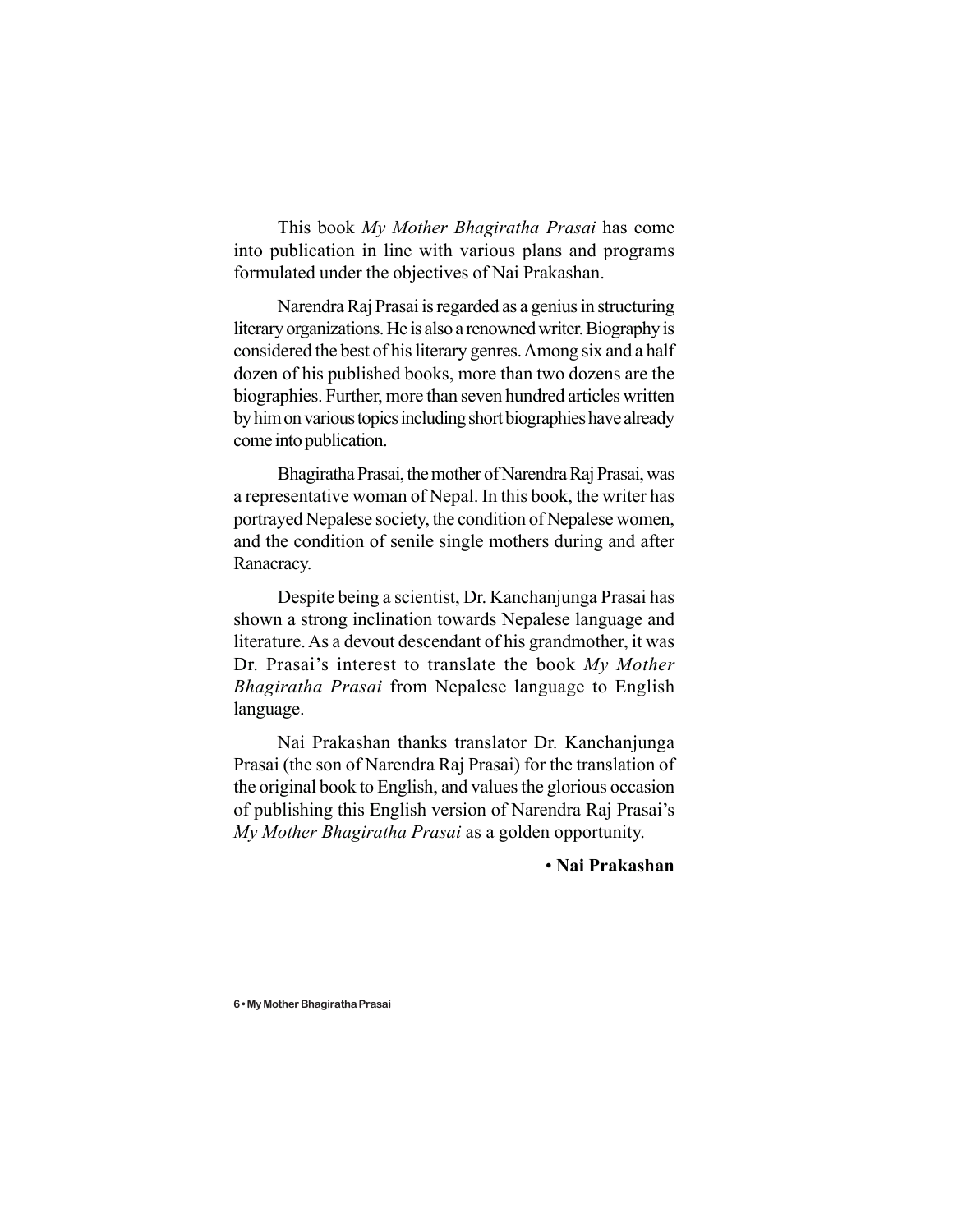### **Contents**

- Publisher's Note 5
- Foreword : Prof. Dr. Mohan P. Lohani 9
- Translator's Note 13
	- 1. Birth of My Parents and Their Proposed Wedding While Still Inside Their Mother's Womb • 19
- 2. Story of My Father and Grandfathers 22
- 3. Descendants of My Parents 29
- 4. My Mother's Public Service and Her Agony 39
- 5. My Mother's Co-wife 45
- 6. My Mother's Accident and My Birth 49
- 7. My Mother's Residence and Eviction 55
- 8. My Mother's Helplessness 67
- 9. My Mother and Her Interrelationship with Indira 73
- 10. My Mother and Kanchanjunga's Dedication to Her 78
- 11. My Mother's Last Breath 83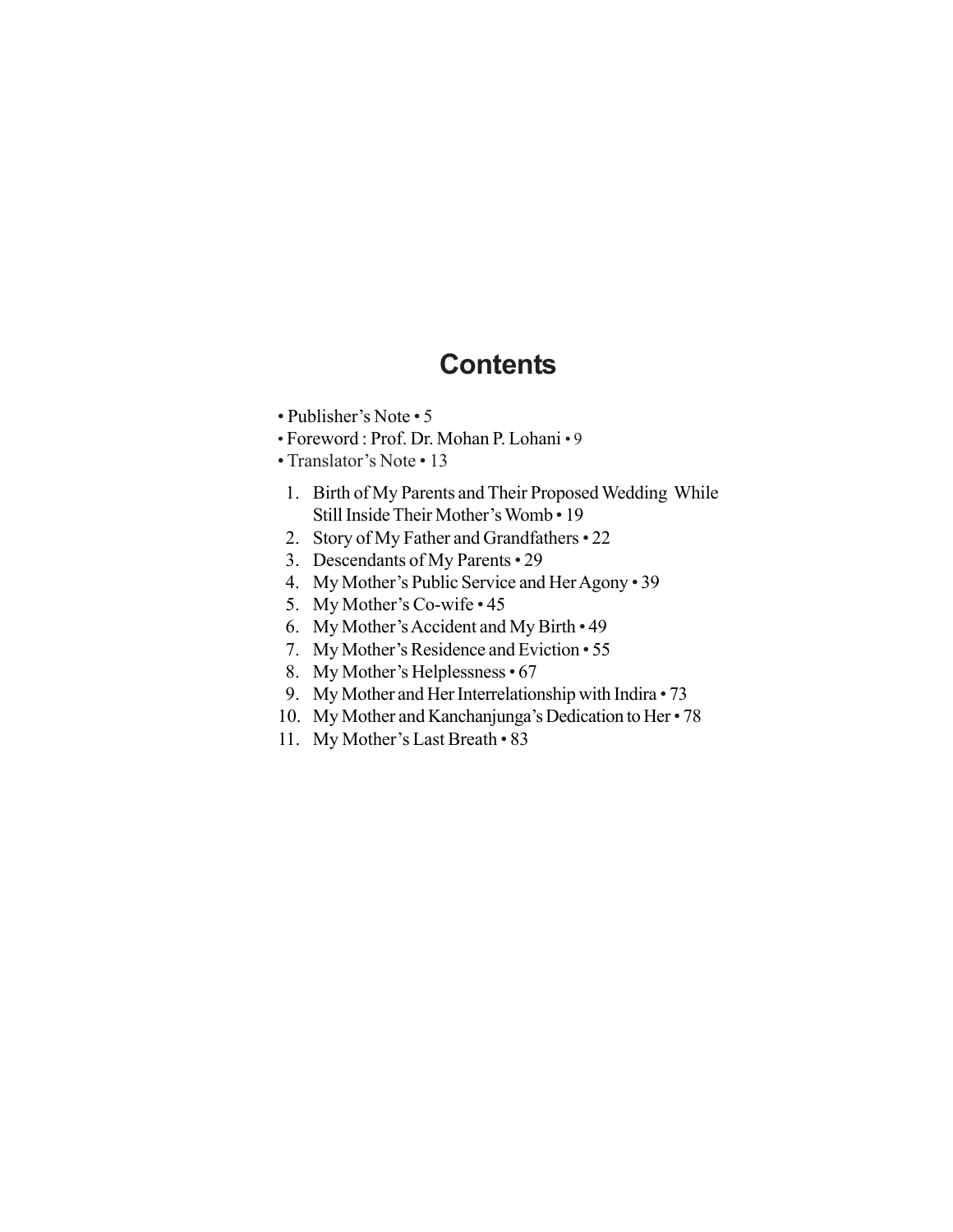### **Foreword**

I am delighted to write a few words by way of appreciation about Narendra Raj Prasai's *My Mother Bhagiratha Prasai* translated by Dr. Kanchanjunga Prasai from Nepali to English language. Dr. Prasai, son of Narendra Raj Prasai, a renowned writer of Nepal, is a scientist by profession with a doctorate in mitochondrial DNA biology from an American University. Despite his modesty and candid assertion that he is not a professional translator, the high quality of his translation which is a difficult art and requires special skills has impressed me most. He has done a commendable job for which I sincerely compliment him. Elucidating the inspiration to translate this biography, perhaps his first attempt at translation, he writes: "My fathomless love and devotion to my grandmother stimulated me to read her biography that my father wrote. After completing the book, I felt that her heart touching life story should reach far corners of the globe. So, I requested my father that I would like to translate it to English. He was elated when he heard my proposal and nodded his head indicating approval."

The biography testifies not only to Dr. Prasai's genuine love and devotion to his grandmother but also his profound respect and admiration for his father. The first paragraph of Translator's Note opens with a sentence in which Dr. Prasai eulogizes his father as 'the most hardworking and down-to-earth person I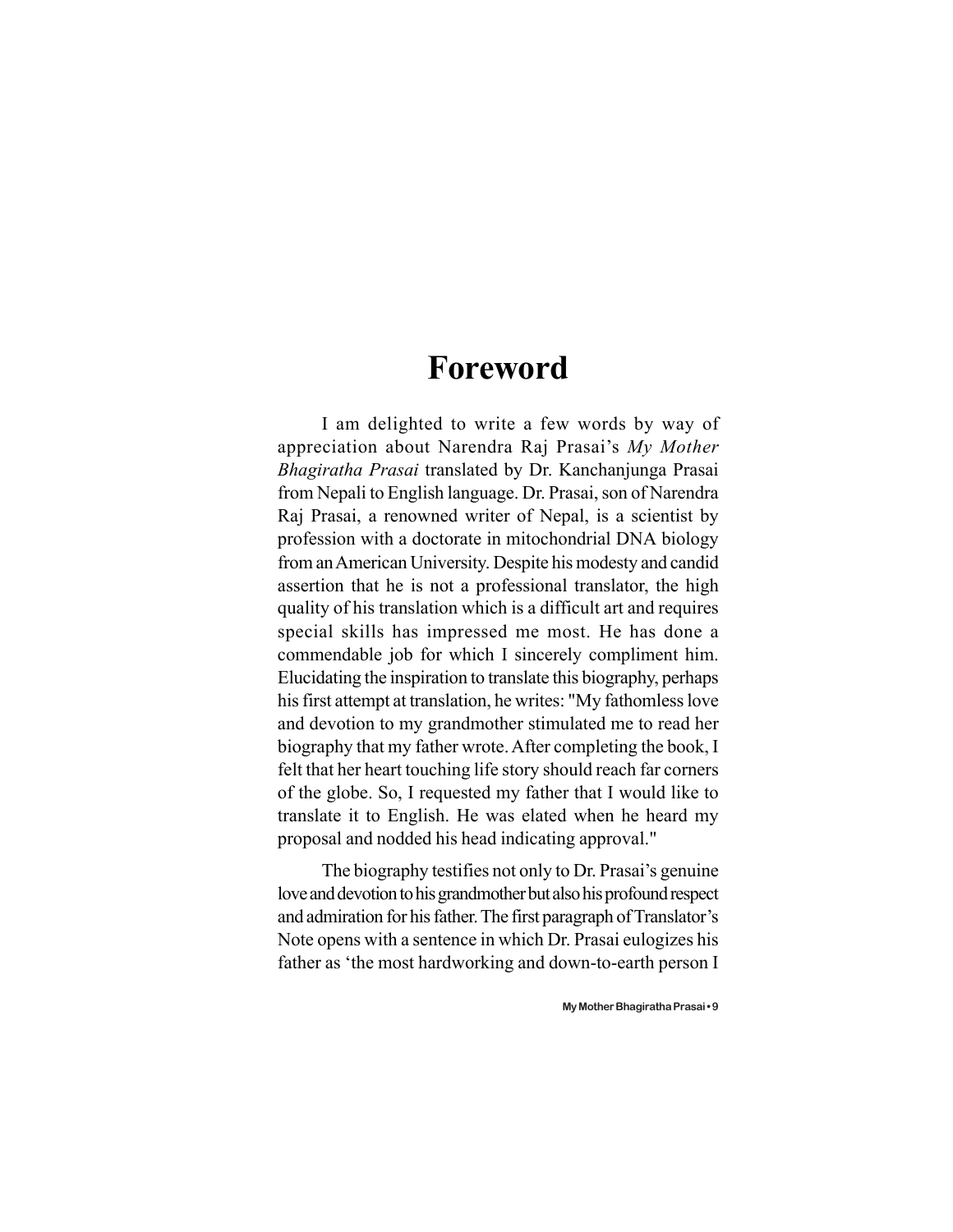have ever seen in my life.' There can hardly be two opinions about Mr. Narendra Raj Prasai being the most talented biography writer in Nepal. He is a prolific writer with over six and a half dozen publications to his credit, half of which are biographies of people devoted to Nepali language, literature, and culture.

The book under review is, indeed, a heart-felt tribute from a son to his mother in an emotionally moving language. To quote Dr. Kanchanjunga Prasai, 'never have I seen a son loving his mother like my father loved his mother.'The biography is replete with instances of several passages glorifying the image of a loving mother, her role as a social worker, a philanthropist and, above all, a true representative of women in Nepali society with their strengths and weaknesses, and their commitment to abide by established norms, values and ideals. Narendra Prasai remembers his mother as a 'rich and generous social worker' who 'never showed arrogance because of the wealth she possessed.' Compassionate as she was, she always helped poor people in the village and no one who sought her help returned emptyhanded.

The following description portrays Bhagiratha Prasai as a remarkable lady with multi-dimensional personality. 'My mother was energetic and she worked almost all the time. She possessed different skills and did not like people who sat idle gossiping unnecessarily. According to the time and context of life, there was nothing that she had not done. She was skillful in making straw mats, embroidered mats, and wooden seats, just to name a few. She made our home's fundamental objects. She was an extempore poet as well. Not only that, she used to memorize verses that my father recited from books. She also sang songs in a sweet and melodious tone. During festivities, she enjoyed singing and dancing with her close friends and relatives.' (p.41) She was a self-respecting lady who always maintained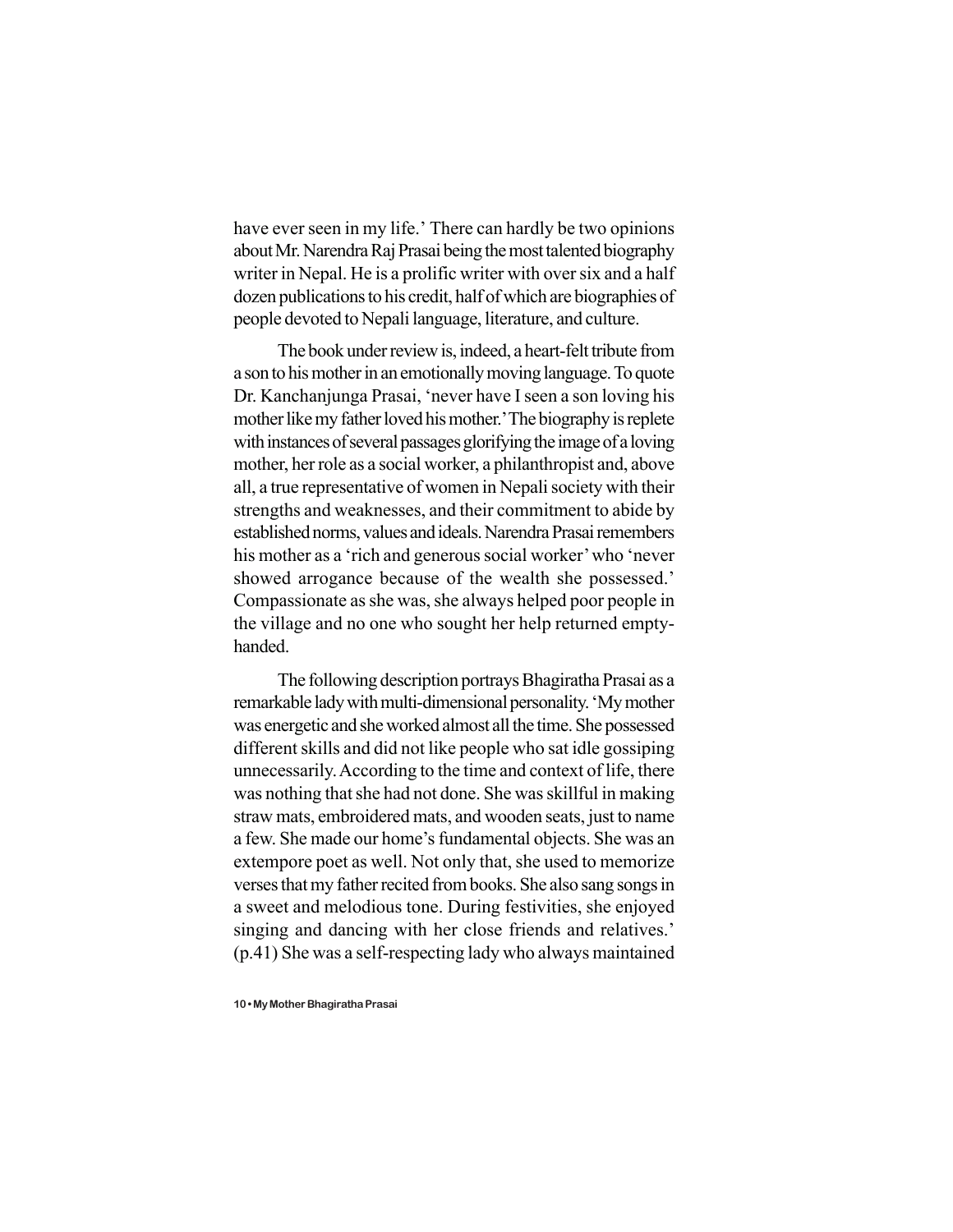her poise and dignity as well as her indomitable spirit with a sense of pride. The following passage describes her qualities: 'No matter how much sorrow, grief and pain she was going through, my mother never bowed in front of anyone. She always held her head high. My father's brothers tried to underestimate her, suppress her, and exploit her, but she never surrendered to anyone. For how much ever long she stayed in Hangpang, my mother lived with pride, honor and dignity.' (p.44)

Narendra's wife Indira Prasai speaks highly of her husband whose love for and attachment to his mother was just exemplary. Narendra quoting his wife writes: 'Narendra and my mother-inlaw had miraculously intimate relationship; both loved each other so much. I have neither seen nor heard such love between a son and mother. It was unique to see such affection and love that Narendra had for his mother. That is why I feel that Narendra's behavior toward his mother was both exemplary and remarkable.' (p.53) Howsoever busy, Narendra found time to keep his mother company and to monitor her daily routine from eating, chitchatting and going to bed at night.

Narendra's wife Indira was no less attentive to her motherin-law who, overwhelmed with so much care and love shown by her daughter-in-law, repeatedly called her 'my mother'. Narendra describes this behavior of his wife towards his mother as outstanding and motivational. Narendra admits: 'When compared to Indira's service towards my mother, mine was almost nothing.' No reader misses the triangular relationship based on mutual love, affection, selfless care and service and, above all, the intimate ties that bind mother, son and the daughter-in-law.

This foreword will be incomplete if I fail to mention a few other outstanding credentials of Dr. Kanchanjunga Prasai as a staunch nationalist, a committed monarchist and as one who has shown, as Publisher's Note confirms, 'strong inclination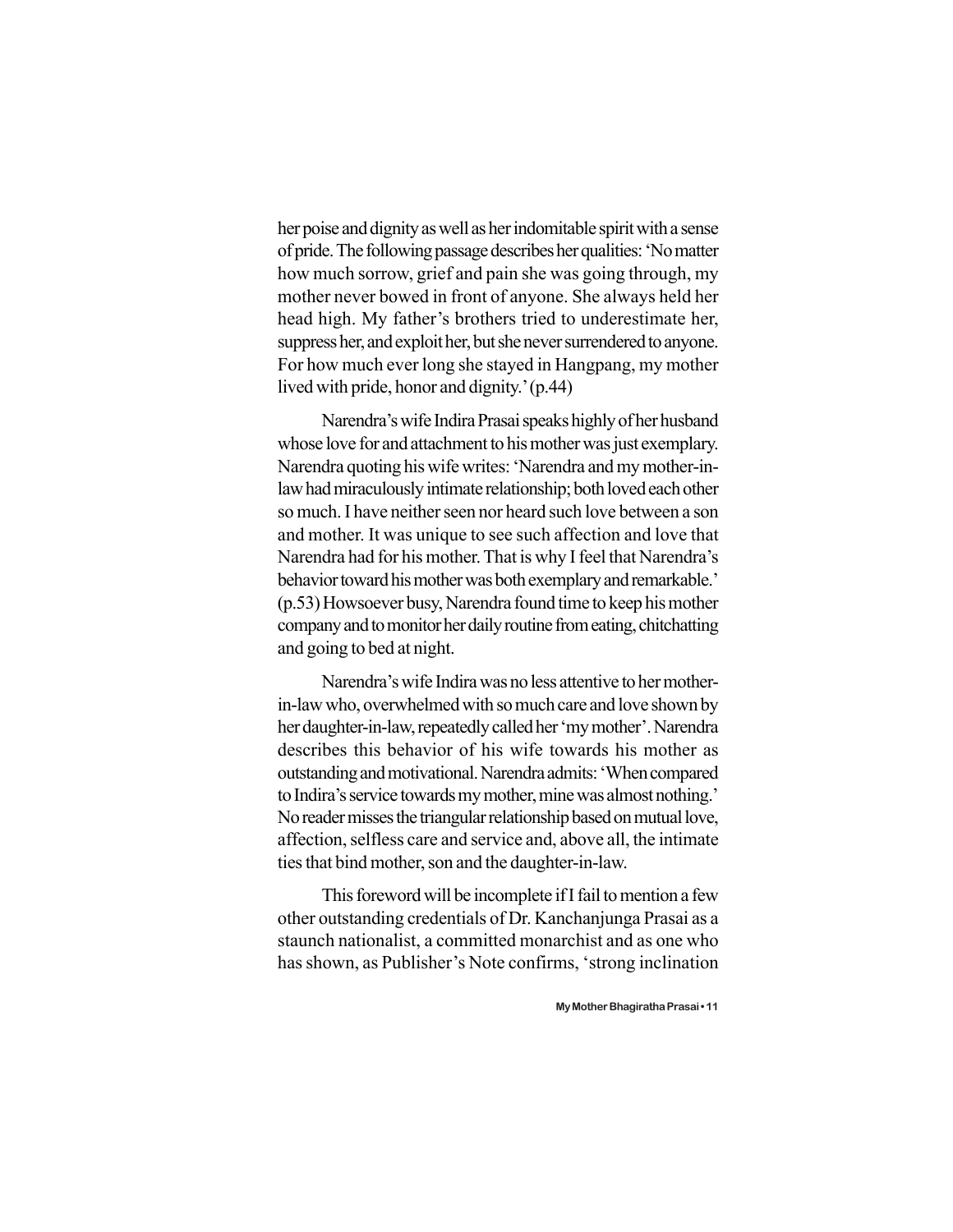towards Nepalese language and literature'. I take this opportunity to thank the translator for the honor bestowed on me to write a brief foreword about this excellent English version of his grandmother's biography originally written in Nepali language. I am also thankful to Nai Prakashan for publishing this book about a remarkable lady.

#### **• Prof. Dr. Mohan P. Lohani**

Former Head, Central Department of English, Tribhuvan University and Former Ambassador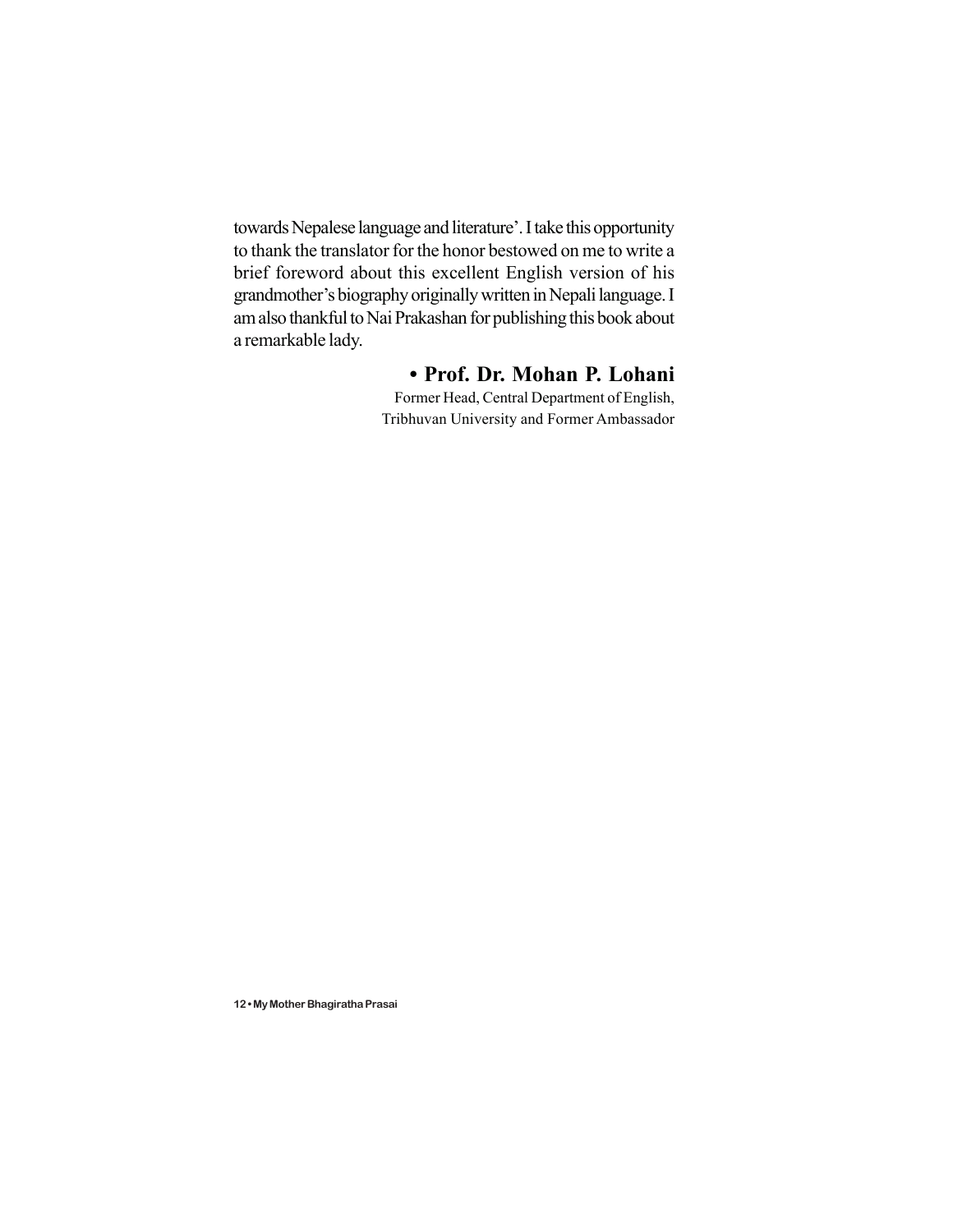### **Translator's Note**

The most hardworking and down-to-earth person I have ever seen in my life is my father – Mr. Narendra Raj Prasai. I have hardly seen him sitting idle. He is a workaholic, devoted to the fields of Nepalese language, literature, and culture. Renowned as the most talented biography writer in Nepal, he has authored more than six and a half dozen books on different genres of literature, of which about thirty are biographies of people dedicated to the fields of Nepalese language, literature, and culture.

This book *My Mother Bhagiratha Prasai* is an English version of my grandmother's biography written originally in Nepalese language by my father. Among all the children, my grandmother loved my father the most and reciprocally my father also loved my grandmother the most. The love for his mother, the roller coaster ride that she went through her life, and all the sacrifices that she made for her children motivated my father to write a biography on my grandmother. To my knowledge, this is the first-ever biography of a mother written by her own son (in native language) that is translated to English by her grandson.

My grandmother stayed with us in Kathmandu for the last twelve years of her life. During that period, I observed genuine efforts that my parents invested to make her life easier and happier. However, after doing all that he could, my father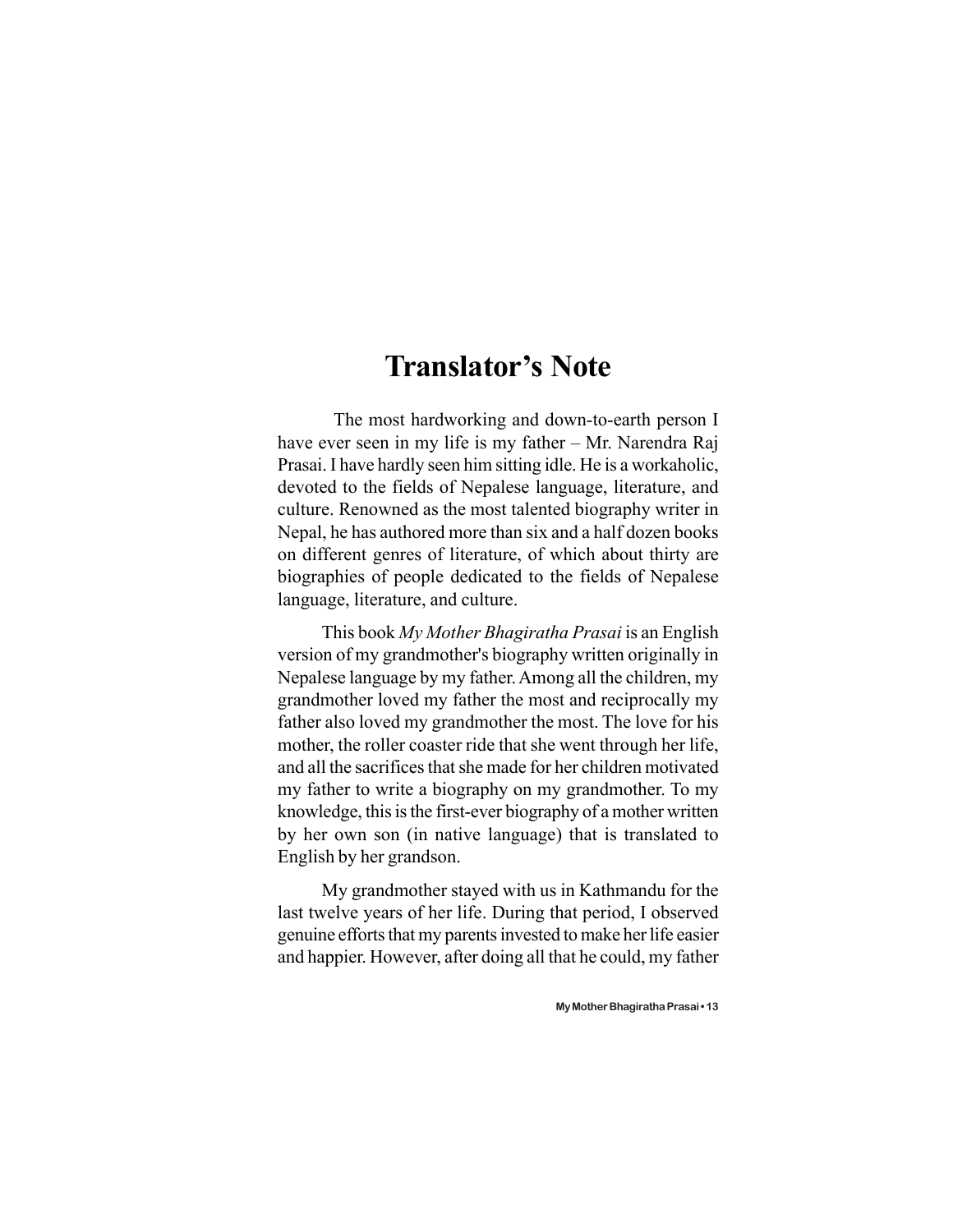still says that he is not content with what he did for her. He still regrets that he could have done things better. For example, he regrets that he should not have raised his voice in front of her, even though those were just a few times out of total frustration. He also regrets that he should have spent some more time with her. During that period, my father along with my mother had to work hard to feed eight mouths. So, I repeatedly tell him that he should not feel guilty about anything and the time he spent with her was all that he could give under that circumstance. It is clear to me that he regrets it because he misses her a lot. My father treated my grandmother like a Goddess when she was alive. And ever since she left this world, he has been worshipping her. Every day he bows down in front of her portraits, gets her blessing, and then only starts his day.

I also had a pure and unique relationship with my grandmother. I was devoted and obedient to her. The love between us was genuine and mutual. We kissed each other's cheeks every day. Sitting by her side and chatting with her had become my every day's chore. During most of our chitchats, she would mention how she made her home and orchard in Salbari like a paradise. Her ultimate wish was to breathe her last breath in Salbari, Jhapa (a district in Nepal). But her villainous youngest son and daughter-in-law made sure that her wish remained just a wish, impossible to be fulfilled. It was, however, a blessing in disguise for us that my grandmother passed away at *Nai Griha* (Nai home) in my parents' arms. Even though my grandmother's physical body has mingled with the universe, my devotion to her is eternal. Like my father, I remember her every day, bow my head in front of her pictures, get her blessing, and then only start my day.

I was raised in a family that worshipped the Nepalese language, literature, and culture. In a home where both parents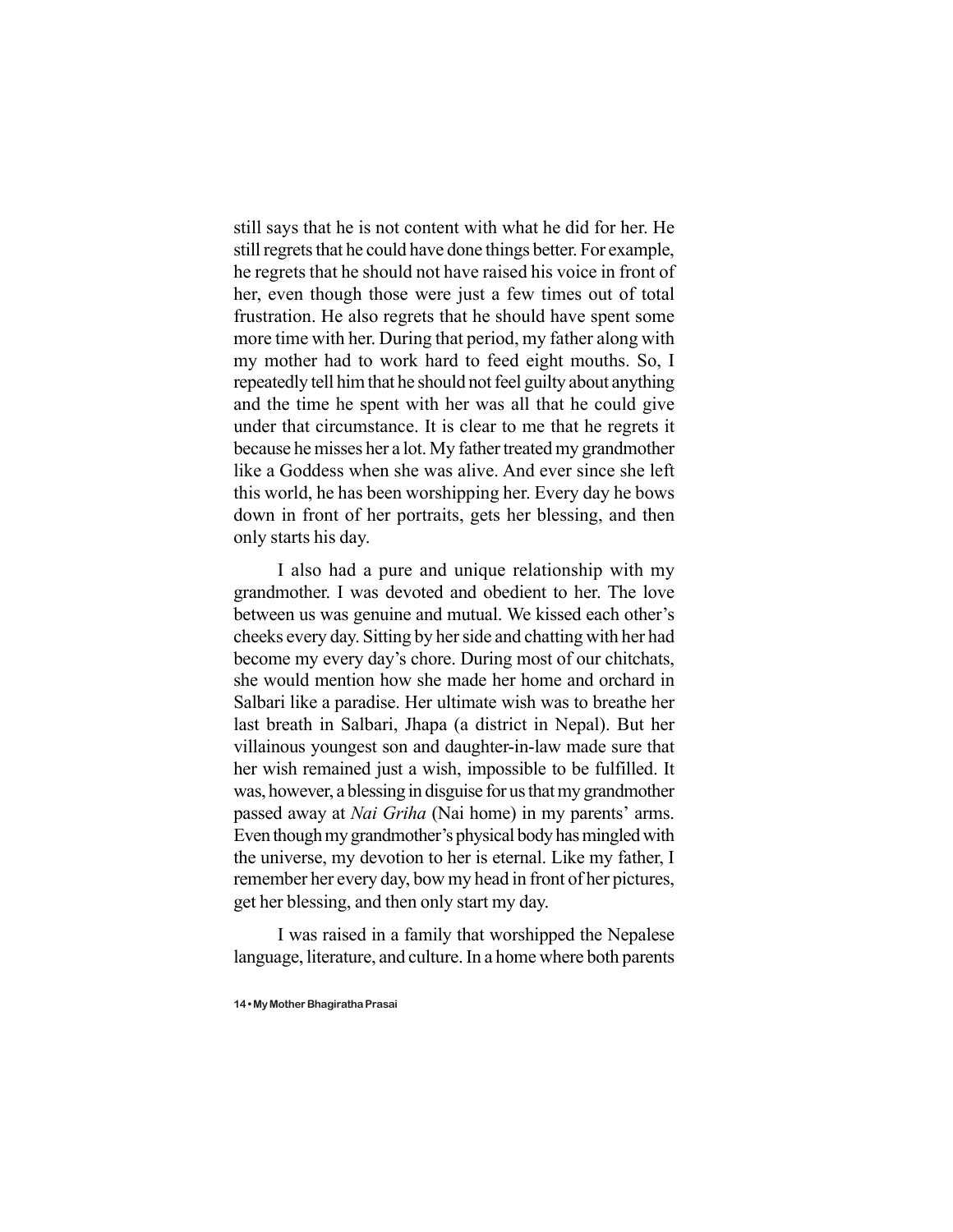are litterateurs, a family member automatically gets influenced to become one. In this regard, I still remember writing a poem about a new year when I was around eight years old. I, however, am not a full-time writer like my parents; I write only when something touches my heart. Neither am I a professional translator; I am a scientist by profession. I have earned a Ph.D. in mitochondrial DNA replication and repair from Louisiana State University Health Sciences Center-Shreveport, USA. My field of interest is biology and as can be expected, I hardly read literary books. However, my fathomless love and devotion to my grandmother stimulated me to read her biography that my father wrote. After completing the book, I felt that her hearttouching life story should reach far corners of the globe. So, I requested my father that I would like to translate it to English. He was elated when he heard my proposal and nodded his head indicating approval.

Illustrating the ups and downs that she experienced throughout her life, this book depicts my grandmother as the epitome of Nepalese women who was born and raised during Ranacracy. This book also reveals a pure love between a son and his mother. Never have I seen a son loving his mother like my father loved his mother. Maybe the aroma of that love also motivated me to translate the biography of my grandmother that my father wrote. Even though the translation may not give the exact fragrance as the original, the translated version can provide a good sense of understanding of the original contents to the readers. As English is an international language, translation in English means my grandmother's life history is not just confined to communities speaking Nepalese language but can reach English-speaking communities throughout the world.

In the end, I would like to sincerely thank my father Mr. Narendra Raj Prasai for giving me this opportunity to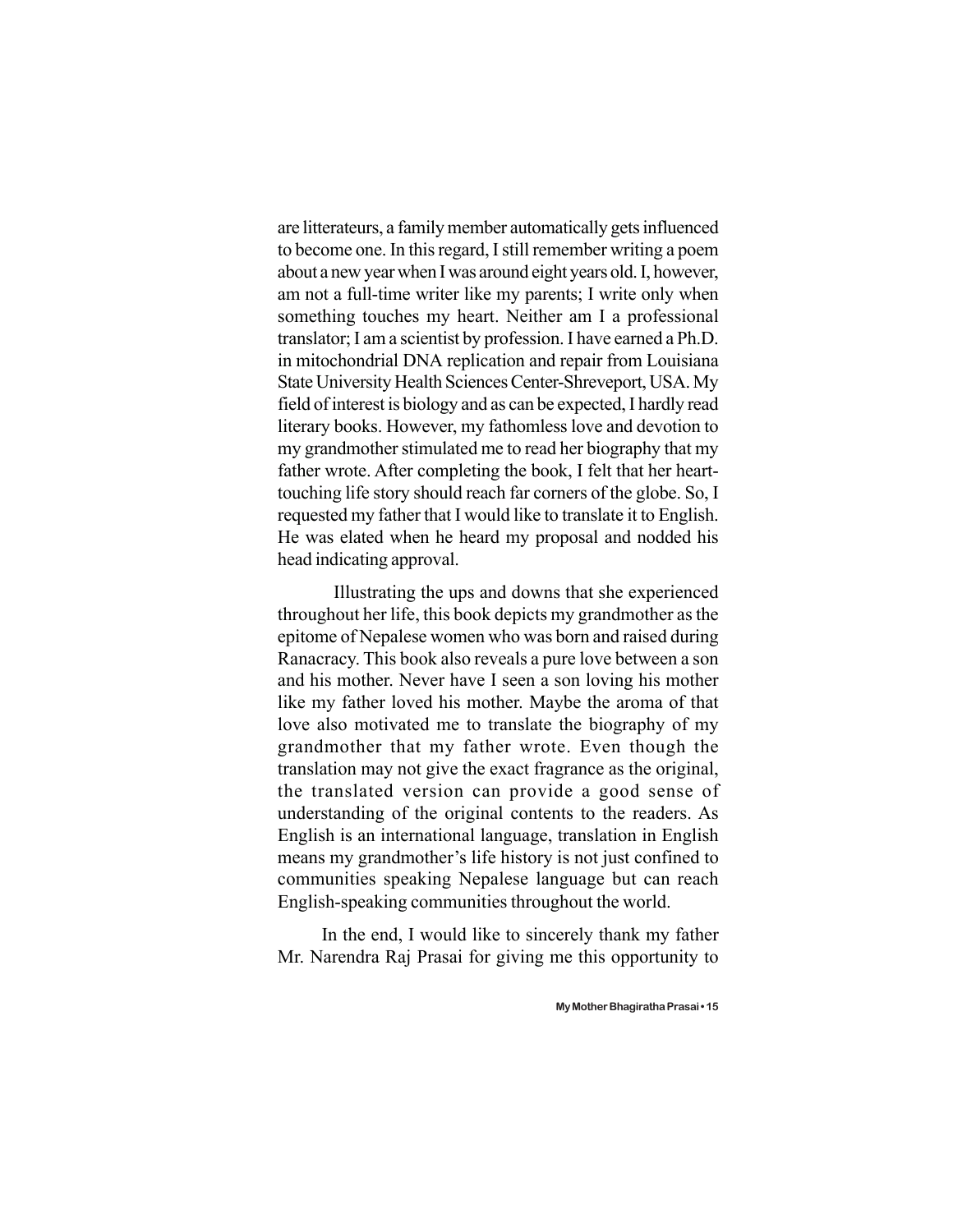translate his book written originally in Nepalese language. I would also like to thank my mother Mrs. Indira Prasai for her constant love and support. I am indebted to Prof. Dr. Mohan Lohani (former ambassador to Bangladesh and a widely respected diplomat) for writing a foreword to this translated book. Last but not least, I would like to extend my sincere gratitude to Mr. Anu Raj Joshi (eldest son of Century Person Satya Mohan Joshi) and also to Ms. Pimala Neupane (Lecturer, Tribhuvan University) for going through the manuscript and providing me valuable feedback.

#### **• Kanchanjunga Prasai, Ph.D.**

(Mitochondrial DNA Biology, USA)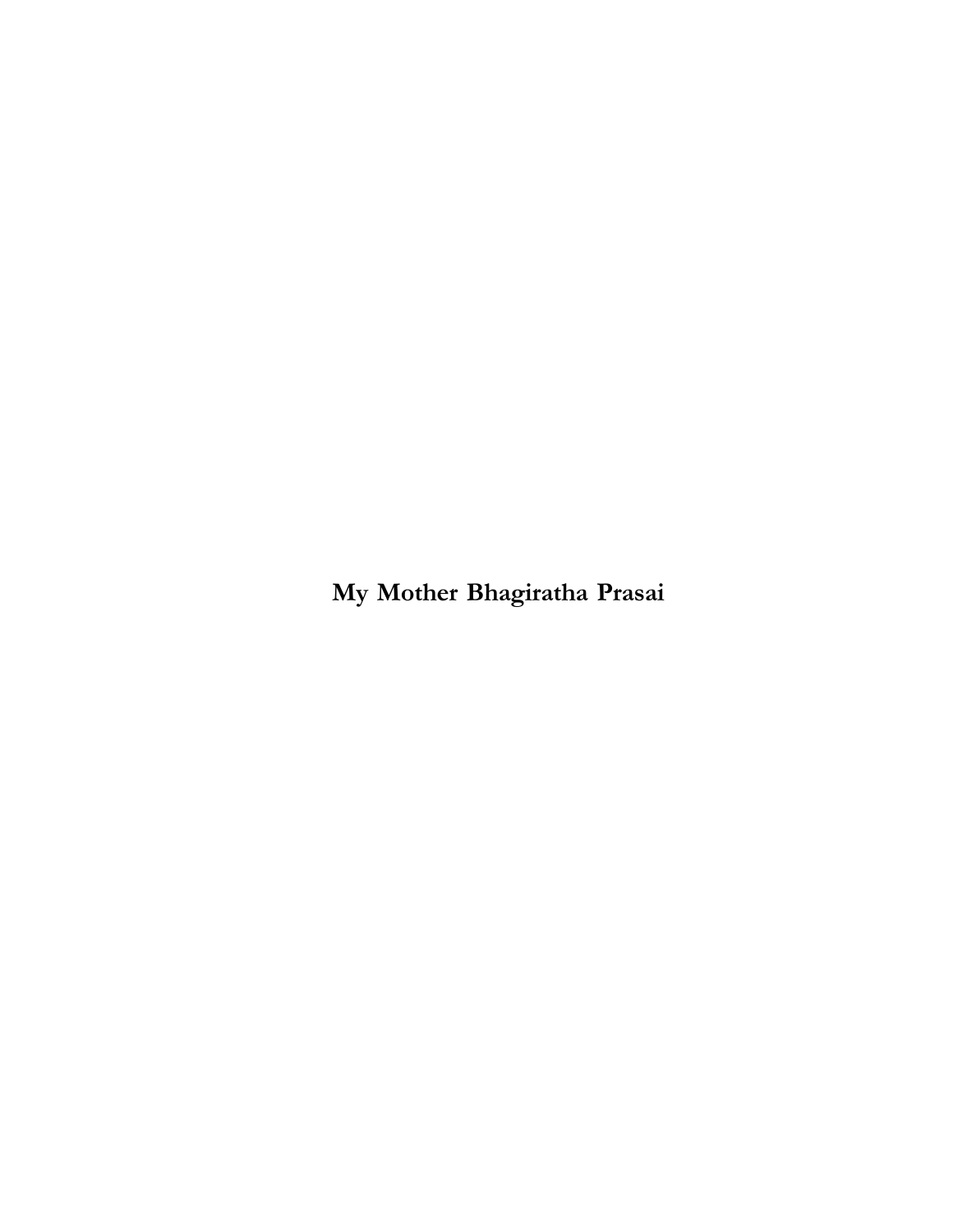### **Birth of My Parents and Their Proposed Wedding While Still Inside Their Mother's Womb**

In late 1918, Nara Dhoj Prasai from Hangpang, Taplegunj district, and Prem Lal Upreti from Ewa, Tehrahthum district got acquainted with each other in Amini, Dhankuta district while dealing with legal procedures. Because the nature of their work was essentially similar, the intimacy between Prasai and Upreti thrived, such that they started taking interest in each other's families. They also revealed details about their spouses, both of whom were pregnant at that time. They then took a pledge that if their unborn offspring were born with the opposite sex, they would tie their wedding knot later in their childhood. In due time, a girl in Upreti's family and a boy in Prasai's family were born.

My mother Bhagiratha Prasai was born at the break of dawn on May 21, 1919 in Ewa, Tehrathum. My maternal grandfather, Prem Lal Upreti, had two wives and my mother was born as the third child from his first wife, Kaushalya Upreti.

My father Jaya Prasad Prasai was born a month ahead of my mother. My paternal grandfather, Nara Dhoj Prasai, also had two wives and his first wife, Shiva Maya Prasai, gave birth to my father as her third child on April 11, 1919 in Hangpang, Taplejung.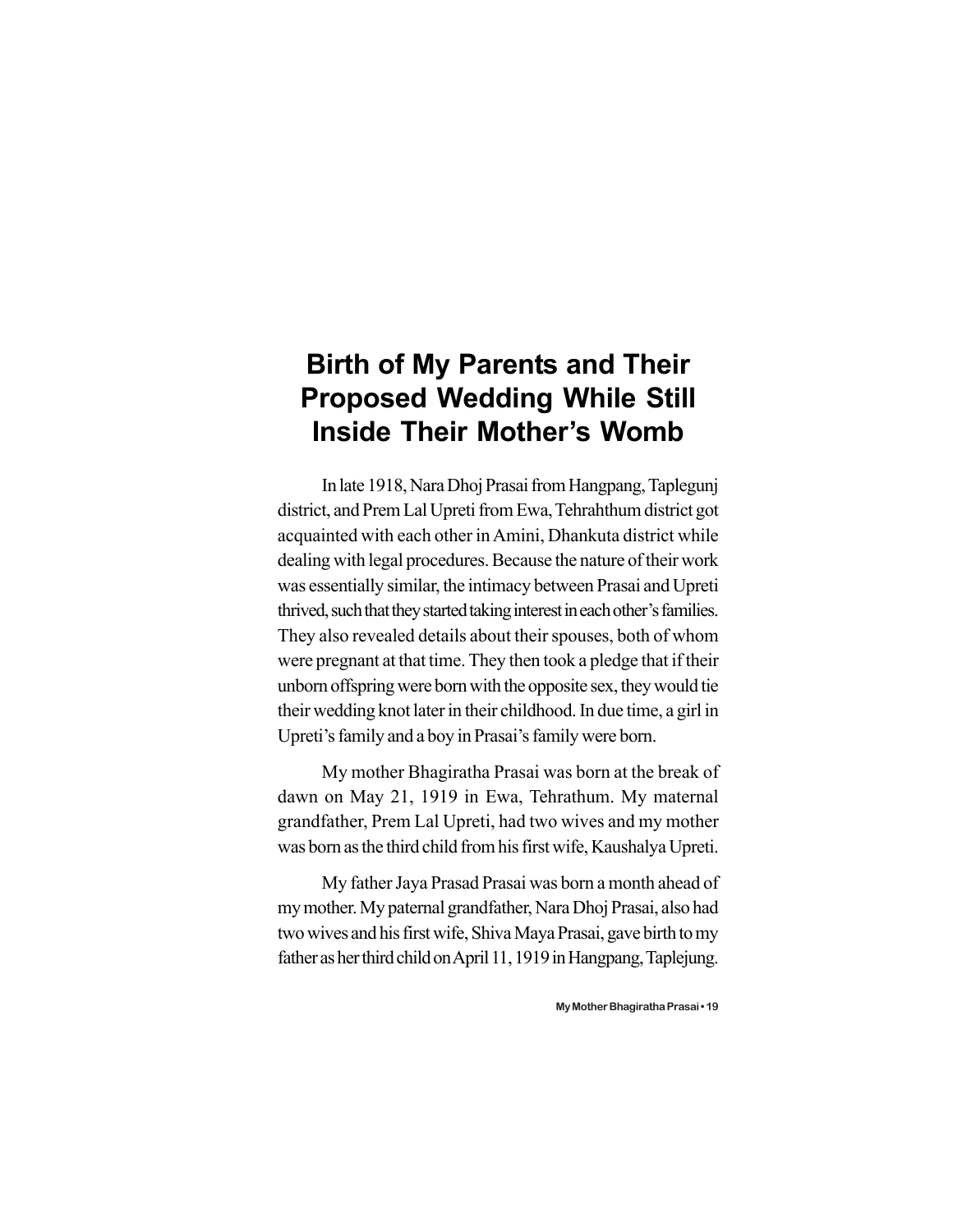As vowed formerly by my grandfathers, Jaya Prasad Prasai and Bhagiratha Upreti, each seven-years-old, tied a wedding knot in 1926.

My grandfathers Nara Dhoj Prasai and Prem Lal Upreti usually met in Dhankuta. After tying the wedding knot between their children, my grandfathers supported each other in every possible way. In addition to being fearless and bold, both were clear and transparent with one another. They made sure that they had similar work schedules so that they could meet each other during their visits to offices and courts.

My mother shared her life details with my wife, Indira Prasai. With a collection of such details, Indira wrote a book entitled *My Mother-In-Law* and published it in 2008 through Nai Prakashan (Nai Academy). In that book, my mother remembered her wedding details as: "We got married when we were seven-years-old. Before marriage, I usually wore an ankle-length skirt. But for the wedding, I was told to wear a *gunyoo* (a sarong-like garment) and a blouse. According to our customs and tradition, I was sent back to my maternal home after the wedding rituals. It was when I reached thirteen years of age, I was sent from Ewa to my husband's house in Hangpang."

Before the 1950s, it was burdensome for a woman to manage her household. My mother was raised during such a time period. Regardless from a rich or poor family, a woman was treated almost like an animal. In this context, one of our close relatives, Ganesh Bahadur Prasai, has mentioned in Indira Prasai's book *My Mother-In-Law*, "After analyzing almost nine decades of ups and downs experienced by Bhagiratha Prasai, it will not be a lie to say that she has gone through a harsh roller coaster." *Brahmins* (a priestly class) and *Kshatriyas* (a warrior race) societies during *Ranacracy* (the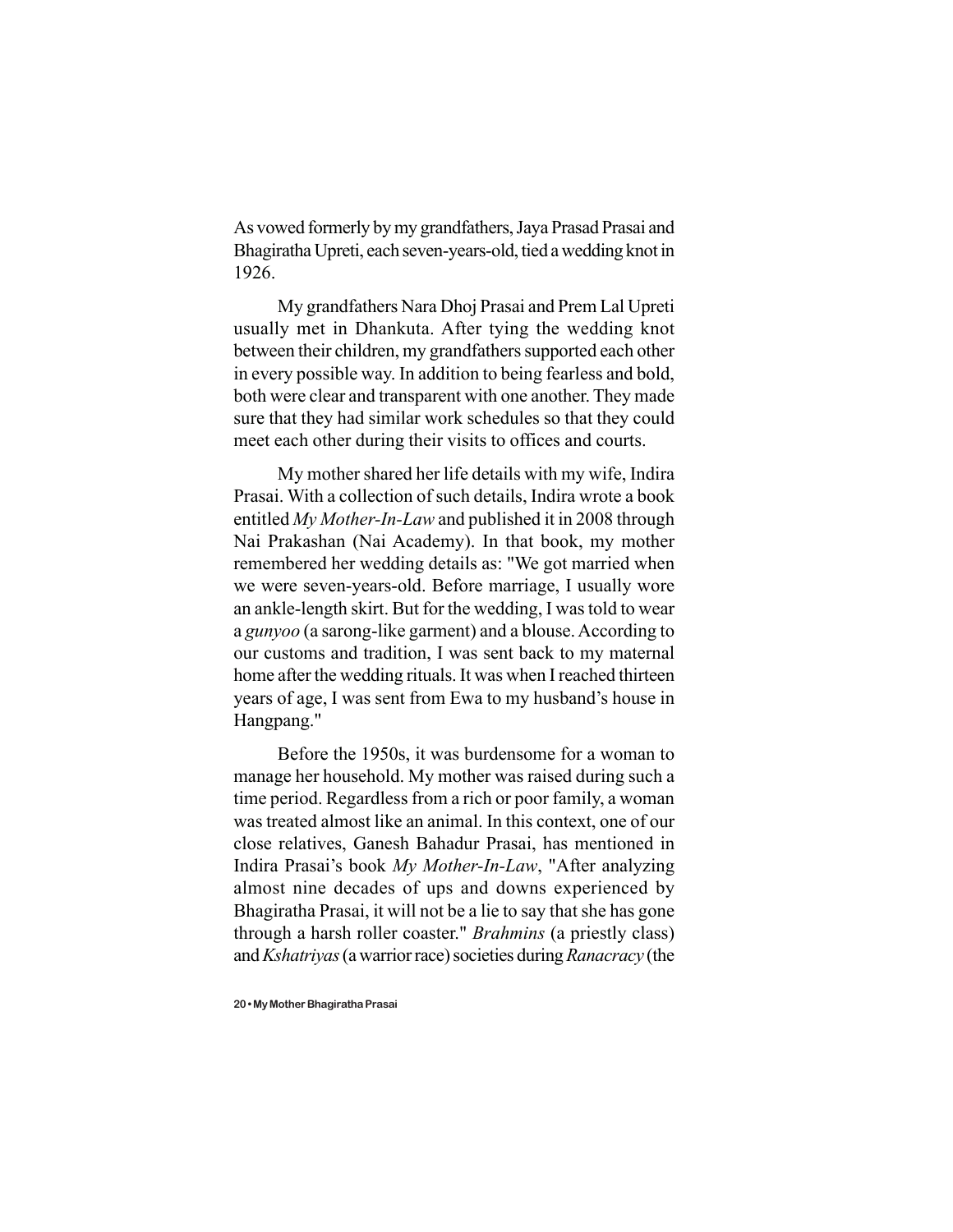ruling system of Nepal in which the prime minister had more power than the king) said to their daughters, "Manage your home if you can; if you cannot, then jump into a river and die." My mother was the epitome of a girl who was born and raised during that period. Despite many hardships, my mother accepted all the challenges and progressively marched forward. This real-life heroine (Bhagiratha Prasai) had a fearsome personality and as a lonely lioness, she singlehandedly took care of her entire family.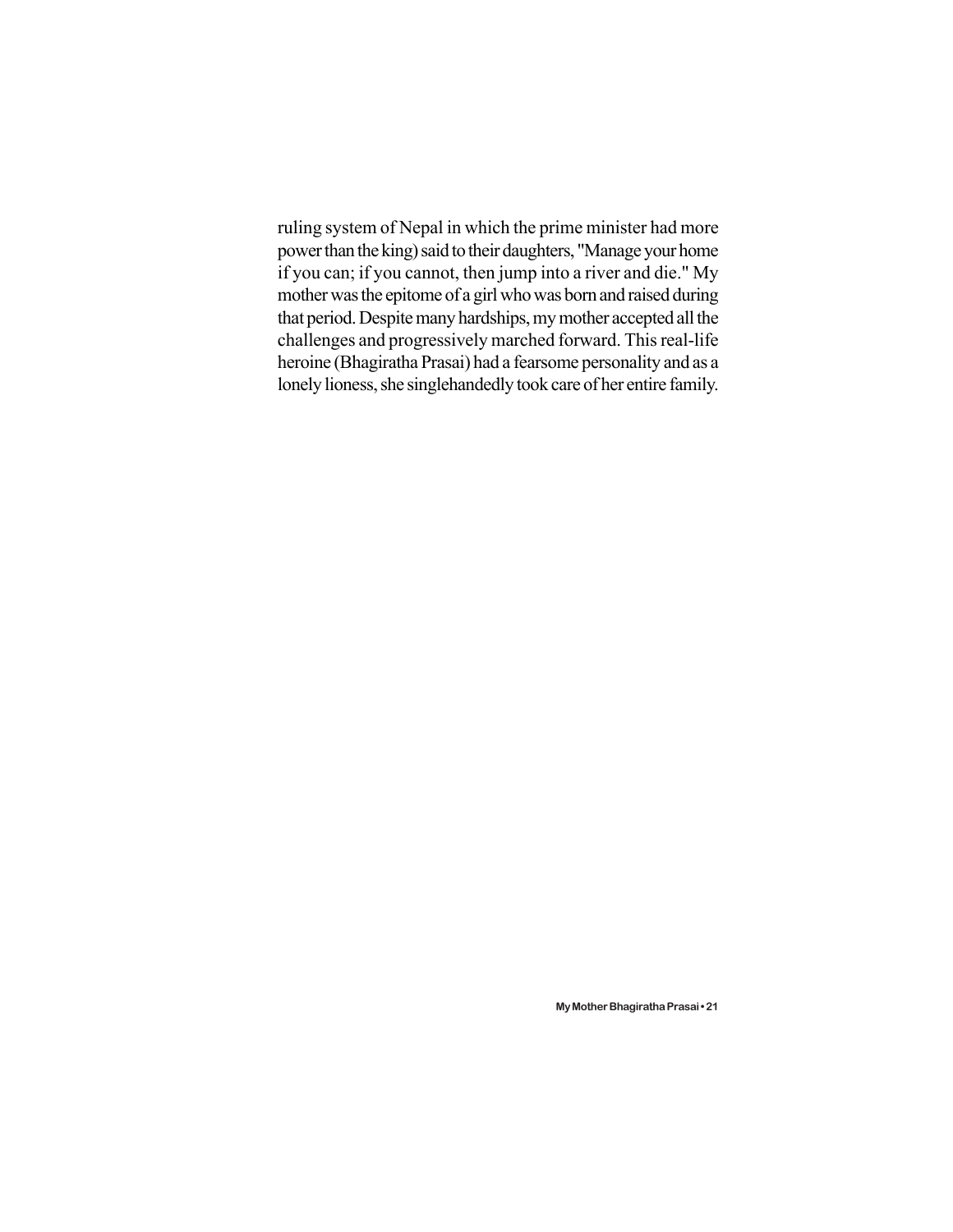### **Story of My Father and Grandfathers**

My paternal grandfather, Nara Dhoj Prasai, was a rich and renowned person of the Attharai area of Taplejung district. Whenever he had to go out of his home, he would wear a *daura suruwal* (a traditional Nepalese dress for men) with a waistband where he kept his *kukri* (a type of machete associated with Nepalese culture). With a smart and tall figure, he looked stunning in that getup. According to my mother, whatever he said became law in his house. His sons could hardly speak in front of him. In that exploitation era, he was regarded as a community judge.

The supremacy of Nara Dhoj Prasai was known to all in that region. In terms of wealth, he was counted at the top. In that period, paper currencies were not invented yet; only metal coins were in use. Because of an excessively large number of coins, we did not count coins with hands. Metal coins were put into a *pathi* (a measuring vessel). We then kept track of the number of times the coins were transferred from pathi into a *ghampo* (a much bigger metal jar). In this context, my mother said, "The whole counting process was cumbersome; I used to get tired while counting coins."

The birth of my grandfather, Nara Dhoj Prasai, has a story of its own. He was born as a result of his father's (my great-grandfather's) kindheartedness and heroic deeds. My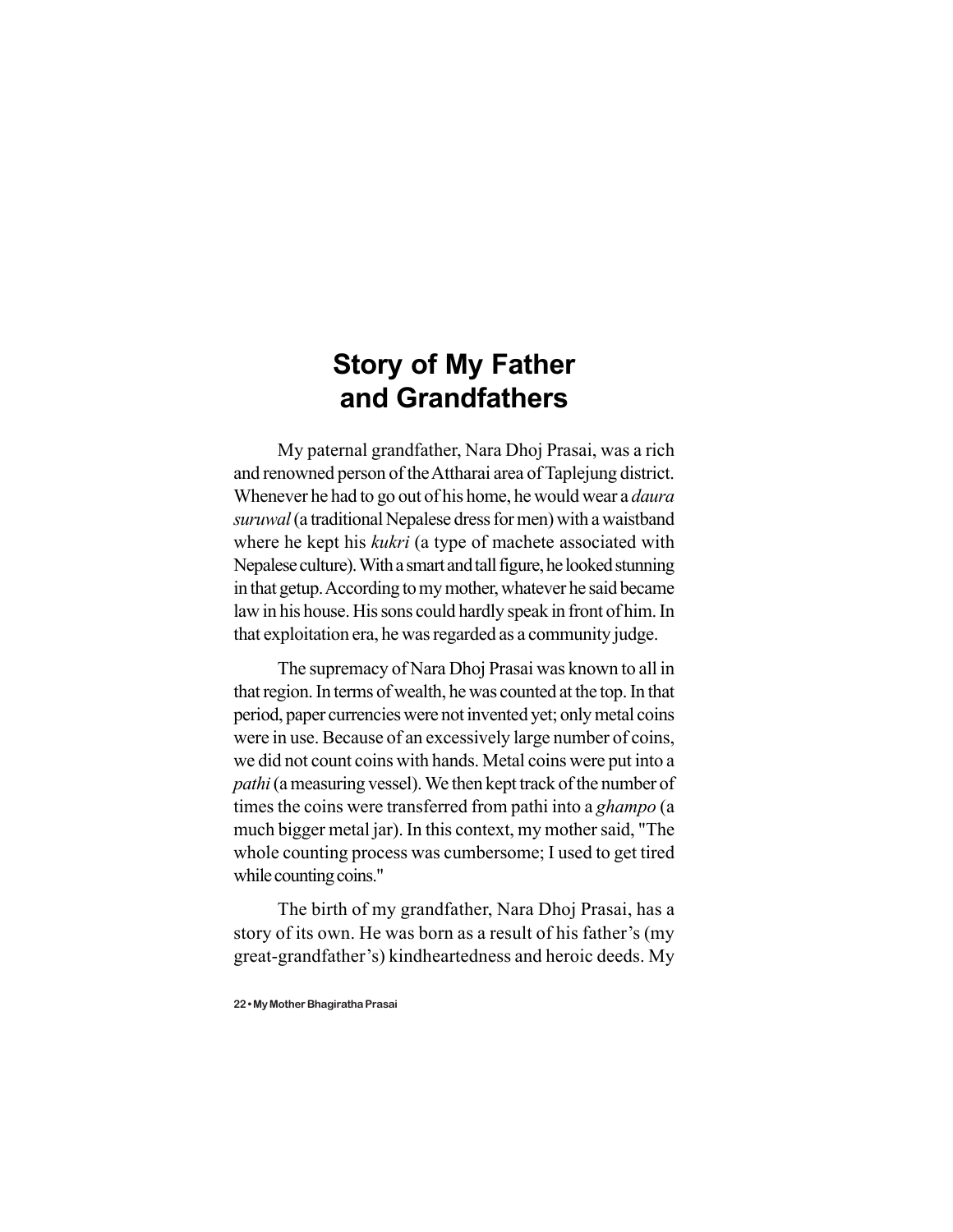great-grandfather Nanda Mani Prasai enjoyed farming and cultivation. He was never dependent on laborers and servants when it came to farming and cultivation. Because of that, he was always excited and optimistic about his work. One day my great-grandfather went to see *Bhanjyang Khet* (a cultivated land named Bhanjyang), situated across *Chuwa river* (a river named Chuwa). While returning from Bhanjyang Khet, he noticed a flash flood in the Chuwa river. He saw two flood victims in the raging river. His kindhearted nature did not allow him to go home neglecting the scene. With a hope to rescue them, he went back near the river and saw one victim anchored to a small bush. He was able to get hold of that victim, who happened to be a lady. He then tied the lady with his waistband and pulled her ashore. However, he could not save the other victim, who was swept away by the river.

My great-grandfather then wrapped his waistband around the stomach of the lady and made her lie down with her stomach facing against the shore. He then gently pressed her back periodically to make her vomit the water that she drank from the flooded river. At that moment, she could not speak. For some time she opened her eyes but she was not in full consciousness. Her clothes were torn and she was almost naked. My great-grandfather tore his waistband and wrapped her body with it. He then waited for her consciousness to return to normal.

After coming back to consciousness, the lady burst into tears. The person who was swept away was her husband with whom she had recently got married. That evil day, they were returning home after finishing work in their cultivated land. While trying to cross a ford, they both were swept away by the river. Her husband got swirled in a whirlpool, which then threw him away. After that, no one could rescue her husband. She could not stop crying because of the pain that she had from her husband's loss.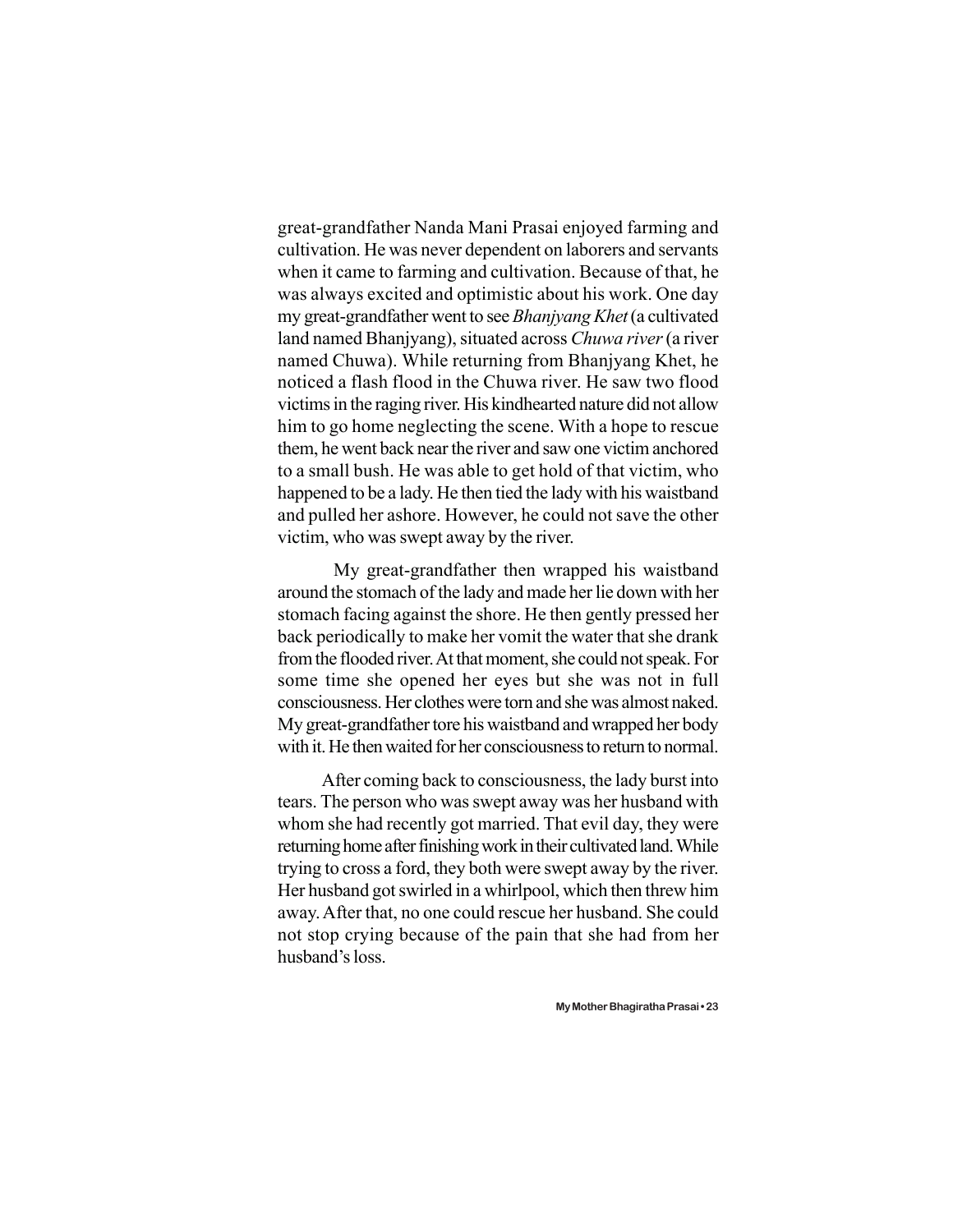The lady who was washed away by the river was a daughter of the *Bhandaris* (a Brahmin) and her name was Dev Kala. My great-grandfather could not just leave Dev Kala in that lonely place. Even though her life was saved, she was crying incessantly because of the grief of the loss of her husband. After tending her affectionately, my great-grandfather took her to his home.

Following deliverance from the flooded river, Dev Kala entered my great-grandfather's house. After advice and direction from my great-grandfather, Dev Kala performed her husband's funeral ceremony. Without any hesitation, my great-grandfather took care of all the expenses incurred by Dev Kala for the rituals. After the funeral, Dev Kala did not want to leave my great-grandfather's home. It felt as if she had decided to devote the rest of her life to her life savior. Soon, she became involved in household activities, as told repeatedly by my mother Bhagiratha Prasai.

My great-grandfather Nanda Mani Prasai took good care of Dev Kala. He regularly checked if she was eating properly or not. My great-grandmother Hari Maya was noticing his affectionate and humane behavior towards Dev Kala. So, my great-grandmother suggested to my greatgrandfather to adopt Dev Kala as his second wife. On this note, Hari Maya told her husband, "You saved Dev Kala's life. Apart from her husband, only you have seen her naked. According to our religion and culture, if we help women like Dev Kala, we get an opportunity to purify our souls. A religious, humane, and literate person like you will not only receive religious merit if you accept her as your wife but will also mean welfare for her."

My great-grandfather accepted Hari Maya's proposal and he formally accepted Dev Kala as his second wife. My grandfather Nara Dhoj Prasai was born from Dev Kala as a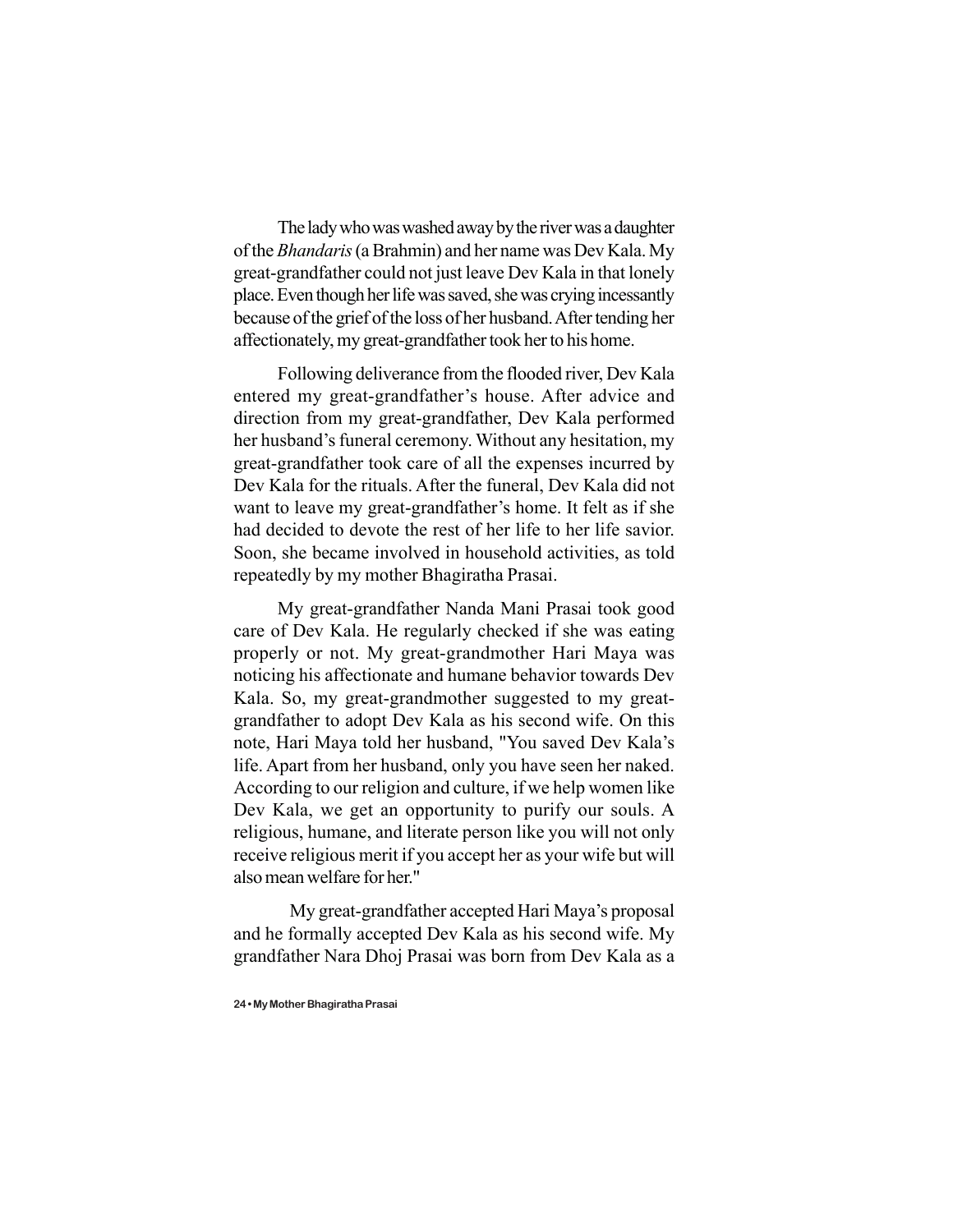second child. The first child born from her was Daata Ram. After Nara Dhoj, two more children born from her were Laxman and Lok Nath, making a total of four children from my greatgrandmother Dev Kala. From my first great-grandmother, Hari Maya, five children were born, namely: Roop Narayan, D. Rama Chandra, Ranga Lal, Shu. Pasupati, and D. Bishnu Lal. Thus, my great-grandfather had nine sons in total.

My grandfather Nara Dhoj Prasai also had two wives– Shiva Maya and Ruk Mini. He had five sons and eleven daughters. Shiva Maya (first wife) was the mother of four sons (Khada Nanda, Benu Prasad, Jaya Prasad, and Roop Narayan), and six daughters (Tulasa Bhattarai, Indira Bhattarai, Hima Devi Mainali, Laxmi Chundal, Ganga Maya Sangraula, and Hari Maya Thapaliya). Rukmini (second wife) was the mother of one son (Maan Bahadur), and five daughters (Devi Khatri, Rama Devi Gautam, Padma Dahal, Saraswati Dangi, and Sanu Maya Katuwal).

Among five sons of Nara Dhoj, the eldest son Khada Nanda was nicknamed Youdhisthir (similar to the eldest of five Pandava princes in the Mahabharata), the second Maan Bahadur was nicknamed Bhim (the second Pandava prince) and my father Jaya Prasad was nicknamed Arjun (the third Pandava prince). Maan Bahadur was born to the second wife of Nara Dhoj Prasai. The trio was like having three bodies with a single soul. Among them, if someone said something, the remaining two brothers would nod their heads in agreement without any hesitation. My father Jaya Prasad was more intelligent and knowledgeable than any normal people of his age. So, his elders called him Jiju. Progressively he started becoming popular as Jiju for all. Later, his name 'Jaya' started fading away and 'Jiju' got established.

Like the trio (Khada Nanda, Maan Bahadur, and Jaya Prasad) who roamed around as a single spirit, the duo brothers,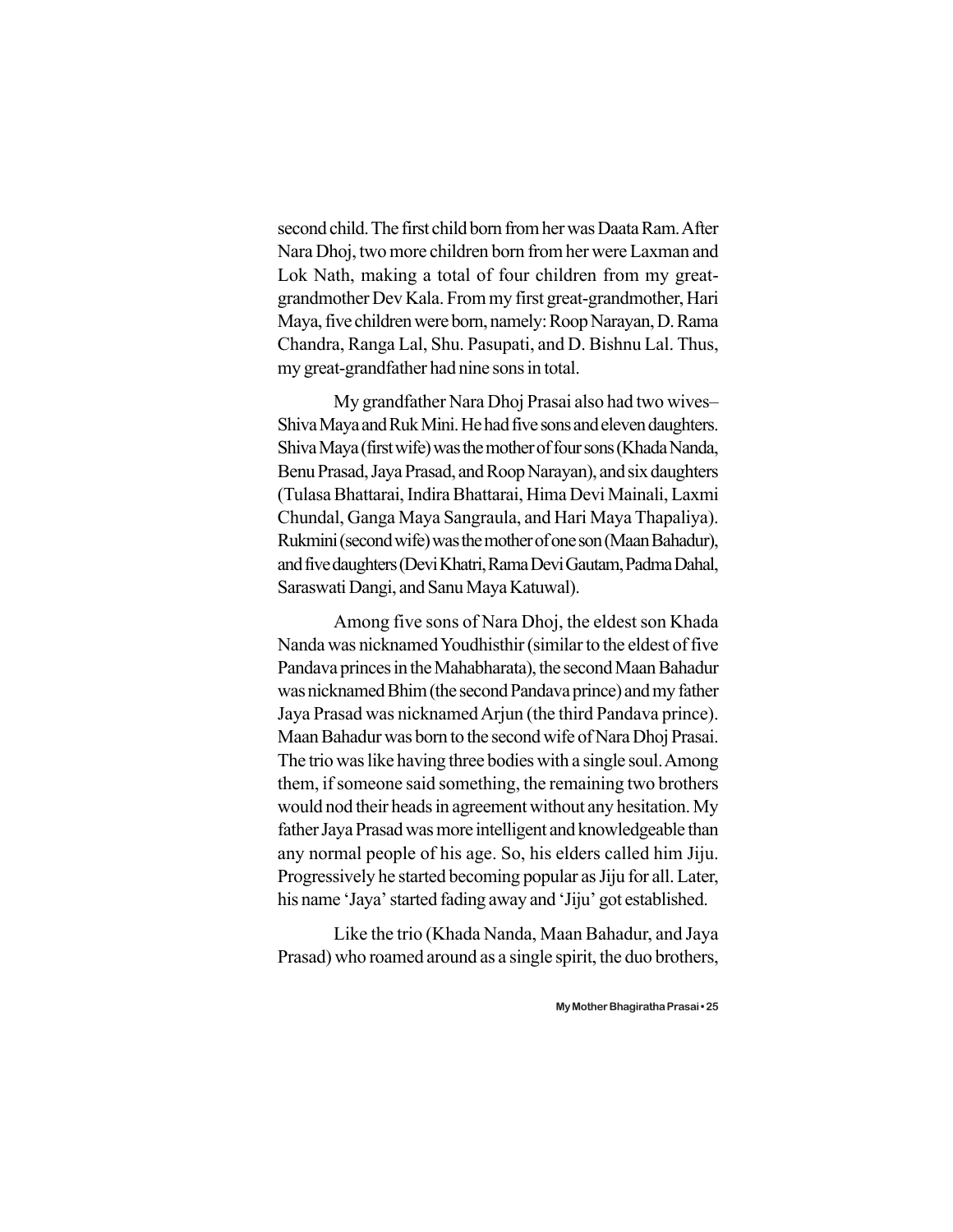Benu Prasad and Roop Narayan, also had a good understanding between them. Indeed, the thoughts and feelings of those two brothers were also firmly connected. During that time, the brothers used to live together as a single united family until getting married. After marriage, however, most sons chose to start a nuclear family. In other words, a newly wedded couple lived separately in a different house. In that way, Khada Nanda, Maan Bahadur, and my father Jaya Prasad each started a nuclear family after getting married. However, my grandfather Nara Dhoj Prasai stayed together with my father's elder brother Benu Prasad and younger brother Roop Narayan.

The trio spent a lot of their money on religious and social works. As an example, Khada Nanda, Maan Bahadur, and Jaya Prasad (aka Youdhisthir, Bhim, and Arjun) traveled on foot from Hangpang to Kathmandu as pilgrims to *Pasupatinath temple* (the foremost Hindu temple of Nepal). After returning from Kathmandu, my father explained in detail to my mother about the glory, greatness, and significance of Pasupatinath. In the same year, i.e., 1938, on the day of *Krishna Asthami* (birth anniversary of Lord Krishna), Bishnu Bhakta Prasai was born as the eldest child to my parents. With utter delight, my father asked my mother, "What shall I give you as a reward on the occasion of giving birth to our first child?" My mother requested her husband to establish, if he could, a small temple like Pasupatinath within our house premises. To fulfill my mother's wish, the trio worked together and devoted their time and money for the construction of Shivalaya temple. As a result, a Shivalaya with four doors in four directions (a replica of Pasupatinath temple) was established to the east of our house within house premises. In our Shivalaya, Puspalal Acharya and his sons Gobinda Acharya and Maheswar Acharya were appointed as priests. The priests were given 15 muri (1 muri  $\sim$ 160 kg) paddy each year. Our home's main priest was Rangalal Acharya.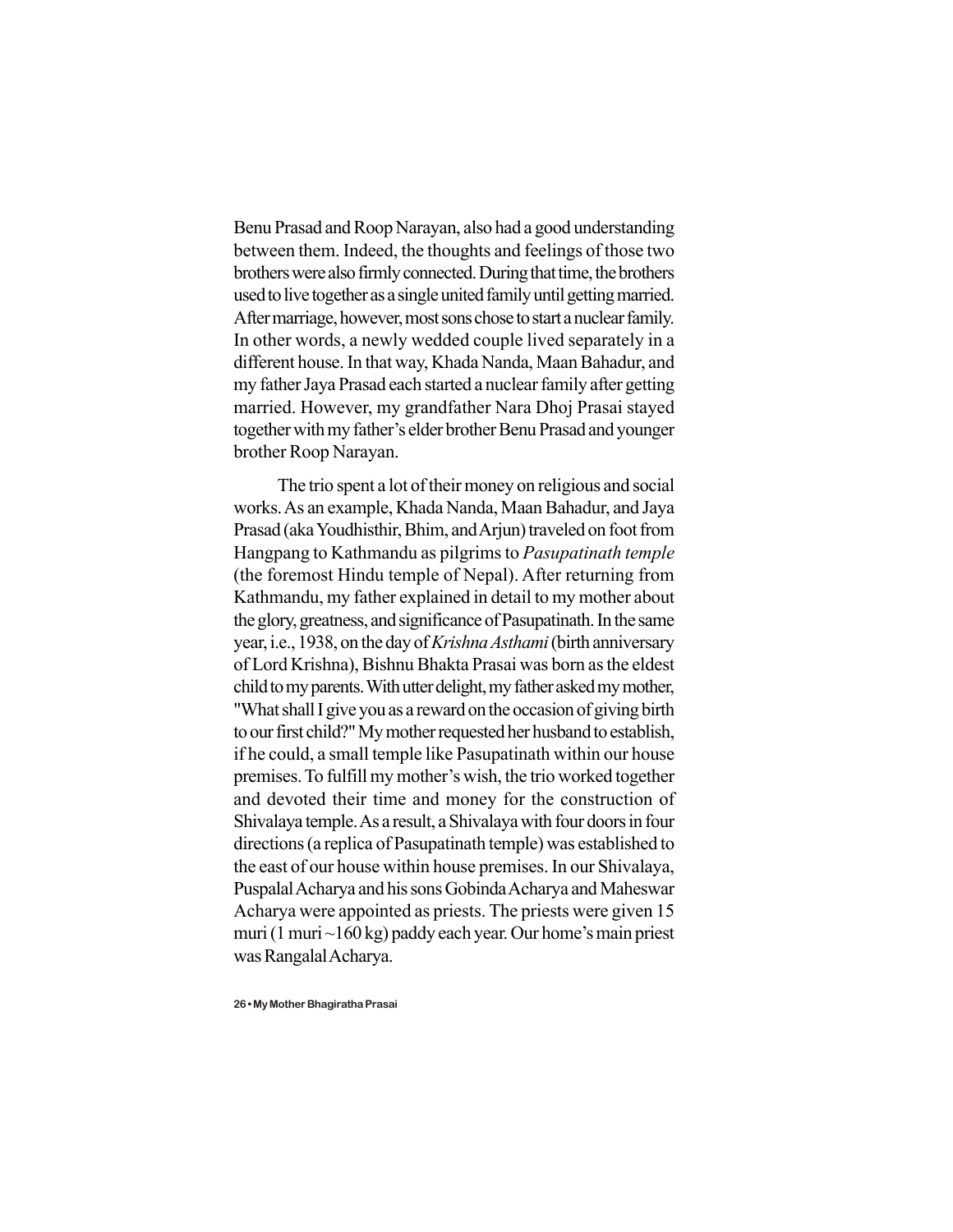My father and his two elder brothers also built a guesthouse near the temple within our house premises. The guesthouse was roofed with a zinc-coated corrugated metal sheet. They also constructed a small pond just below the Shivalaya. The pond had three faucets. They also took lead for the construction of roads in different parts of Atthrai, Taplejung. Before 1950, the three brothers were firmly established as social workers in Attharai of Taplejung and Tehrathum districts.

My father and his elder brother Maan Bahadur spent most of their time together. Both had high profile personalities. Accordingly, Ganesh Bahadur Prasai has mentioned in Indira's book (*My Mother-In-Law*, 2008), "I met Maan Bahadur and Jaya Prasad for the first time in 1937 while they came to visit my father in our home. Those two sons of Nara Dhoj were already famous across the Dhankuta district. In addition to recognizing them as powerful and helpful personalities by Chief District Officer, the two brothers were also regarded as having heroic characteristics. People said, "Who could match the courage of Maan Bhahadur and the intelligence of Jiju?" With medium height and weight, both brothers looked smart in white *daura suruwal* and black coat. As Maan Bhahadur had brown complexion, Jiju with a comparatively fair complexion looked further attractive. Later in my life, I got close to B.P. Koirala (probably the most popular politician of Nepal). During meetings with B.P., I felt as if I was having meetings with Jiju. Both Jiju Prasai and B.P. Koirala were artistic and smart with attractive personalities. If you see one, you would feel as if you have seen the other. The only difference between B.P. and Jiju was that in B.P., one could find the courage and bravery of Maan Bahadur in addition to patience and intellect of Jiju."

My father's eldest brother Khada Nanda passed away in 1940. After completing thirteen days long funeral ceremony, my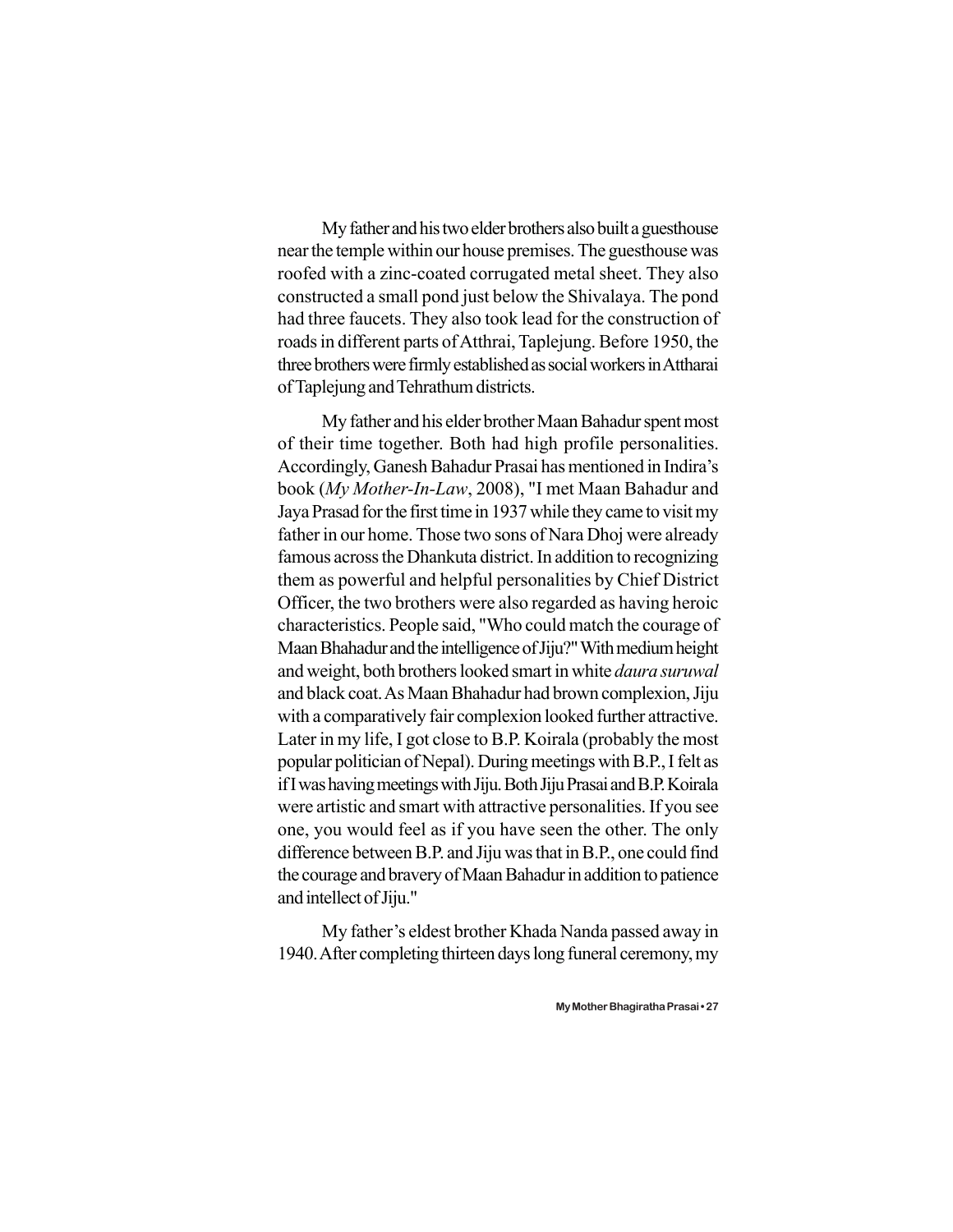father's elder brother Maan Bahadur left his home saying that he was going to visit his parents-in-law, but he never returned. Lacking proper care and guidance from his elder brothers, Jiju looked like a disabled person who could never shine like B.P. Koirala. Instead, my father started getting close to *sadhus* (people who renounce life, becoming a wandering hermit seeking moksha or salvation) who came to Shivalaya. It felt as if he was chained to their company. After losing both the brothers, my father did not want to stay in the worldly illusion of love; so he appeared like a sadhu. Gradually, the light of the trio (Youdhishir, Bhim, and Arjun) started fading away.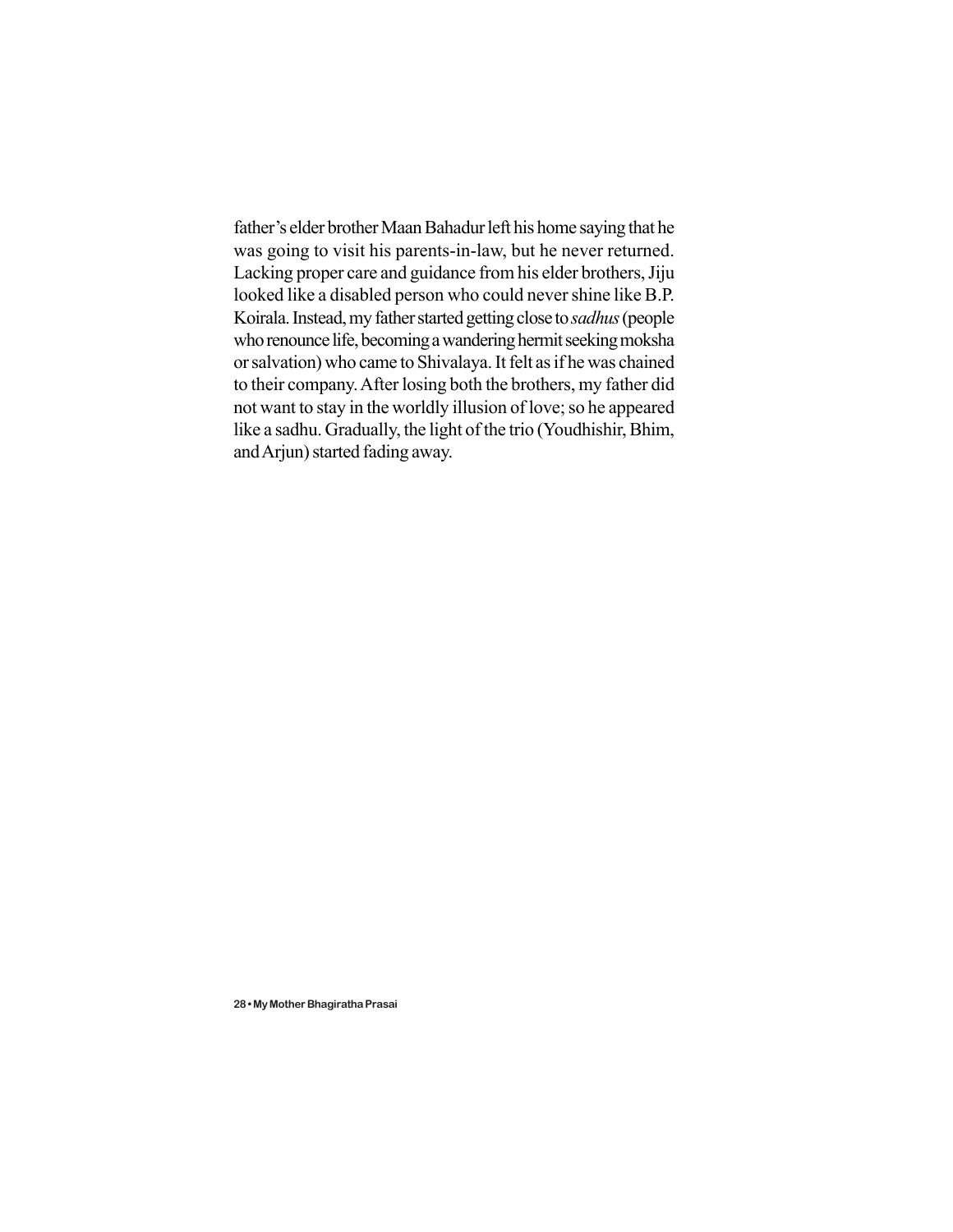### **Descendants of My Parents**

My father Jaya Prasad Prasai 'Jiju' had a sound financial status. Before 1933, his house had a zinc-coated corrugated metal roof. During that era, such a roof was called chyadar and we were the first to have chyadar in that remote region. Later, his elder brother Benu Prasad also installed chyadar in his house, and only we Prasai brothers were recognized as having chyadar roofs. After us, our neighbor Dil Bahadur Bista also installed chyadar in his house. Following that, our village was recognized as chyadar village.

My father was not only rich but also fond of several materialistic items. He owned four horses, and for riding, he chose different horses on different days. He also had a harmonium, a gramophone, and a mantle lamp petromax, all of which he brought from Kasi (Varanasi), India. During that time, such things were rare in our village and neighboring villages. As per their necessity, my father used to lend those instruments free of charge to the people in need. So during weddings and any other cultural gatherings, my father would help people in need with whatever instruments he had. According to my eldest brother Bishnu Bhakta Prasai, when the first petromax reached Hangpang, villagers from our as well as neighboring villages came to see illumination from the petromax.

 $\bullet$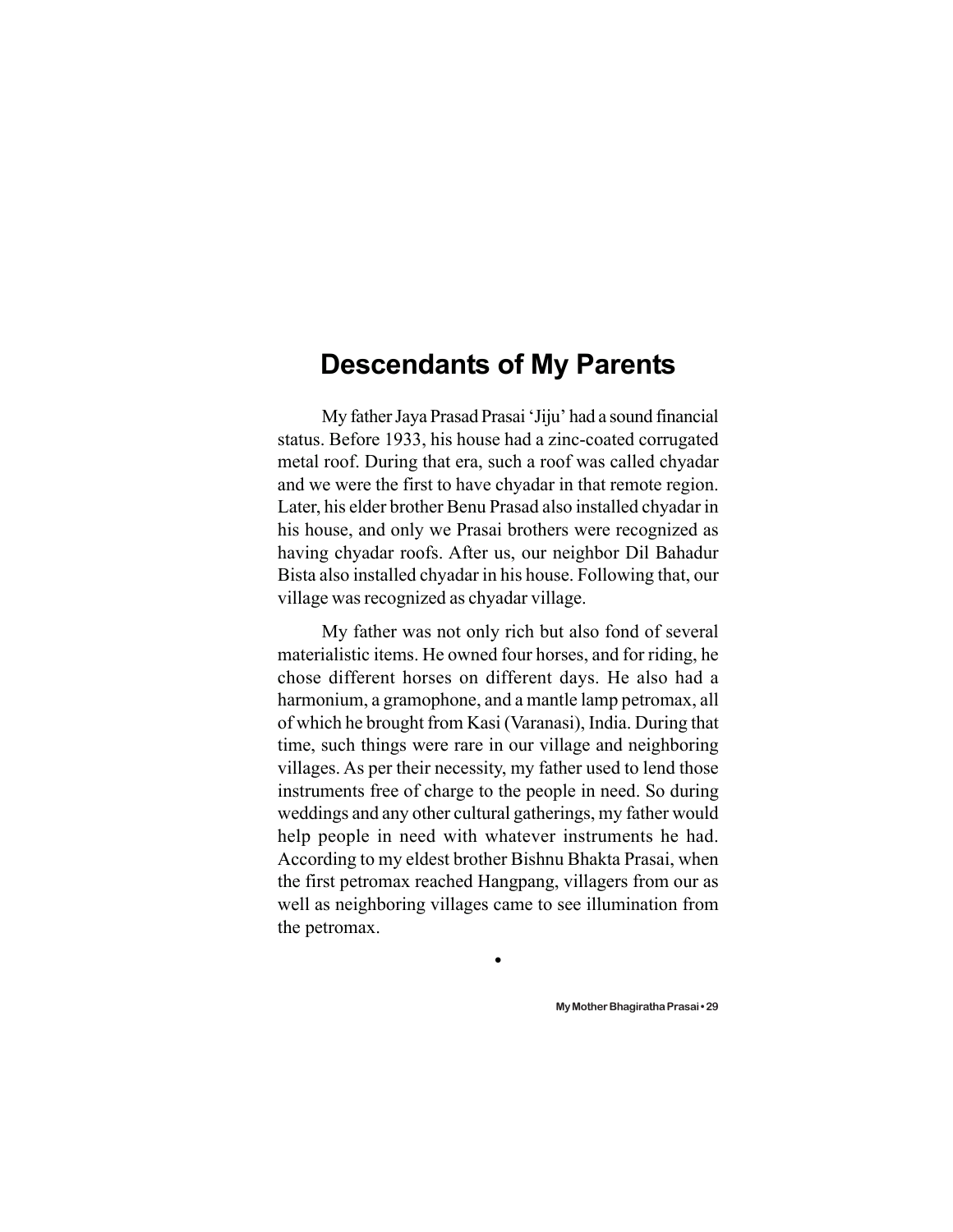My mother raised her children in a well-disciplined manner. She did not hesitate to punish her stubborn, quarrelsome, and naughty children. If her simple beating technique did not work, then she would keep them inside a sack and seal the mouth of the sack with a rope, and leave it on the ground. During meal breaks, she would open the mouth of the sack and after eating she would put them back inside the sack and leave them on the ground. Often, I failed to obey her strict rules, so I frequently ended up inside the sack.

From my parents, six sons and one daughter were born in Hangpang at Jiju house. A short introduction to my parents' descendants is as follows:

#### **Bishnu Bhakta Prasai**

As the first child to my parents, Bishnu Bhakta Prasai, was born on the day of Krishna Asthami in 1938. During his *nuaran* (a name-giving ceremony performed within eleven days after birth), my parents donated *Soyambho khet* (a cultivated piece of land named Soyambho) to a Brahmin. Also, after he was born, a Shivalaya resembling the Pasupatinath temple in Kathmandu was established within our home premises. Following the construction of the Shivalaya, our home used to get flooded with sadhus, so we built a separate guesthouse for them to stay.

When my eldest brother was ten years old, he got married to Bhagiratha Mainali from Attharai, Choppur. Soon after his marriage, our nation went through the 1950 revolution. Unable to handle those circumstances, my eldest sister-in-law went to Assam in India, where she stayed with her parents for many years.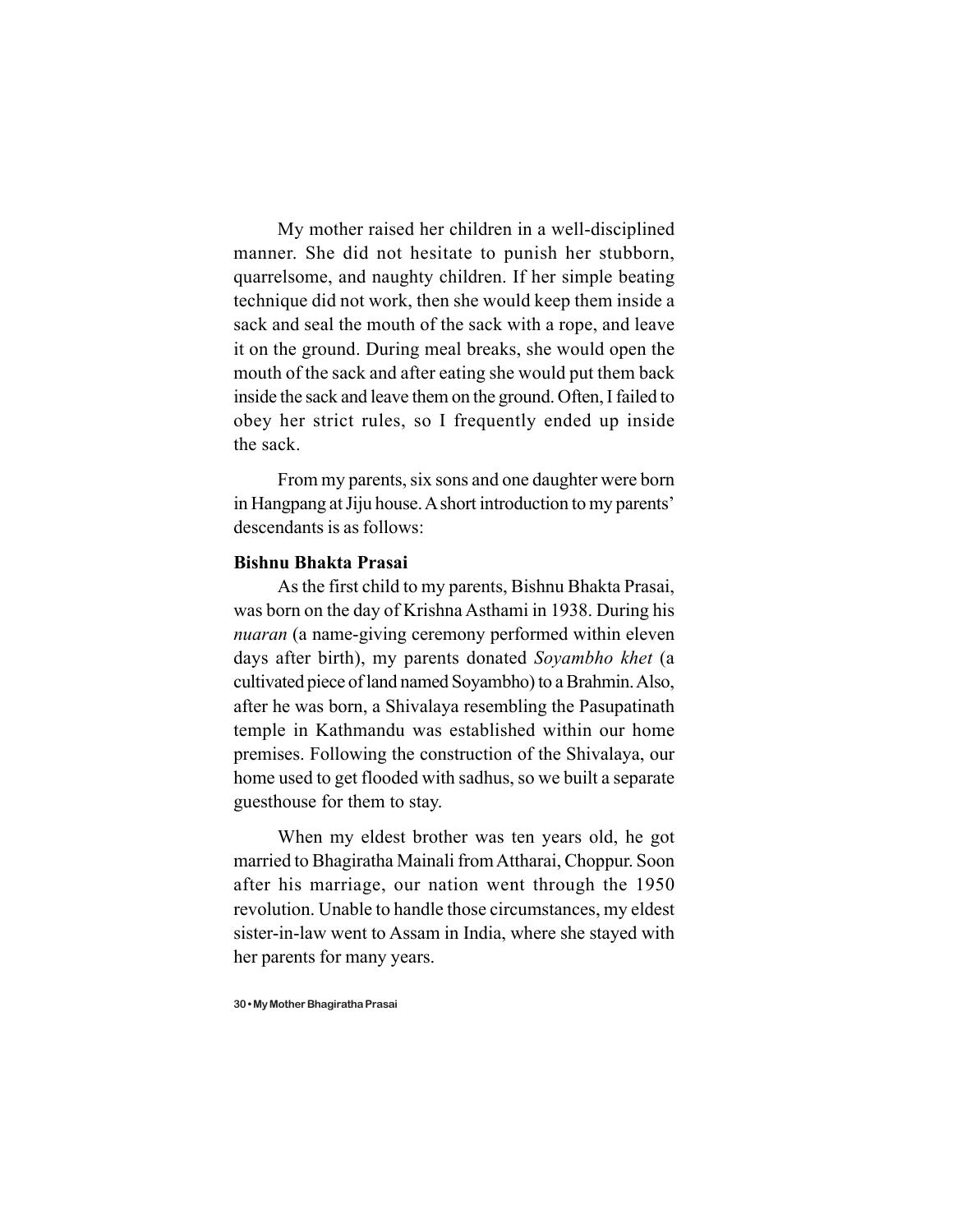Because he was unsure if his wife would ever return from India, my eldest brother married Bhagiratha Subedi on January 25, 1959. This was what my mother said about my eldest sisterin-law, "The name of my eldest daughter-in-law is also Bhagiratha. She is a simple and positive lady who does not even like to hear anyone's backbiting. If there is a dispute between brothers, my eldest daughter-in-law sits in the middle and calms them down. A daughter-in-law should be like that. Indeed, my eldest daughter-in-law is patient and brave." (*My Mother-In-Law*, 2008: Indira Prasai).

From my eldest brother and his wife, four daughters and two sons were born. All four daughters have received a master's degree and all of them have established a decent household. They are obedient to their parents and provide full support to them.

The eldest daughter Puspa got married to Bhupati Jung Thapa. The couple has two daughters– Isha and Anisha. The second daughter Muna got married to Madan Kharel, from whom one daughter Manaswi and one son Amun were born. The third daughter Rita got married to Ram Prasad Phuyal, from whom two sons, Ishan and Arpan were born. The fourth daughter Ramita got married to Kumar Sitaula. Ramita gave birth to one daughter Tejaswi and one son Darshan.

Out of two sons that my eldest brother had, the elder one, Sagar, married Binita Kharel from whom one daughter Sandhya and one son Sandeep were born. The second son Sandesh is established as the pillar of the household. He is also his parents' most obedient and trusted child. Diligent in his work, Sandesh obtained the Master of Engineering from Norway. He got married to Sudha Sharma and currently, both are studying in the United States of America. Sandesh is a graduate assistant at Louisiana State University-Shreveport, USA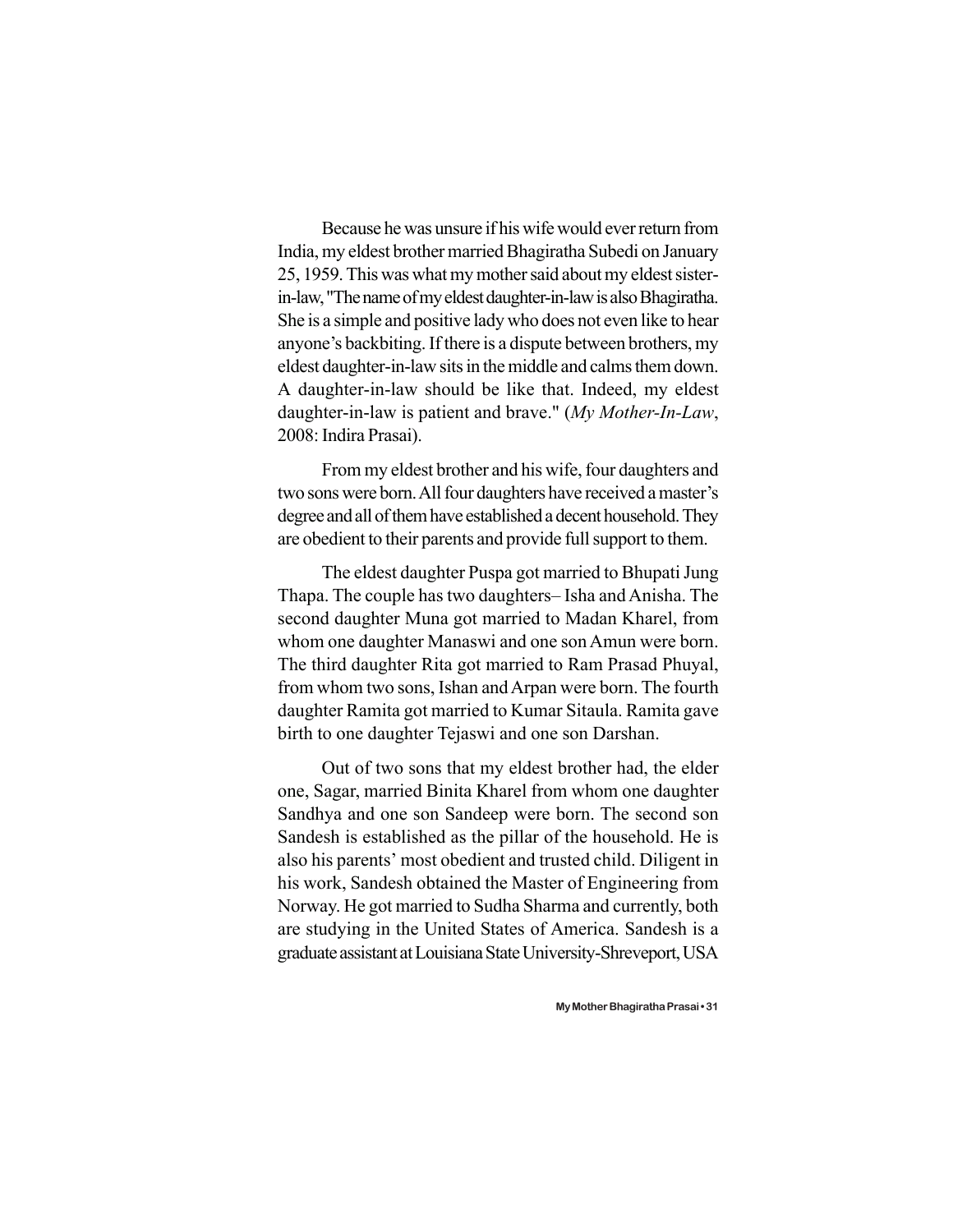and Sudha is a Ph.D. candidate at Louisiana State University Health Sciences Center-Shreveport, USA.

#### **Nira Sitaula**

My parents' only daughter Nira was born on January 5, 1941. Before and after her marriage, Nira served our family with all her heart and soul. She got married to Nil Krishna Sitaula from Mulpani, Tehrathum. From them, ten daughters and a son were born of which four daughters passed away during their childhood. Out of the six remaining daughters, the second daughter Guna did not get married. The first daughter Chetan got married to Janak Adhikari. Chetan gave birth to two sons, Ramesh and Ranjan. Ramesh Adhikari wedded Nita Ojha and from them, one daughter was born. Chetan also gave birth to a daughter, Ramita, who departed this world at the age of twentyone years. My sister's third daughter Muna got married to Shridhar Bhusal. From them one son Bibek was born, who is studying in Australia. The fourth daughter Chhuna got married to Toya Nath Odari. From them, two sons Abhishek and Aakash were born and both are studying in Australia. Abhishek got married to Simran Subedi. My sister's fifth daughter is Tika, whose marriage did not last long. Currently, Tika is in Dubai to earn a living. Tika's daughter Shristi and son Sandesh are staying with my sister Nira. My sister's sixth daughter Saraswati got married to Bhupal Chimariya. From them, two daughters Sabhupa and Sachiva, and one son Sachin were born. Sabhupa is studying in Australia. My sister's only son Arjun is earning a living in Australia.

Nira's husband, Nil Krishna, passed away on November 11, 2004 in Jhapa. After that, my sister moved to Dhapakhel, Lalitpur, in the Kathmandu Valley with support from her children and their spouses.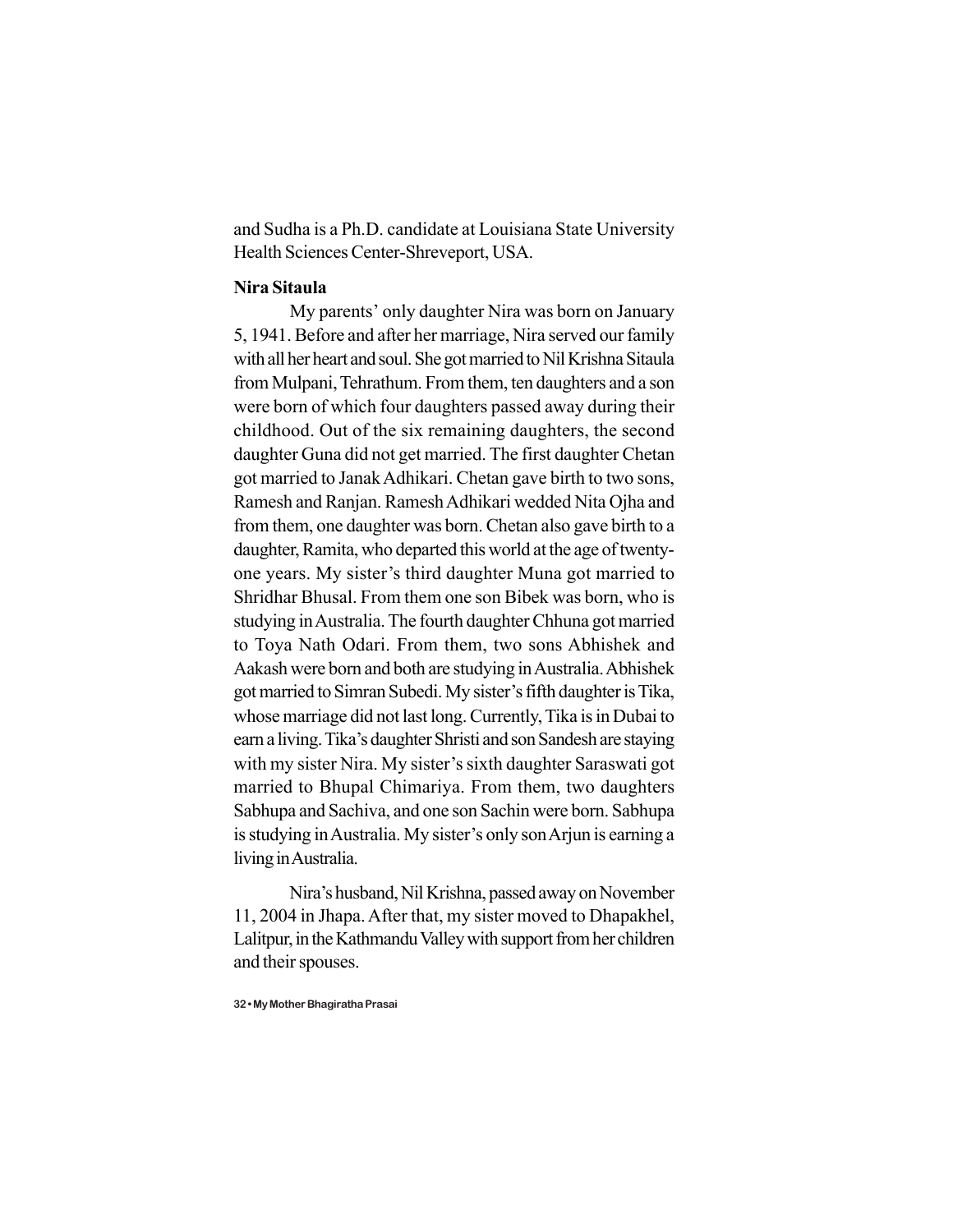#### **Padma Raj Prasai**

As the second son of my parents, Padma Raj Prasai, was born on March 27, 1942. He was brilliant right from his childhood. During the 1950 revolution, rich people in the hilly regions were being attacked because of which we were forced to leave behind our houses and other properties. Padma accompanied others in the family while leaving the hilly region for the *terai region* (plain region). After walking for five days from Hangpang, they reached *Birtamod Bazaar* (a town in the Jhapa district), Jhapa. A few days later, Padma got infected with malaria and started getting high fever. When things calmed down in the hilly regions, they went back. After reaching Hangpang, Padma became bedridden. Two years later, when he was eleven years old, his physical body left the world. He passed away on the day of *Teej* (a festival celebrated by women in the worship of God Shiva and Goddess Parvati) in 1953. Because of that sad event, my mother never participated in or celebrated Teej festival.

#### **Dirgha Raj Prasai**

My parents' third son, Dirgha Raj Prasai, was born on May 3, 1943. He obtained an M.A. degree from Tribhuvan University, Nepal. Recognized as a sharp writer in National Panchayat (Assembly), Dirgha was also regarded as an honest and patriotic politician. His work was well recognized as the king then honored him twice with membership of the National Panchayat (Assembly).

Dirgha used to sincerely love our family. He was obedient and loyal to our mother. As a good-hearted person, he was dedicated to looking after and reviving our family. He knew that I was involved in the Jhapa Movement. My mother and my sister thought that police would kill me because of my involvement in the Movement, so they forced me to go to Kathmandu. In Kathmandu, I, along with my stepbrother, Laxmi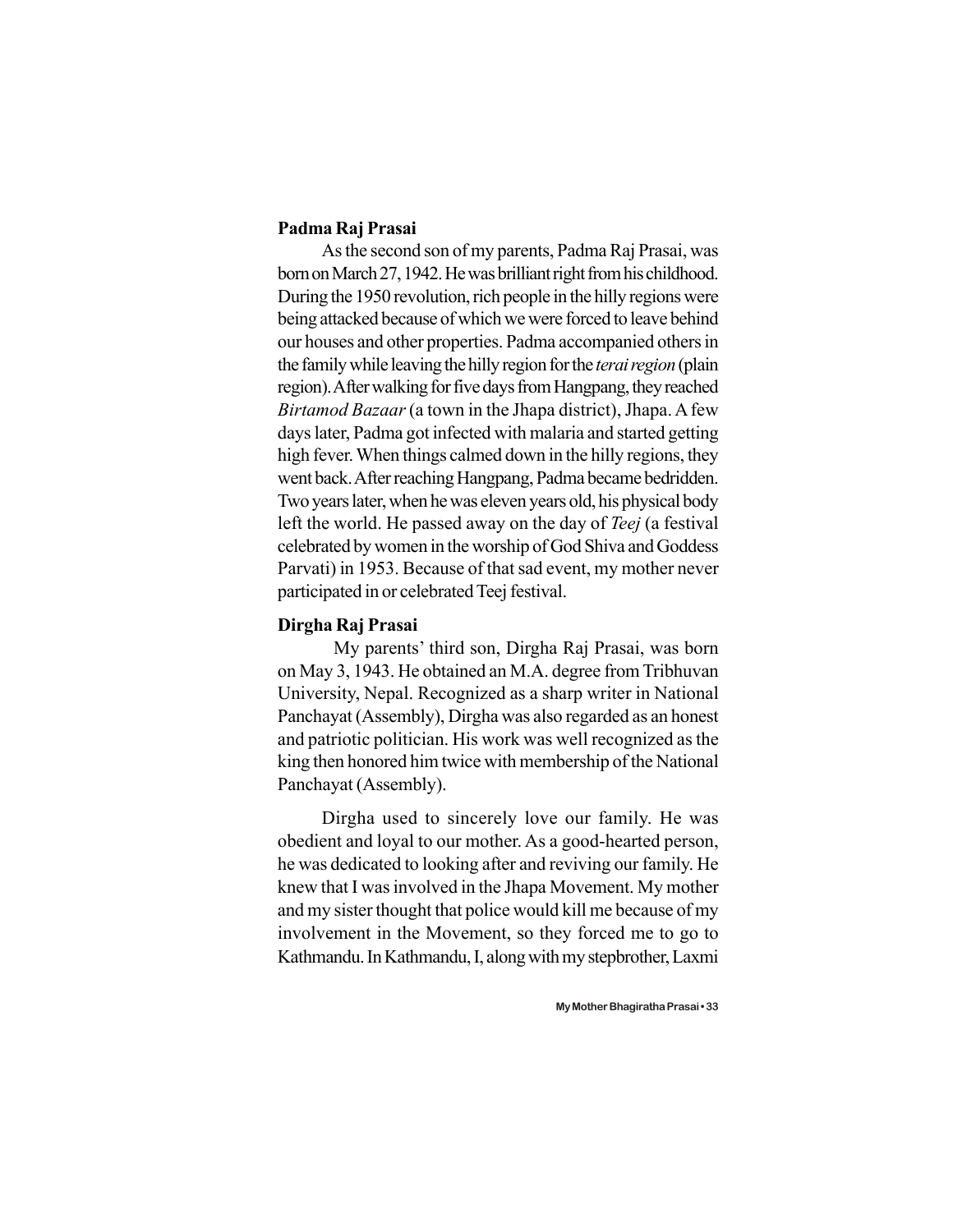Prasad Prasai (see chapter 5), stayed with support from Dirgha. I was obedient to Dirgha. But after his marriage, the couple could not withstand us and I could not stand the couple either, so I left their place. But Laxmi stayed with them till the next year bearing humiliation and insult from them. Dirgha was dedicated and devoted to our family even for a few years after marriage. However, his family devotion started declining with the passage of time. It seemed as if he was slipping away from us. Afterward, he became alone, like an isolated person.

Dirgha got married to Sanu Baba Dhakal on July 14, 1975. From them, one daughter and one son were born. Daughter Tista got married to Dev Raj Joshi and son Kangada to Divya Dhakal. My sister-in-law Sanu Baba passed away on April 24, 2018 in Kathmandu.

#### **Bharat Raj Prasai**

My parents' fourth son, Bharat Raj Prasai, was born on November 25, 1951. He was simple and straightforward right from his childhood. He got married to Rupa Siwakoti, a daughter of Agni Prasad Siwakoti from Jhapa on December 15, 1973. My mother often said about her fourth daughterin-law, 'Bharat's wife also says good about everyone. She is also a simple and straightforward woman'. (*My Mother-In-Law*, 2008: Indira Prasai).

The couple struggled early in their lives regarding financial status but gradually they stood up firmly on their own feet. They had three daughters and one son. Eldest daughter Rekha passed away due to heart complications when she was sixteen-years old. In her memory, Bharat and Rupa established a prize in Jhapa named Rekha Memorial Trust. They gave away the prize annually to a student who scored the highest marks in *SLC* (School Leaving Certificate) in the Jhapa district. A few years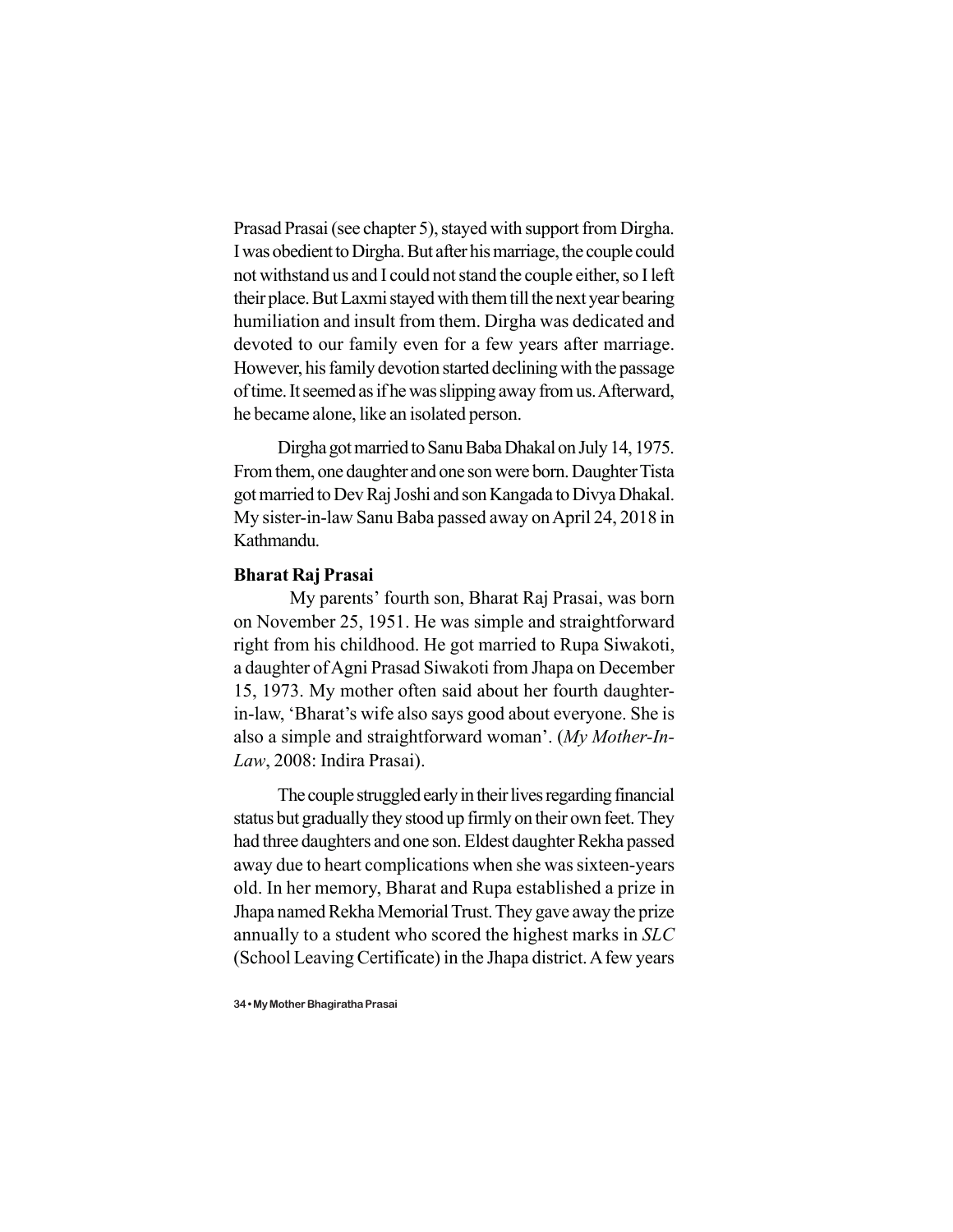later, Bharat and his family moved to Kathmandu. After migrating to Kathmandu, Bharat and Rupa maintained the continuity of the prize by handing over 'Nai Rekha Bidhya Padak' (Nai Rekha Knowledge Medal) to a school student scoring the highest marks in the Sitapaila area of Kathmandu district. Moreover, with financial assistance from Bharat-Rupa, Dr. Kanchanjunga Prasai, and Nai couple, Nai Prakashan established 'Nai Rekha Prize' in 2009. The prize is given away biennially to well-established women dedicated to the field of Nepali literature and includes sixty thousand Nepalese rupees.

Bharat and Rupa now have two daughters, Roshan and Rachana. Both are obedient to their parents and both have a master's degree. Roshan got married to Yogesh Mainali, from whom one son Hritik was born. Rachana got married to Narrotam Dhakal and from them one son Riyansh was born.

Bharat and Rupa have one son. His pet name is Raju and his official name is Keshar. Dr. Keshar Prasai earned a Ph.D. in Chemistry from Kansas State University in the USA. He is now the vice-principal of Kantipur Engineering College situated in Lalitpur district. He married Srijana Mainali, from whom one son Shuvam was born. Srijana obtained the Masters in Nursing from Maharajgunj Medical Campus, Tribhuvan University Teaching Hospital, Kathmandu.

#### **Narendra Raj Prasai**

As the fifth son of my parents, I was born on April 11, 1955. I spent most of my childhood in Jiju house. I studied up to fifth grade in Saraswati High School, which was located near Jiju house. Then one day, my mother suggested to me to visit the terai region. After reaching terai, my eldest brother and sister-in-law did not allow me to leave them, so I stayed in Jhapa with them. Then, I got enrolled in Sanischare High School in sixth grade.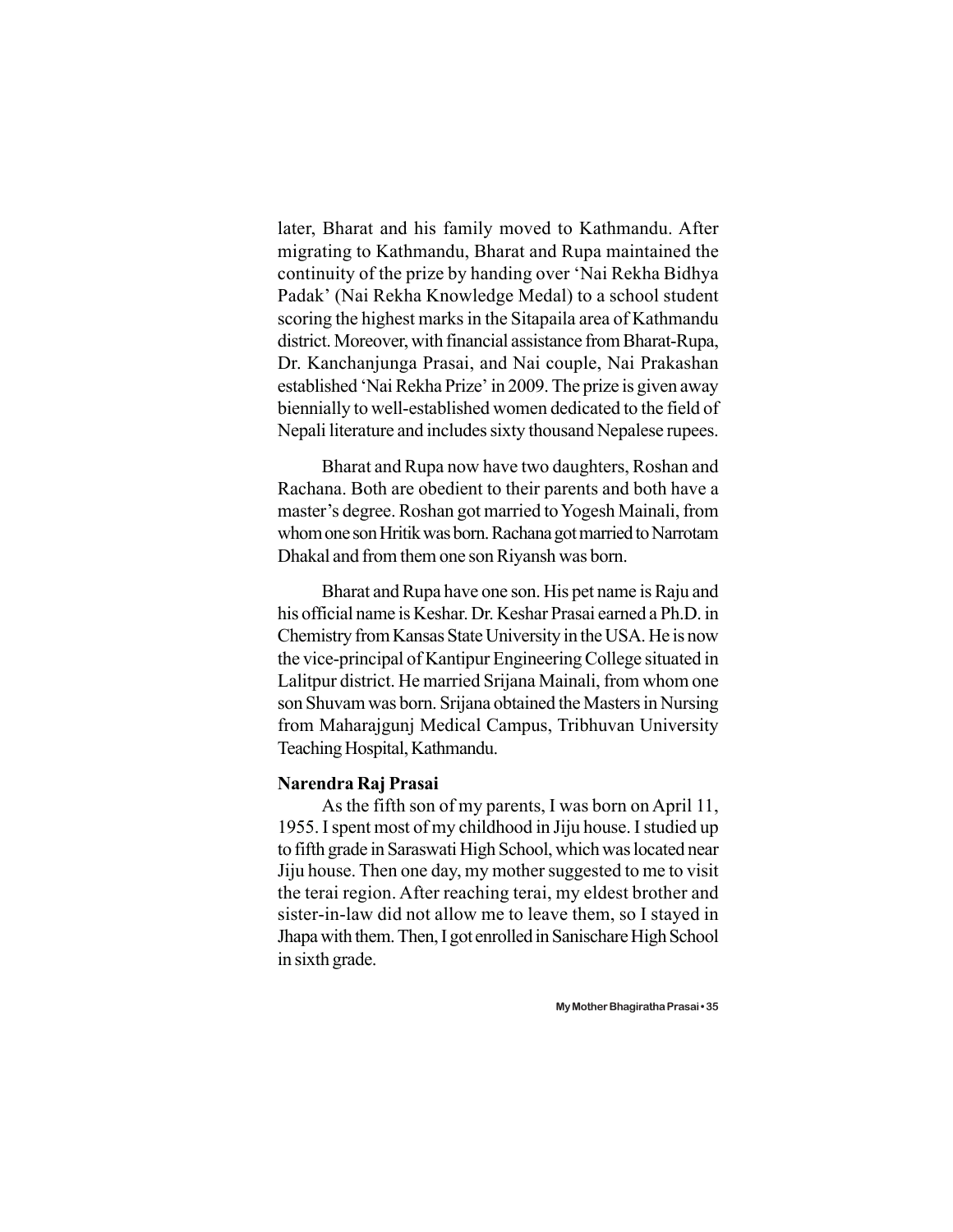After migrating to Jhapa, I frequently sent letters to my mother with a depressing note, "Mother either you come to Jhapa or call me there in the hilly region." Because of my stubbornness and persistence, my mother also migrated to Jhapa. When I was in eighth grade, I participated in the Jhapa Movement. Because of such activity, my mother and elder sister Nira became anxious about my safety. They wanted me to leave Jhapa and migrate to Kathmandu. With their support and advice, I came to Kathmandu and got enrolled in Padmodaya High School in ninth grade. I, then, became Secretary General of Kathmandu Valley Inter-High School Students' Committee and later I was elected its President. As a student of Padmodaya High School, I took SLC examination from Attharai's Tri Mohan High School. After SLC, I got enrolled in Intermediate of Arts in Ratna Rajya Laxmi Campus. During that period, I married a girl from a different caste (inter-caste marriage). In due time, I completed my Intermediate of Arts degree. For my bachelor's degree, I joined Trichandra Campus, and during that period i.e., in 1979 nationwide referendum took place. At that time, the Royal Commission dismissed Nationalist Independent Student Counsel. In due course of time, with advice from renowned politicians like Surya Bahadur Thapa, Ram Hari Sharma, Rajeswor Devkota, and Singha Dhoj Khadka, 'Nepal National Student Union' was established, and I was elected Central President of that Union.

I received a B.A. degree from Trichandra Campus following which I got enrolled in Nepal Public Administration Campus for an M.A. degree. Meanwhile, my son Kanchanjunga was born on May 29, 1981 and I got engaged in nurturing my family. Due to lack of time, financial scarcity, and other reasons, I could not complete the final exam of the masters degree.

 $\bullet$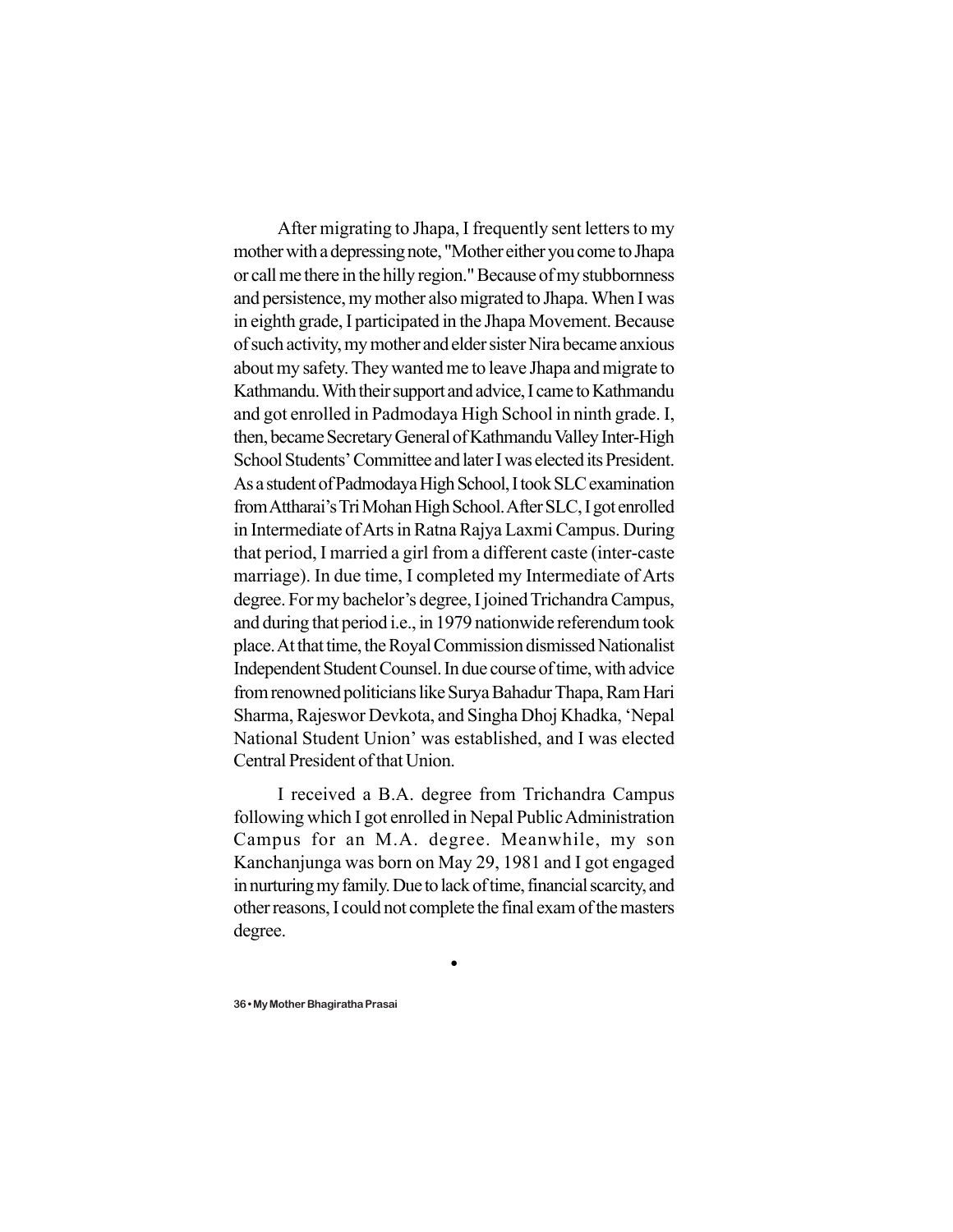In 1985, Queen Aaiswarya summoned and told me, "Come and work for me!" During that time, the queen was the Chairperson of the Goodwill Planning Committee, where she nominated me as a member. Also, as per the queen's wish, I was appointed the editor of *Upakar* (Goodwill) trimonthly magazine. Impressed by my work, the queen appointed me Secretary General of the Information and Publication Committee in the Social Service National Coordination Council headed by the queen herself.

 $\bullet$ 

My first marriage crashed like a house of cards, as my exwife's interests, conduct, and behavior did not match with my own. Even though we shared the same roof, our hearts and souls were miles apart. There was no love between us. So, we discussed changing paths in our lives and with our son Kanchanjunga's consent, we got divorced.

After Indira Prasai came into my life, everything seemed beautiful. Having known each other for about four years, Indira and I finally decided to get married. Because we both were associated with Nepalese literature, we established '*Nai Prakashan*' (Nai Academy) by combining initial letters of our names ('Na' from *Na*rendra and 'I' from *I*ndira) on January 29, 1996. The primary aim of Nai Prakashan is to promote the propagation of Nepalese language, literature, and culture all around the globe. Identifying talents linked with Nepalese literature, arts, culture, social work, science, sports, etc., and honoring them is another main objective of Nai Prakashan.

#### **Ganga Raj Prasai**

My youngest brother, Ganga Raj Prasai, was born on April 26, 1957. Before his marriage, he was regarded as a helper to all in the family. Even a few years after marriage, he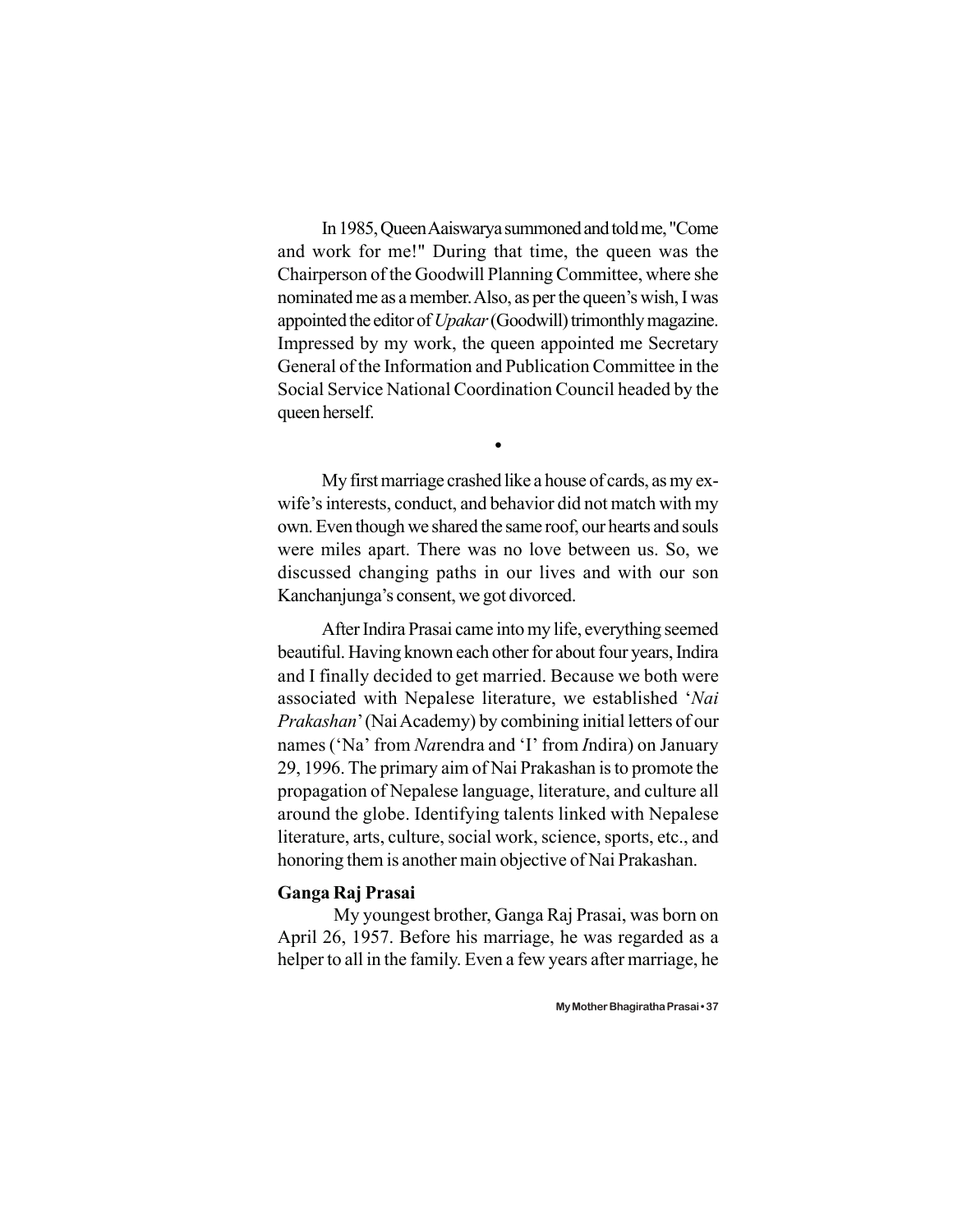showed extreme devotion to my mother. His sacrifice for my mother and outstanding household service impressed me. So, I proposed to my mother, "Ganga's kids are poor in education. I do not see them doing well in a government school here in Salbari. After all, Ganga also did not study well. So, let's admit his kids in Kankai Boarding School." Finally, we admitted his three children to Kankai Boarding School in Birtamod. Regarding this matter, I did not even bother to ask my eldest brother and got Ganga's children enrolled in the boarding school.

Some years after marriage, slowly my youngest brother had started becoming hostile to my mother. He started getting inclined towards his wife Ram Kumari Kharel and his in-laws. These were my mother's words about her youngest son and his wife, "Initially my youngest daughter-in-law seemed to be good, so I handed over my whole household to her. Then slowly a distance started building which later extended to such an extent that they wanted me out of my house. Now see! I have become like a homeless, haven't I?" (*My Mother-In-Law*, 2008: Indira Prasai).

My youngest brother had two sons Sankar and Sangam, and one daughter Sarmila. Sankar got married to Srijana Rokka, and from this couple, one daughter Shilu was born. Soon after their marriage, Ganga sent his elder son Sankar to Dubai to earn a living. Sadly, soon after he reached Dubai, Sankar passed away mysteriously. Since Ganga and his family did not find Sankar's corpse even after one month of his death, they cremated *kush* (a sacred grass that is used in religious ceremonies) and performed his funeral rites. To date, his corpse has not arrived.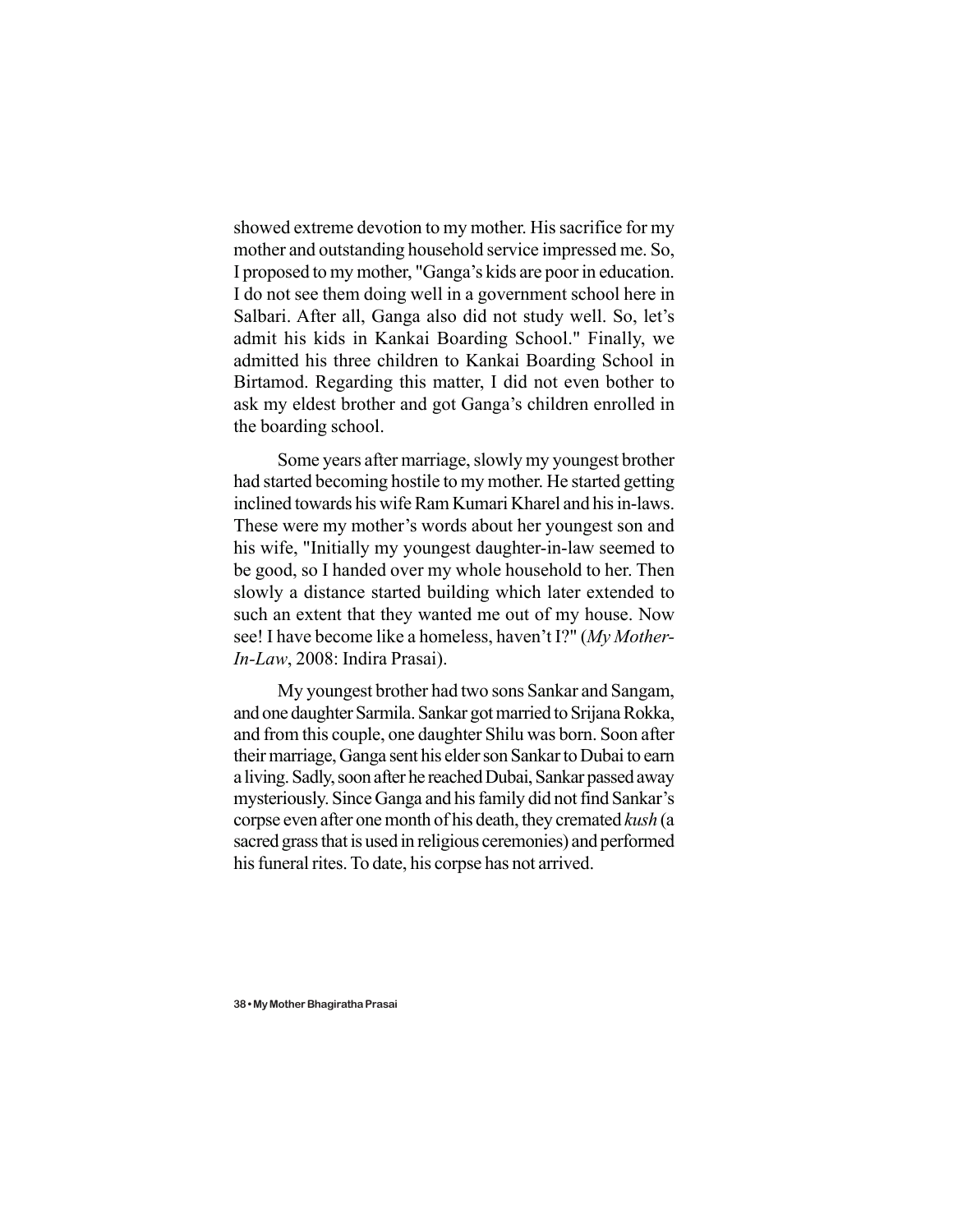# **My Mother's Public Service and Her Agony**

Because my mother was a rich and generous social worker, she was well known and had earned huge prestige in our village. She never showed arrogance because of the wealth she possessed. She had genuine feelings for helping others. She wiped tears from the eyes of poor people in the village. Anyone who came to our home asking for something, my mother ensured that s/he never returned empty-handed. Indeed, my mother was a compassionate person in her locality.

My mother was illiterate, but she always believed that education is an essential part of life. So, she always wanted her children and every child in the village to be educated. It was my mother who dispersed the radiance of education in that area. In this context, my parents established a school in our warehouse during *Saraswati Puja* (a festival worshipping Saraswati, the Goddess of learning and arts) of 1954. Before the establishment of that school, my eldest brother Bishnu Bhakta Prasai together with other relatives went to Saradha High School located at *Chuhaan Dada* (a hill named Chuhaan). During that period, we did not have a school in our village. It was extremely difficult to gather students, as there was no such tradition of sending children to school. Because of that, even if a school was established, children did not like to go to school. We had to entice potential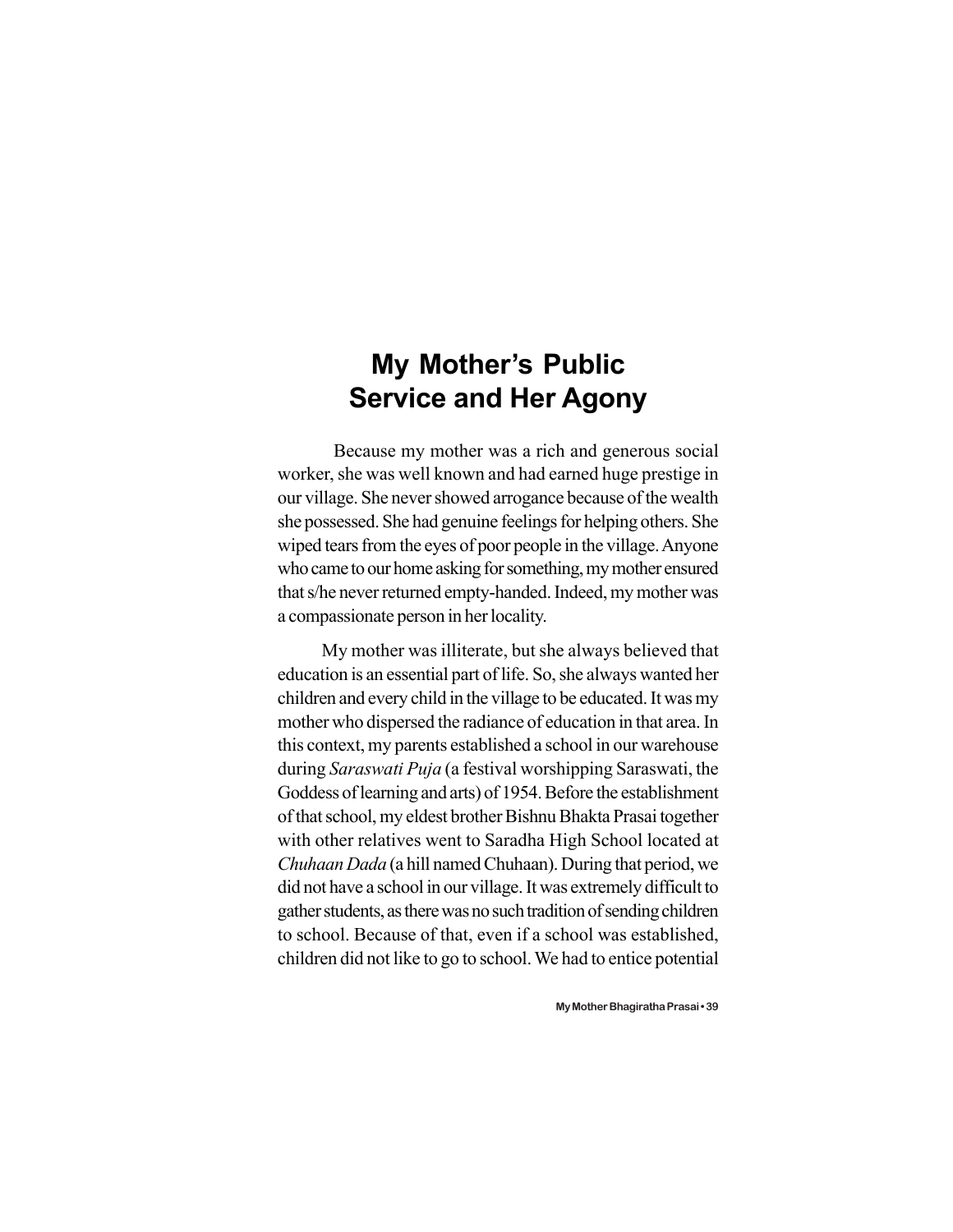students with something for them to attend school. So my mother invented an idea to gather potential students: she lured children from wealthy families by giving them sweets, whereas she arranged meals for children from poor families.

Children from different parts of our village started coming to our warehouse school. Students, namely Khagendra Prasai (later a minister), Bidhya Raj Prasai, Dirgha Raj Prasai [(later a member of National Panchayat (Assembly)], Nanda Kumar Prasai (later a member of Constituent Assembly), Dev Krishna Prasai, Jog Maya Prasai, etc., studied in the school that my parents established. To teach English, Bhawani Subedi, who had passed only eight grade, was brought from Tehrathum. Later, he was told to leave the school because of his misconduct.

The number of students in our warehouse school increased progressively. With the interest and involvement of my uncles Benu Prasad and Roop Narayan, a school 'Devi Primary School' was established in the eastern region near Shivalaya temple. For the establishment of the school, Khanuprudae 'Rambabu', a son of Lieutenant Devi Prasad Prasai, donated land. To teach English in the school, Rudra Narayan Kayastha (who had passed only tenth grade) from Bihar, India, and Ram Krishna Sharma (with an Intermediate of Arts certificate) from Bhagalpur, India, were appointed. During that time, there was a 'Saraswati Primary School' in the next village at Devi Than. Later, that school was upgraded as Saraswati DSB (District Soldier Board) Middle School, and Devi Primary School of our village merged with the former. Before the two schools merged, the school in our village was called Brahmin school and the school in the next village was called *Limbu* (a Kirat community, which resides in Eastern Nepal) school. But after the two schools merged, the dispute over Brahmin and Limbu schools disappeared.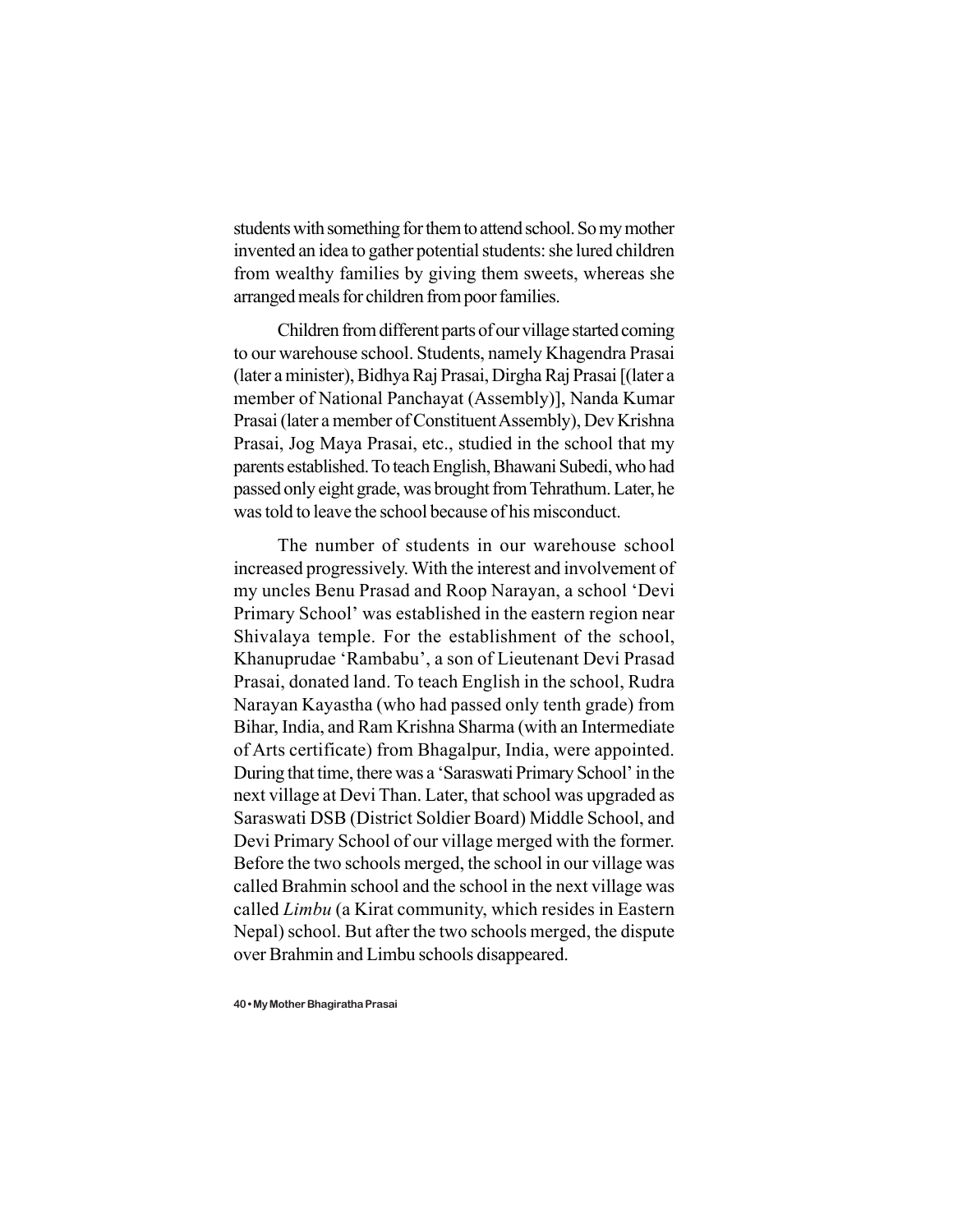My cousin Krishna Raj Prasai (son of my uncle Khada Nanda Prasai) was the Secretary of Saraswati DSB Middle School. Under his leadership, the school flourished remarkably. He was obedient to my mother. Because of that, it became easy for my mother to render educational service. Even after the death of my father, my mother continued free hostel service at 'Jiju house', which was my mother's own house. A former politician and Secretary of His Majesty's Government of Nepal Tej Bahadur Prasai has stated about my mother in Indira's book like this: "Even though illiterate, she was an intelligent and sharp woman. With her life full of struggles, she also experienced abundant heartwarming incidents, which are admirable."

During her youth, my mother was a healthy woman. After feeding her breast milk to her children, she would go to her neighbors' homes. From the milk that remained after feeding her children, she used to feed infants whose mothers produced less milk. She never discriminated between the rich and the poor; she was never biased. Whenever she noticed injustice being done to someone, she would go forward to give him/her appropriate justice. Indeed, the oppressors were frightened because of her dauntless nature. On the other hand, people who knew about her benevolent nature bowed in front of her with reverence.

 $\bullet$ 

My mother was energetic and she worked almost all the time. She possessed different skills and did not like people who sat idle gossiping unnecessarily. According to the time and context of life, there was nothing that she had not done. She was skillful in making straw mats, embroidered mats, and wooden seats, just to name a few. She made our home's fundamental household objects. She was an extempore poet as well. Not only that, she used to memorize verses that my father recited from books. She also sang songs in a sweet and melodious tone. During festivities, she enjoyed singing and dancing with her close friends and relatives.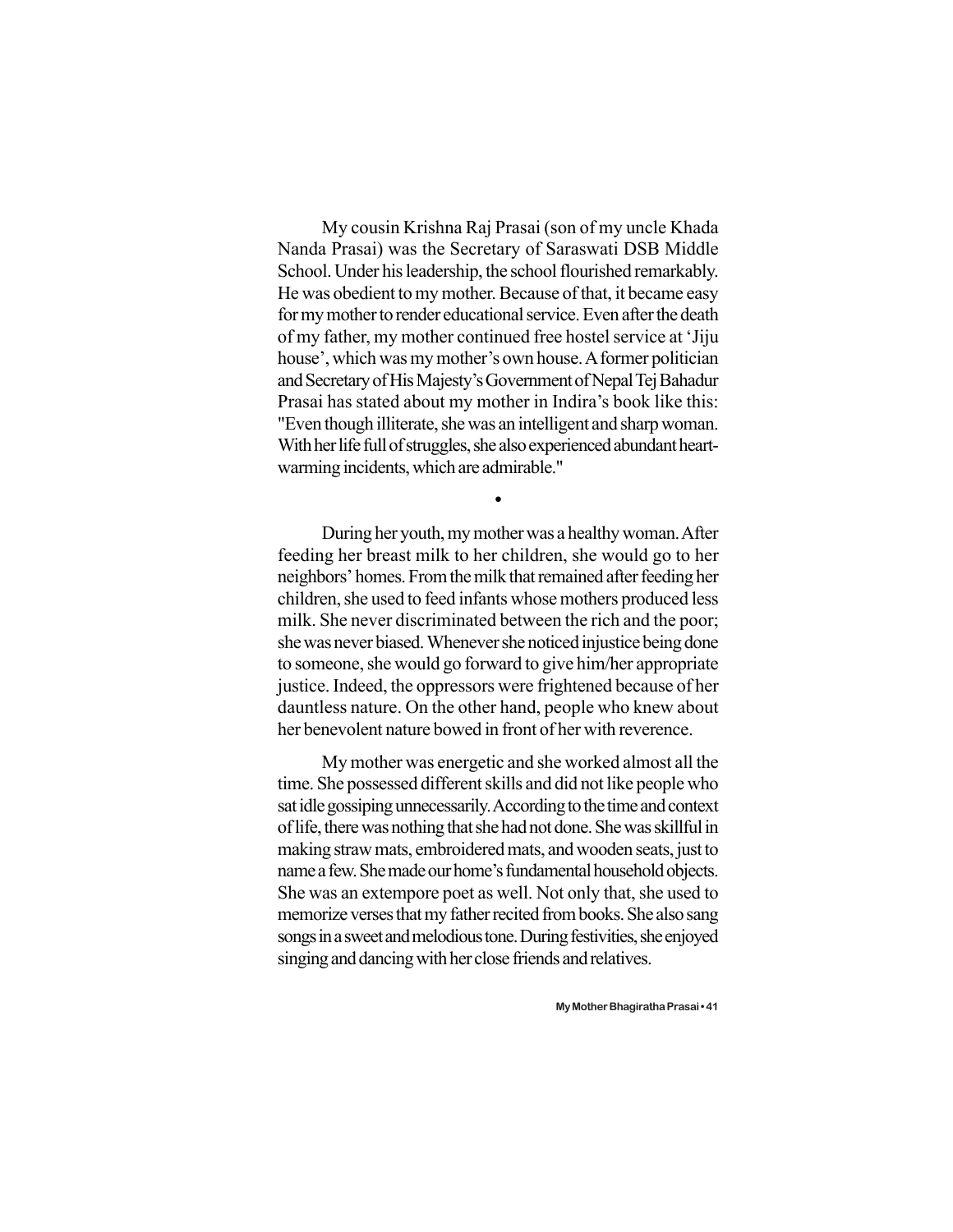My mother was interested in animal husbandry too. Irrespective of where we stayed (whether in the hilly region or terai region), a freshly calved cow or buffalo would be in our cowshed. She milked those animals and made yogurt and ghee from the milk. She also had the skill, energy, and eagerness in building an orchard. Whether it was in Taplejung or Jhapa, she built attractive orchards. Of our cultivated land in Jhapa, about one *biga* (a fifth of an acre) constituted our orchard. She enjoyed giving fruits to school children and other people who came to ask for fruits. She always became happy and satisfied when she had the opportunity to give something to someone. In this context, she said, "We should not disappoint people when they come with expectations; we should always try to make them happy."

 $\bullet$ 

My father had brain, filled with general knowledge, facts, and details. Social service and educational service were his favorite subjects. He was an admirer of songs and music. Most of the time in school, he took the lead in daily prayers.

After Shivalaya was built, sadhus often came to our home, and my father gradually developed intimacy with them. So, before I was born, those sadhus were my father's best companions. It almost took ten years for my mother to redirect my father's heart towards his home and family.

After dissociating himself from his relationship with sadhus, my father gradually became weak. He did not care about his family or household. He lacked the energy and courage to do anything. Maybe he had Alzheimer's disease as his brain seemed functioning slowly. That is why he started feeling lonely and enjoyed solitary confinement. Slowly, he became like a deceased person. Eventually, he passed away on June 18, 1963 in Jiju house.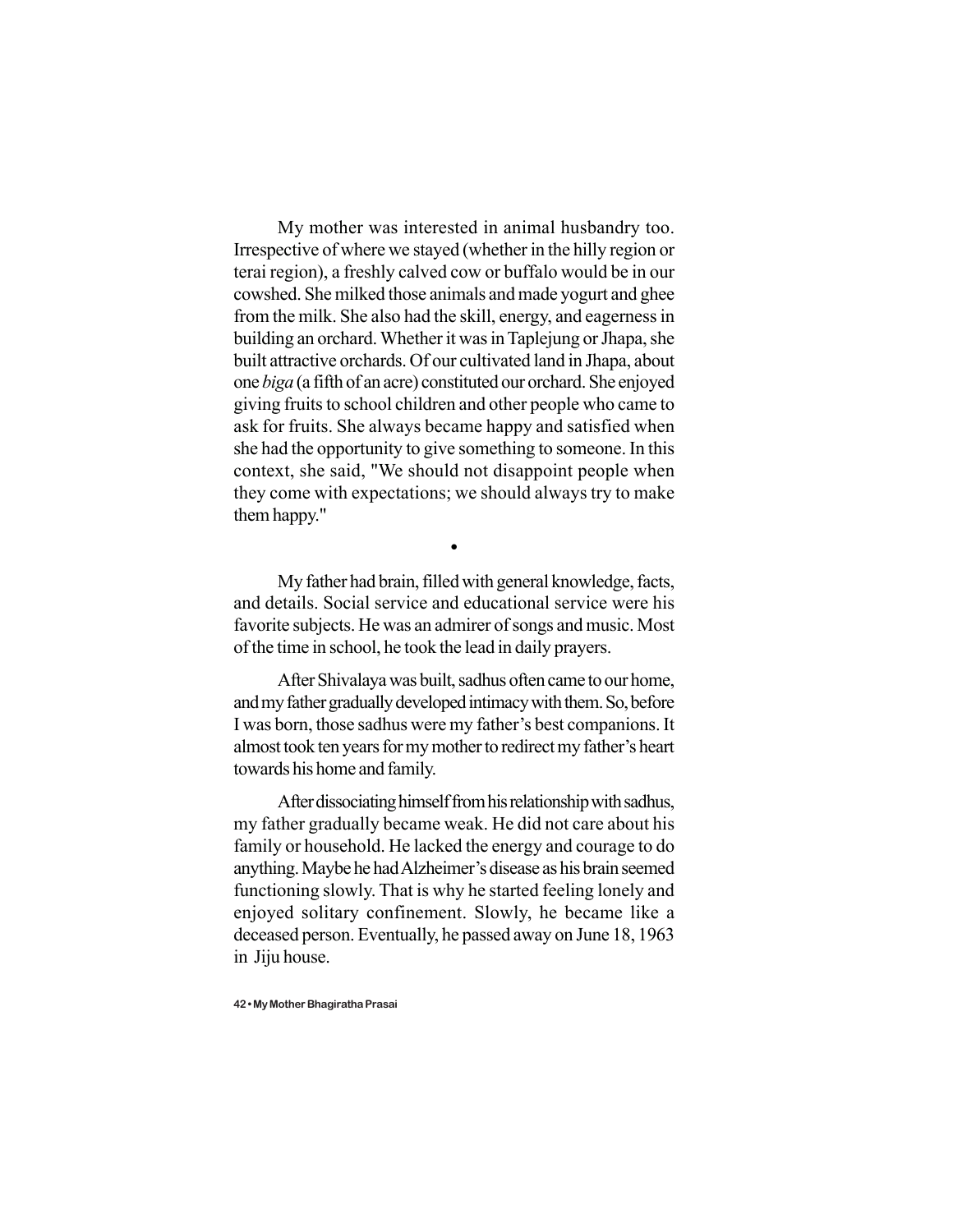My mother became a widow when she was forty-four years old. Because Nepal has a patriarchal social system, our social status declined after my father passed away. Also, my mother started facing financial crisis following my father's death. In this context, Nanda Kumar Prasai (a close relative) wrote, "Then her relatives started casting evil eyes on her property. In that condition also, she not only managed to protect and nurture her children but also her co-wife and stepchildren." (*My Mother-In-Law*, 2008: Indira Prasai; also see chapter 5 of this book)

My mother experienced important phases of life in Hangpang. Initially, she experienced happiness and joy in that place, but later her life changed its direction to torture and pain. She experienced the meaning of joyous as well as painful life. It seemed like a bold heroine from a prosperous family suddenly went through a mudslide from which it was extremely difficult for her to escape.

Social assumptions during that period were cruel and harsh. After *kanyadaan* (a ritual where the bride's parents hand over their daughter to the groom) of their daughters, the brides' parents would not take any responsibility for their daughters. A similar situation was witnessed in my mother's case. When my mother was sent to the groom's house, she was told, "Take good care of your family! If you cannot do that, then jump into a river and die." After her husband passed away, her financial condition got worse and she kept on struggling. However, she never asked for any help from her parents, no matter how much suffering she found herself in. The combination of sorrow, distress, and pain had made her life miserable. In this context, Khanuprudae Rambabu (a close relative) has written, "Bhagiratha Prasai has experienced extreme happiness as well as sadness in her life." Even though she was living in poverty, my mother focused on rescuing herself and her children from such a harsh financial crisis.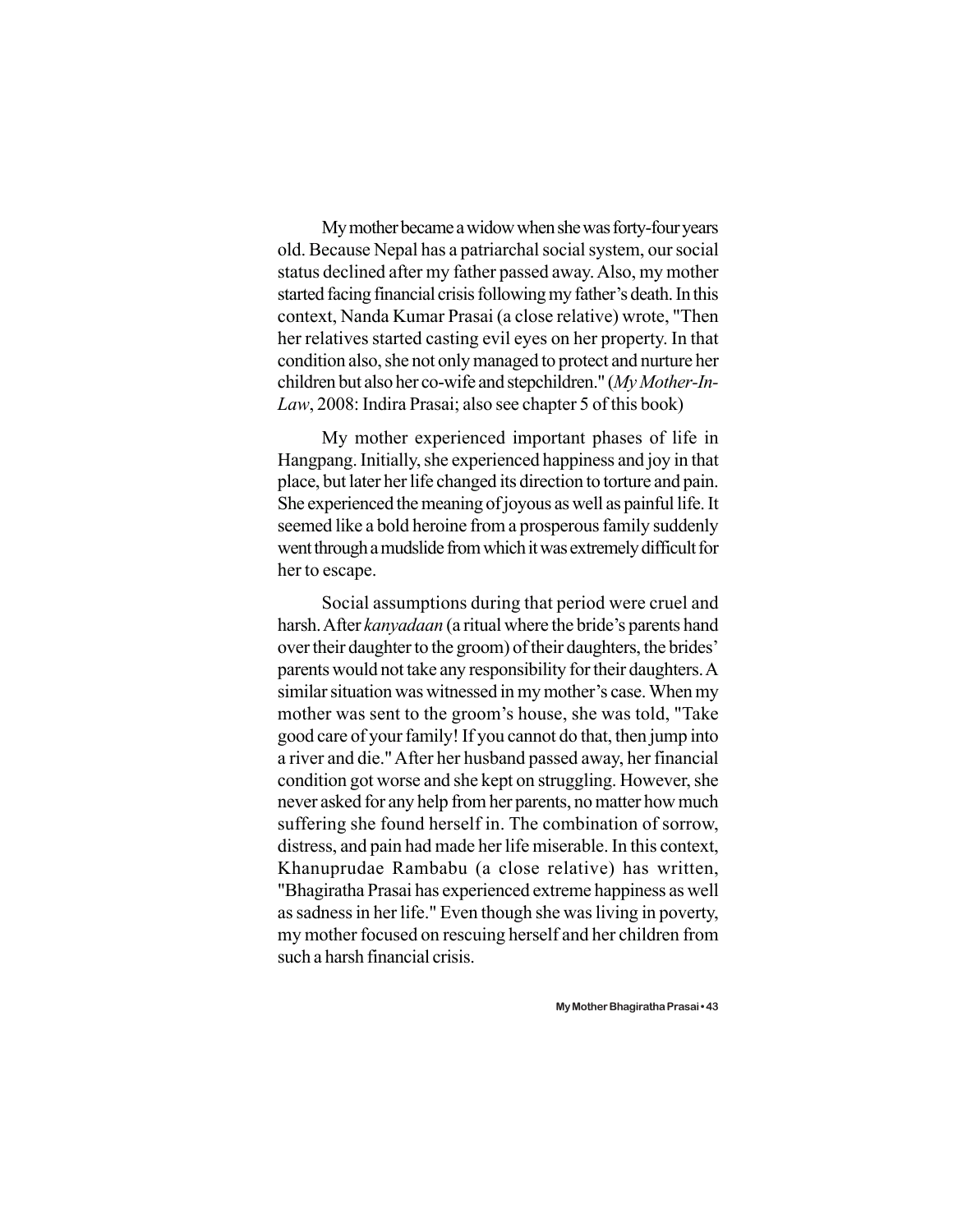No matter how much sorrow, grief, and pain she was going through, my mother never bowed in front of anyone. She always held her head high. My father's brothers tried to underestimate her, suppress her, and exploit her, but she never surrendered to anyone. For how much ever long she stayed in Hangpang, my mother lived with pride, honor, and dignity.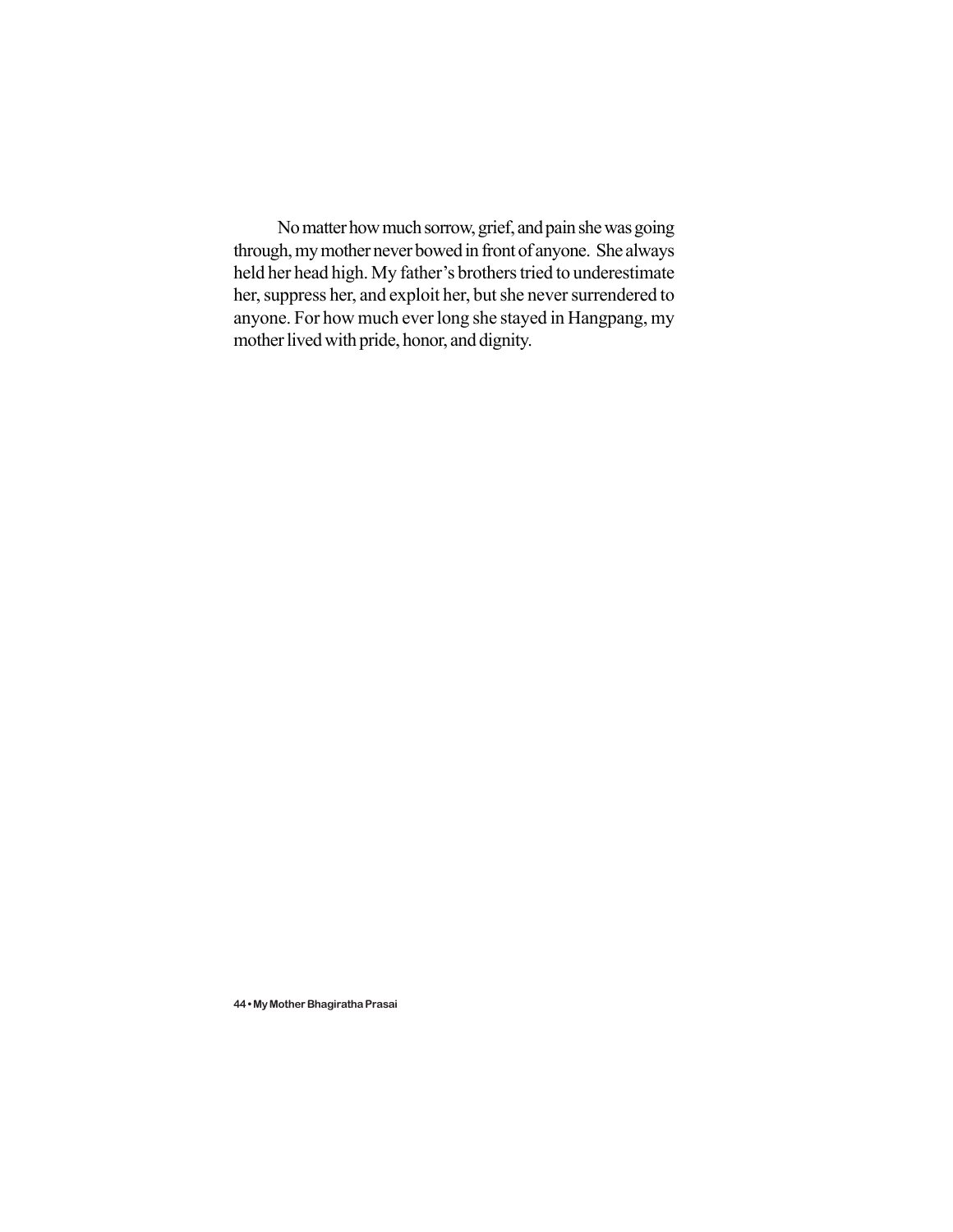#### **My Mother's Co-wife**

My mother was a pragmatic woman. She was devoted to my father and loved him with all her heart. Nonetheless, she became a victim of prevailing social malpractices, as she had to endure a co-wife.

My grandmother Shiva Maya had an angry temperament. If she decided to do something, she would do it. Her daughters-in-law were not allowed to look into her eyes. She treated her daughters-in-law cruelly. Because of that, my mother had to endure a co-wife. Essentially, what happened was, my grandmother's *maiti* (parents' home of a married woman), the Siwakotis, and my mother's maiti, the Upretis, had a dispute regarding a Upreti lady who got married to a Siwakoti. Later the husband died. After that, she was illtreated in her husband's house. When the Upretis came to know about this, they did not stay silent. The Upretis went to a court and gave justice to that poor lady. Because of that incident, my grandmother hated the Upretis, so she brought another wife for my father. Whenever this topic regarding my mother's co-wife arose, my mother said, "The Siwakotis wanted to suppress the Upretis arrogance. So, the Siwakotis instigated my mother-in-law to bring in my co-wife just because I was a daughter of the Upretis'. Then, they quickly brought a girl as my husband's second wife. But how would that event suppress my arrogance? My arrogance did not get suppressed; I was not arrogant in the first place."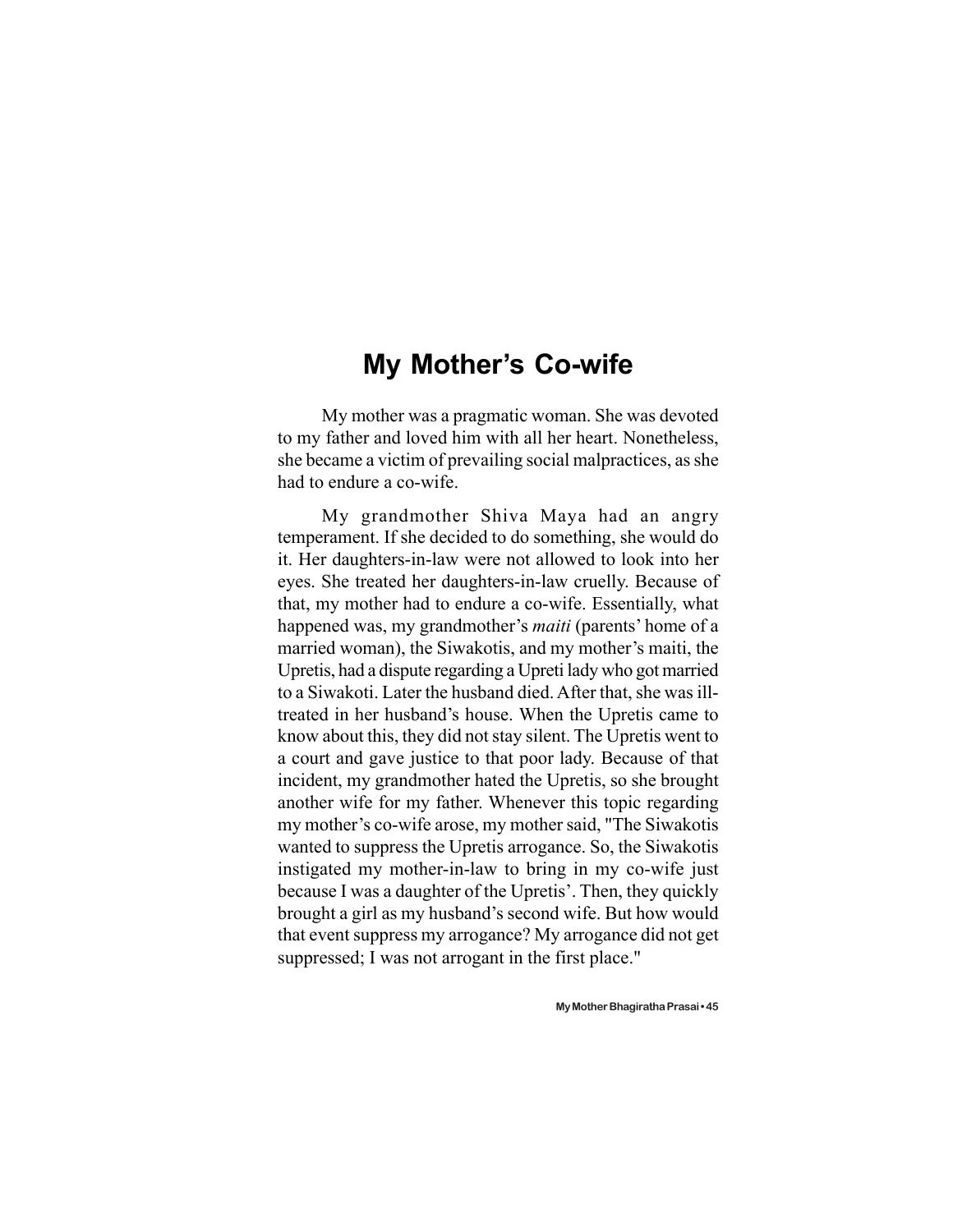As a co-wife to my mother, Divya Rupa Chudal, the youngest daughter of Dadhi Ram Chudal and Biseswara Chudal, was brought into Jiju house from Chuwa, Hangpang. My mother never treated her as a co-wife; my mother loved her as her own sister throughout her life. No one could see any kind of anger, hatred, or jealousy between them. My mother's co-wife was obedient to my mother to the extent that she would not eat food without paying reverence to my mother: i.e., she used to bow and touch my mother's feet with her head to receive a blessing every day before eating. Moreover, she did not start her day without asking my mother about what she should do during the day. One of the reasons for all that was that my father told my stepmother, "It is your responsibility to make my first wife happy. Only then, I will be happy with you." Despite that, my stepmother sometimes did get mad at my mother and showed unruly behavior towards her.

From my stepmother, three daughters: Chandra Wati, Ram Kumari, and Gauri, and one son, Laxmi Prasad Prasai, were born. Laxmi Prasad was initially a teacher and a journalist but later he became active in social work and politics. After her son was born, my stepmother wished to stay in a separate house, a proposal to which my father agreed. And I was born after my stepmother left Jiju house.

After my father's death, my stepmother also faced trauma and psychological pain. That time, she was staying across Chuwa. Seeing her misery after my father's death, my mother brought her co-wife in one of the houses in the courtyard, as there were two houses in the courtyard of Jiju house. In addition to guarding and protecting her co-wife, my mother also helped her co-wife to get settled in the new place. My stepbrother, Laxmi Prasad, got educated through my mother. That process continued till he stayed in the hilly region.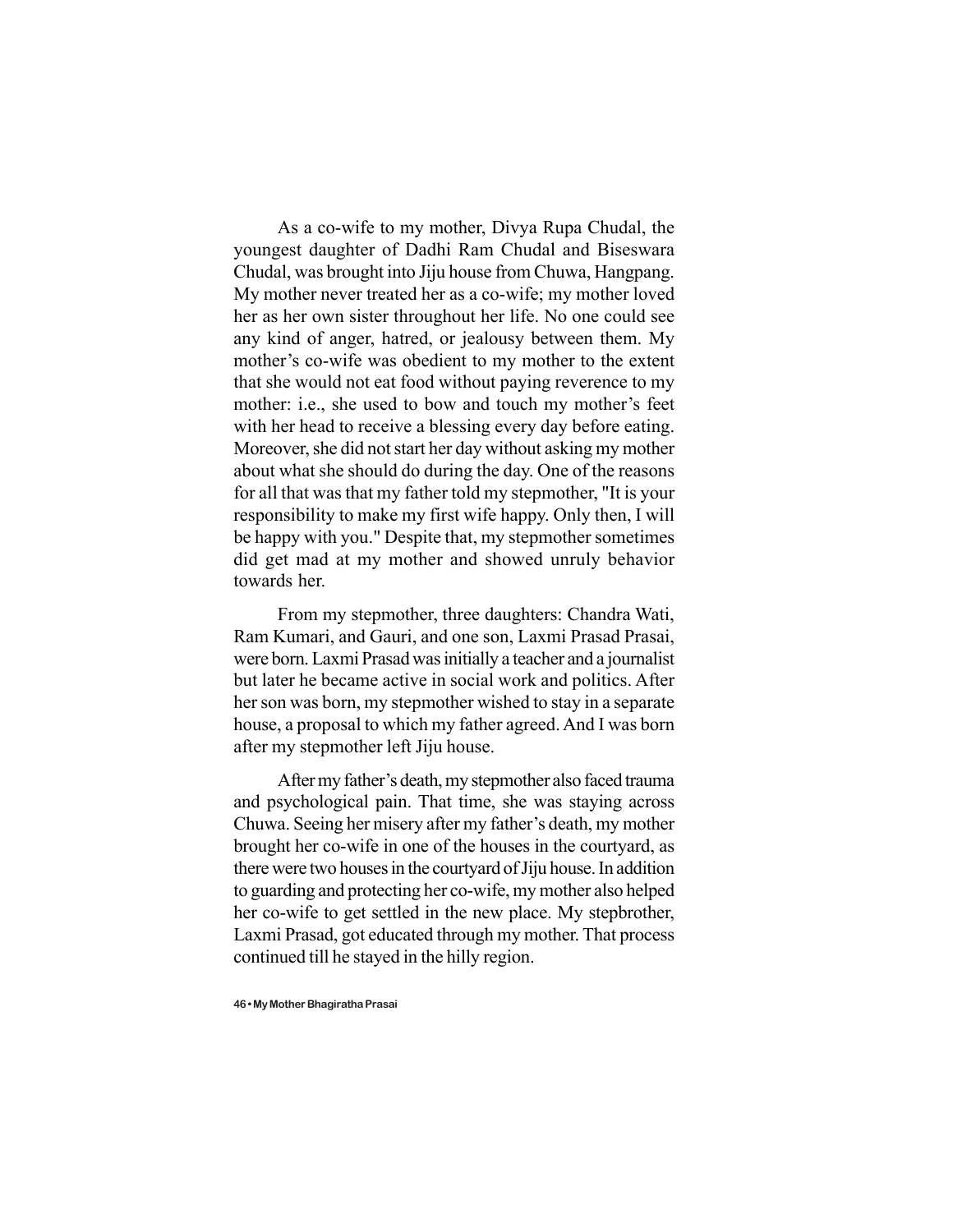My stepmother considered her stepchildren as her own children. We all huddled together with her. After my conscience as an adolescent developed, I began to realize that I should pay reverence to my parents as the first duty in the morning. After my stepmother was brought into our house, I started my day only after paying reverence to my stepmother as well. I felt as if she was not my stepmother. The secret of that intimacy was my mother. My mother always said, "For your father, we two co-wives are equal; never disrespect your stepmother." According to that, our respect for our stepmother increased; she was stepmother just in words, but in our hearts, she was like our real mother.

I was like a spokesman of my stepmother, who, in later days, sometimes cursed my mother. When my stepmother became angry, she would put ashes on her palm, blow, and say, "May I see you and your descendants sweep away like these ashes. May you and your descendants soon suffer from the plague." After hearing such harsh words, my mother would also retaliate with bitter words. Then I would step in between them and try to calm them. Maybe because of that my stepmother loved me more than her other stepchildren. That was what my wife Indira wrote about my stepmother and me, "Narendra always respected all his step siblings. He also brought Laxmi Prasad, his stepbrother, to Kathmandu. He had equal love for his stepbrother and stepsisters. Narendra was also dedicated to his stepmother. When his stepmother used to come, he felt as if a sacred pilgrim had stepped into his house. Indeed, his feelings for his stepmother were high and I have witnessed that. Narendra was also intimate with his eldest stepsister Chandra Wati and youngest stepsister Gauri. Not only that, Narendra often remembers his younger stepsister Ram Kumari, who passed away about three and a half decades ago. He considered his stepsiblings as if they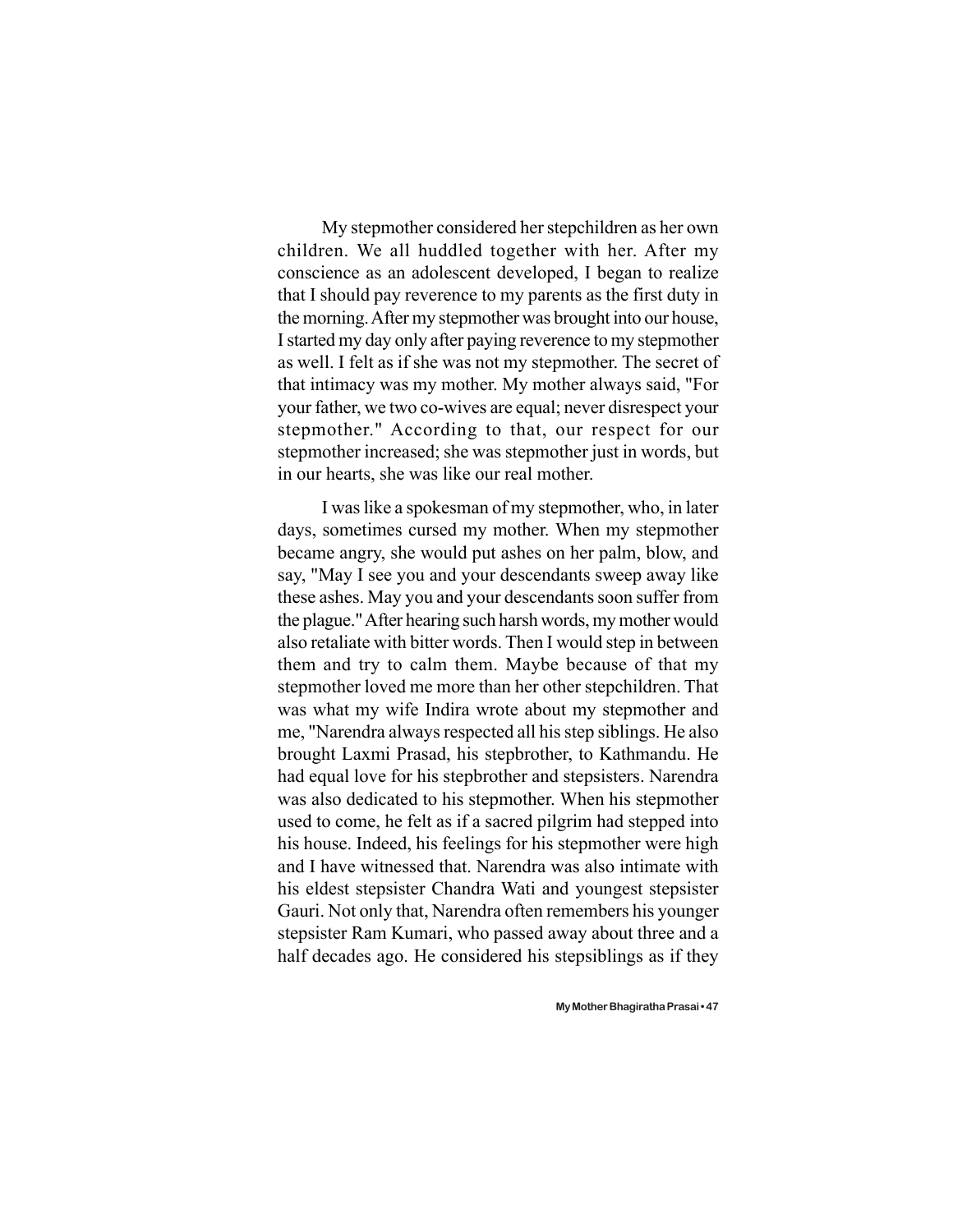were born from his own mother." (*My Mother-In-Law*, 2008: Indira Prasai).

Before migrating to the terai region, my mother handed over the remaining assets in the hilly region to my stepmother. In this context, Indira wrote about my mother's details as: "Divya Rupa had already gone through the partition of estate and was staying in a separate house across Chuwa. After the death of Narendra's father, I brought her to one of the houses in the courtyard of Jiju house. And then before migrating to Jhapa, I gave my remaining properties and all other household materials to Divya Rupa. She stayed in Hangpang for many years. Later she came to Kathmandu for a couple of years to stay with Kaale (Laxmi Prasad's pet name). On February 12, 2006, she passed away at the age of 83. Before she passed away, she came to visit me at *Nai Griha* (Nai home). She addressed me as 'my sister'. In every visit, she would bow down and touch my feet with her head as an act of reverence. She also wanted to see me before her last days. But my son Dirgha did not allow that to happen. He put a bar between our relationships. He did not allow me to meet Kaale's mother when she was taking her last breath. My wish to see Kaale's mother for the last time went unfulfilled. Aww, Kaale! May your mother's soul dwell in heaven." (*My Mother-In-Law*, 2008: Indira Prasai).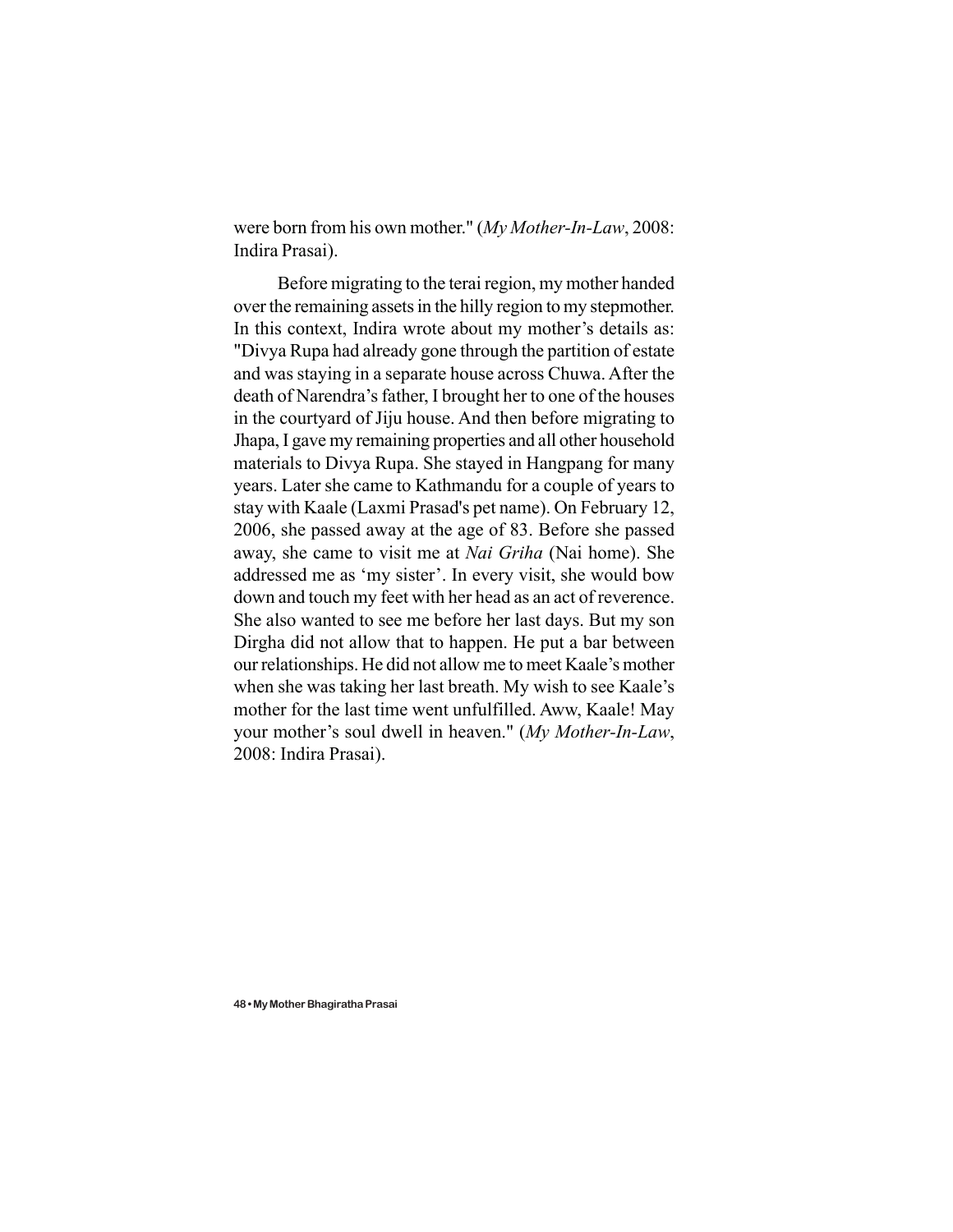## **My Mother's Accident and My Birth**

No matter how rich we were, our grandparents treated my mother like a servant. In that exploitation era, my grandparents burdened my mother with a lot of work. However, my mother took it differently; she accepted work as God's gift. Therefore, irrespective of my grandparents' order and out of her own wish, she worked hard. One of her main duties was to obtain and bring home red mud from *Chiple Dada* (a hill named Chiple). In the hilly region, red mud is primarily used for painting house floors and walls.

Because people extracted red mud by digging for many years, a cave-like chamber had formed in Chiple Dada. In February 1954, my mother along with my sister Nira went to Chiple Dada. Then my mother entered the chamber to extract mud. When Nira was about to enter inside the chamber, a mudslide occurred that buried my mother. My thirteen-year old sister turned towards *Baarbote* (name of a school) and shouted, "Help! Help! Help!" That time my eldest brother Bishnu and his friends were playing on the meadow of Baarbote Devi School*.* After hearing my sister's call, my eldest brother asked for help from people playing with him and went immediately to Chiple Dada*.* Slowly people started swarming in that place. When rescuers started digging slowly, they noticed a red ribbon like thread fastened with a plait on my mother's hair. Based on that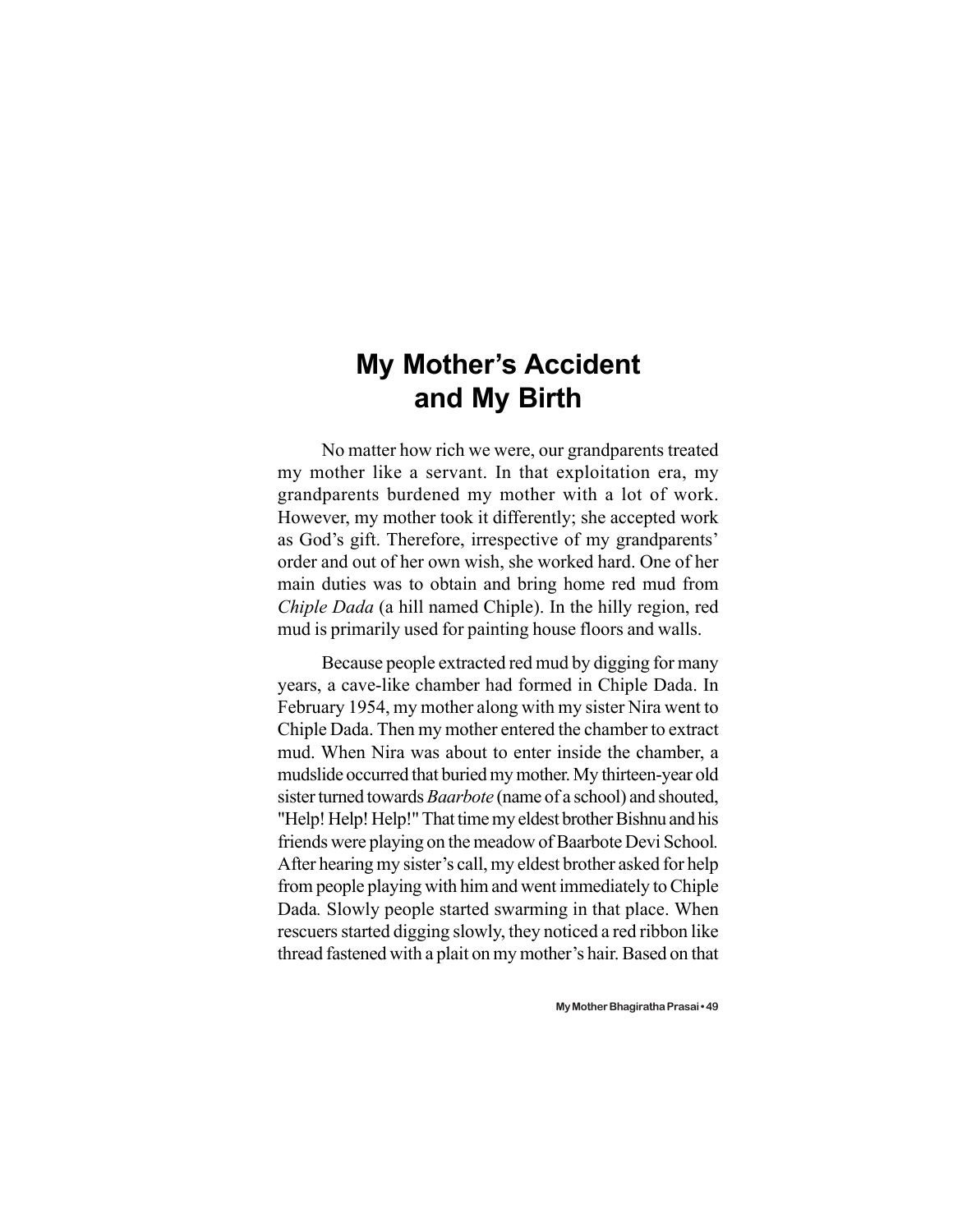ribbon, rescuers slowly dug and with great difficulty got her out from that huge mud pile. At that moment, my mother had a sevenmonth old fetus in her womb.

My mother was brought home in a palanquin. Looking at her, it seemed as if she would not survive; however, where there is breath, there is hope. So my mother was kept under herbal medicinal treatment. The same day villagers went into a forest looking for *mauwa* (a medicinal tree). There was a belief that barks of a mauwa tree could even join a broken leg. Then the treatment of my mother started. There is a method of how to apply the bark of the tree. Essentially, the method was to grind the bark into small pieces and boil it for two hours in water. After cooling down, the remnants of that bark were stuck on to my mother's body that was then tied with clothes. After two to three hours, the barks dried, and water was applied to her body. For days and nights my sister Nira served and nursed my mother, who was in a state of semi-consciousness.

After my mother was buried in the mudslide, she was like a living corpse. By applying mauwa and feeding her on natural herbs, she was getting better and better with each passing day. Because she consumed different herbs, the fetus that was in her womb was also getting healthy nourishment. In due time, my mother went through a natural labor pain in half-consciousness and gave birth to a son. The son was named Narendra Raj Prasai by an astrologer.

Even after my birth, my mother was still battling with her consciousness. A few days before my birth, my uncle Roop Narayan and aunt Maheswara had a daughter named Manju. As the aunt had just given birth to a baby, she was producing breast milk. Because of that, I was fortunate enough to drink aunt Maheswara's milk. During that period, aunt Maheswara stayed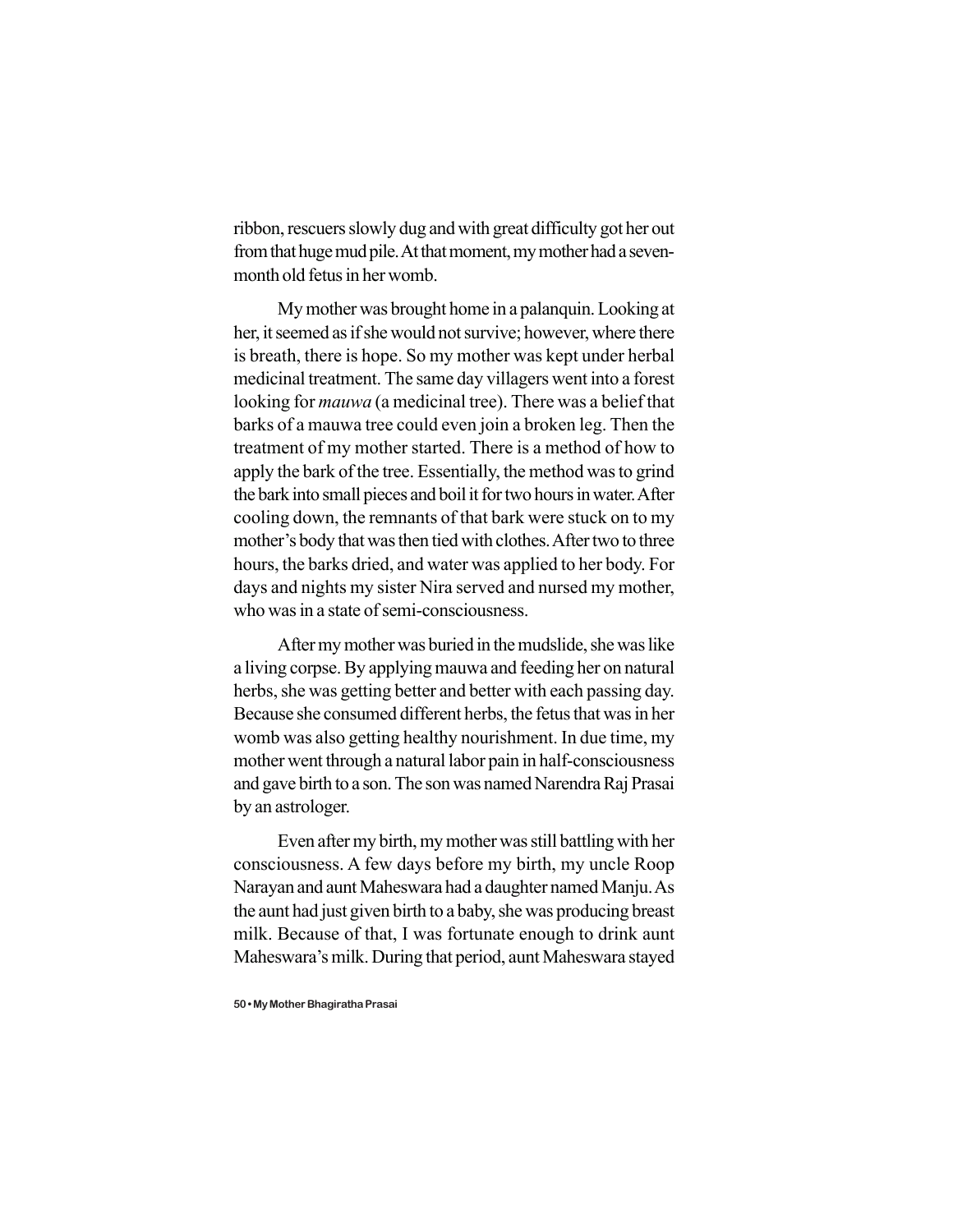in our house. There were two houses in our courtyard. After uncle Roop Narayan brought a second wife, aunt Maheswara shifted to one of our houses. Because of that, Manju and I grew up together.

 $\bullet$ 

My mother often told me, "I do not even have a picture of my second son Padma." She used to mention my brother Padma's face structure and character time and again. According to her, Padma's face, figure, and complexion matched with mine. I was familiar with an artist, Indra Khatri, who could sketch a person according to my description. To fulfill my mother's wish, I requested artist Indra to make a facial sketch of my second elder brother Padma. To make his job easy for him, I gave Indra my pictures when I was two, five, and seven years old.

Indra made a pencil sketch of my brother and handed it to me. Then I took Indra with me to show the picture to my mother. At that moment, my mother cried and said, "My second son." My mother asked me with tears in her eyes, "Why did not you show this picture to me for these many years." Hearing those words, I could not stop myself from crying. At that moment I could see a mixture of pride and brilliance in Indra's eyes arising from his art expertise. Indeed, my second elder brother's picture appeared miraculously.

I sent one copy of each of that picture to my eldest brother Bishnu and my sister Nira, both of whom were staying in Jhapa then. From them I received messages like this: "This is our second brother. From where did you find this picture?"

One day my mother told me, "Rich people establish prizes for their lost children. Because of my poor financial status, I could not do anything for my second son. He disappeared; his name just got erased. Now, I do not even remember his face." Those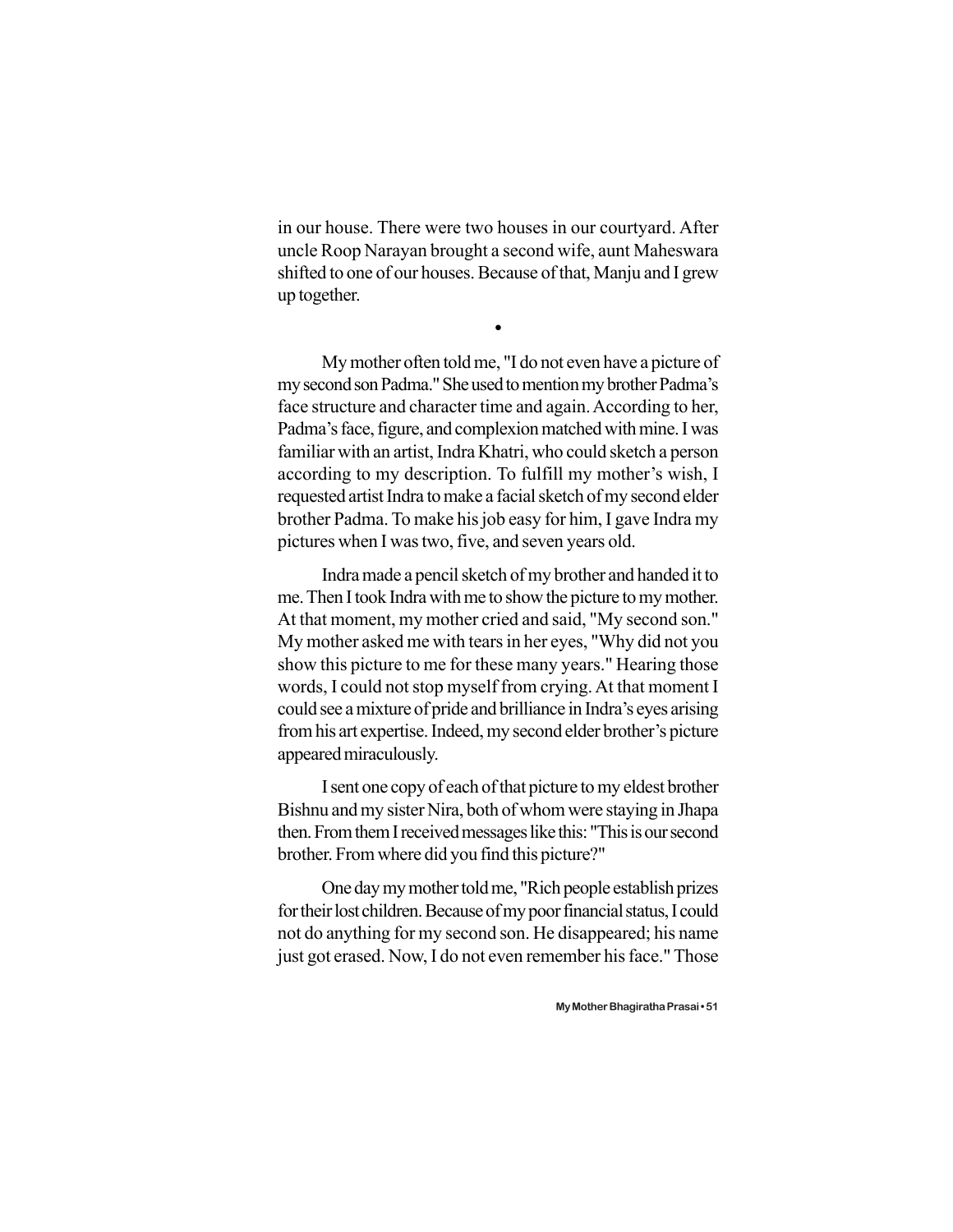words awakened me. That was when I requested Indra to sketch my second elder brother.

To fulfill my mother's wish, I established 'Nai BhaJaPa' prize that includes the partial name of my second elder brother Padma. The prize was established by combining the initial letters of my mother *Bha*giratha Prasai, my father *Ja*ya Prasad Prasai, and my brother *Pa*dma Raj Prasai. For the establishment of this prize, my son Dr. Kanchanjunga Prasai also provided financial support. This prize is given to wellknown Nepalese personalities who are dedicated to serving Nepalese literature. Given away biennially, this prize includes one hundred thousand Nepalese rupees. After establishing this prize, my mother shed tears of joy and said, "The one who did not take any ancestral property (see chapter 7) revived my second son. Now my second son will live till eternity. Dear son, you not only discovered a picture of my second son but also engraved names of my husband, my second son, and mine in the pages of history book forever."

The story about my second elder brother and me is also unique. Maybe because of that, my mother loved me more than any of my siblings. According to my mother, the story of we two brothers was like this: "I had to witness an untimely death of my second son. After he passed away, I cried for days and nights. One night, I saw a dream: My second son Padma was at the top of a precipice, sitting uncomfortably on a rock. 'Son, why are you sitting in such an uncomfortable place?' I asked. 'Mother where shall I go? I did not find a way,' he told me as he continued crying. 'Come on, I will carry you on my back,' I said and carried him on my back. Ten months after seeing that dream, I gave birth to my fifth son Narendra. According to that dream, my second son incarnated as my fifth son. For me, my son Narendra was born to wipe away my tears. That is why I love him two-fold.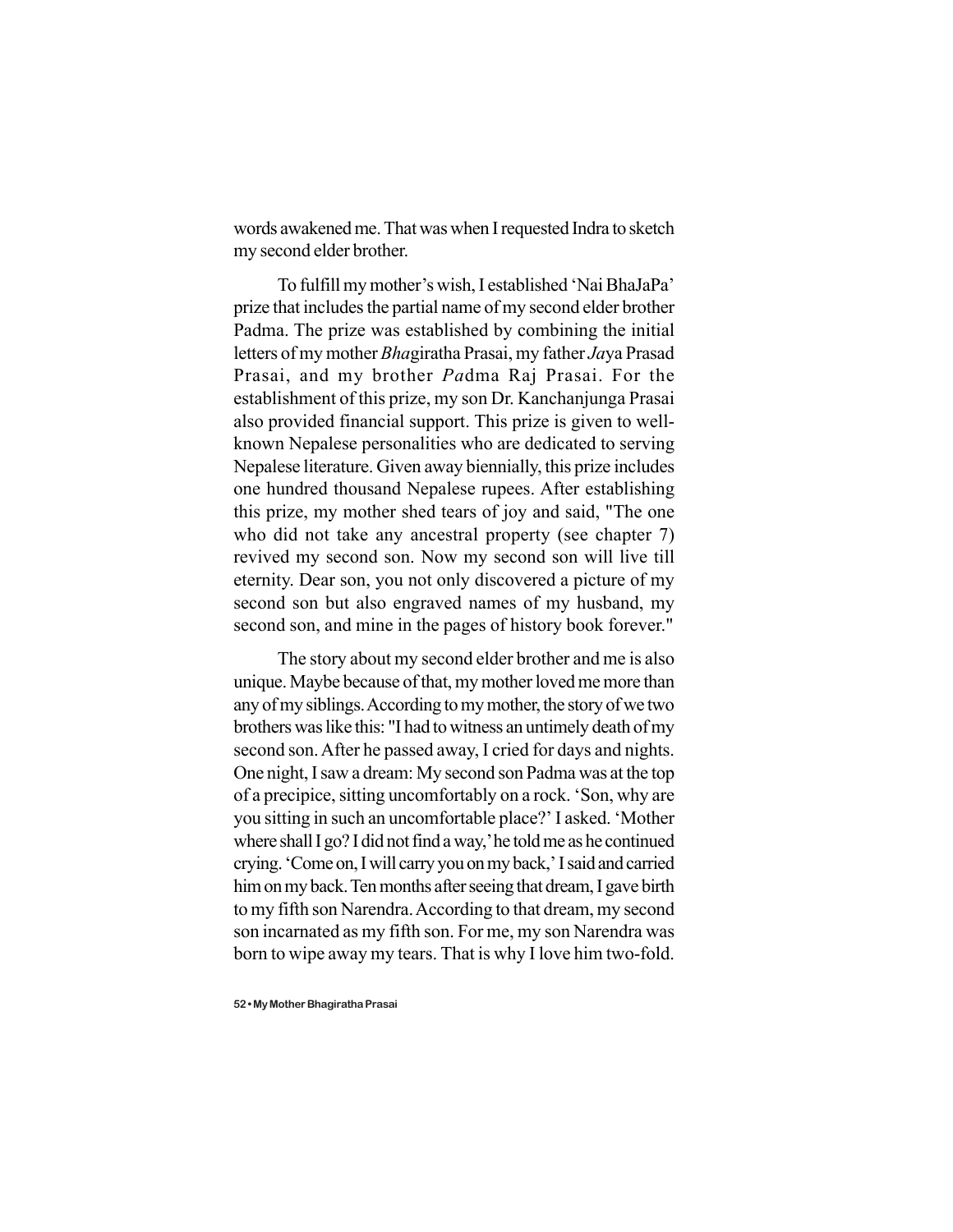Narendra's figure, complexion, habit, and character match with my second son." (*My Mother-In-Law*, 2008: Indira Prasai).

Since childhood, I was obedient to my mother. When she was with us, she meant the whole world to me. After she passed away, my thoughts usually centered on her. My wife Indira has written about my mother and me, "Narendra and my mother-in-law had miraculously intimate relationship; both loved each other so much. I have neither seen nor heard such love between a son and mother. It was unique to see such affection and love that Narendra had for his mother. That is why, I feel that Narendra's behavior towards his mother was both exemplary and remarkable."

"Only after bowing and touching his mother's feet with his head, Narendra started his day. He did not even drink a drop of water before bowing down at his mother's feet. Not only that, no matter how busy he was, he gave time to his mother. Eating lunch with his mother, sitting nearby her for some time in the afternoon, and chitchatting before going to bed in the evening were his chores. Narendra also monitored his mother's eating and drinking habits, clothes she wore, and beds she slept on."

My mother's nature was far-sighted and transparent. Mainly, she tried to be well informed about her children. That was why she talked clearly to everyone. She was always strong and was never nervous while talking to her children. She never shared things that caused pain in her heart with any of her children. However, in every situation, whether joy or agony, she shared her feelings with me with an open heart.

I treated my mother like a living Goddess. My mother was my Goddess and I was her obedient worshipper. She trusted me a lot and I never broke her trust. In this context, my wife has written, "My mother-in-law was always proud of Narendra. She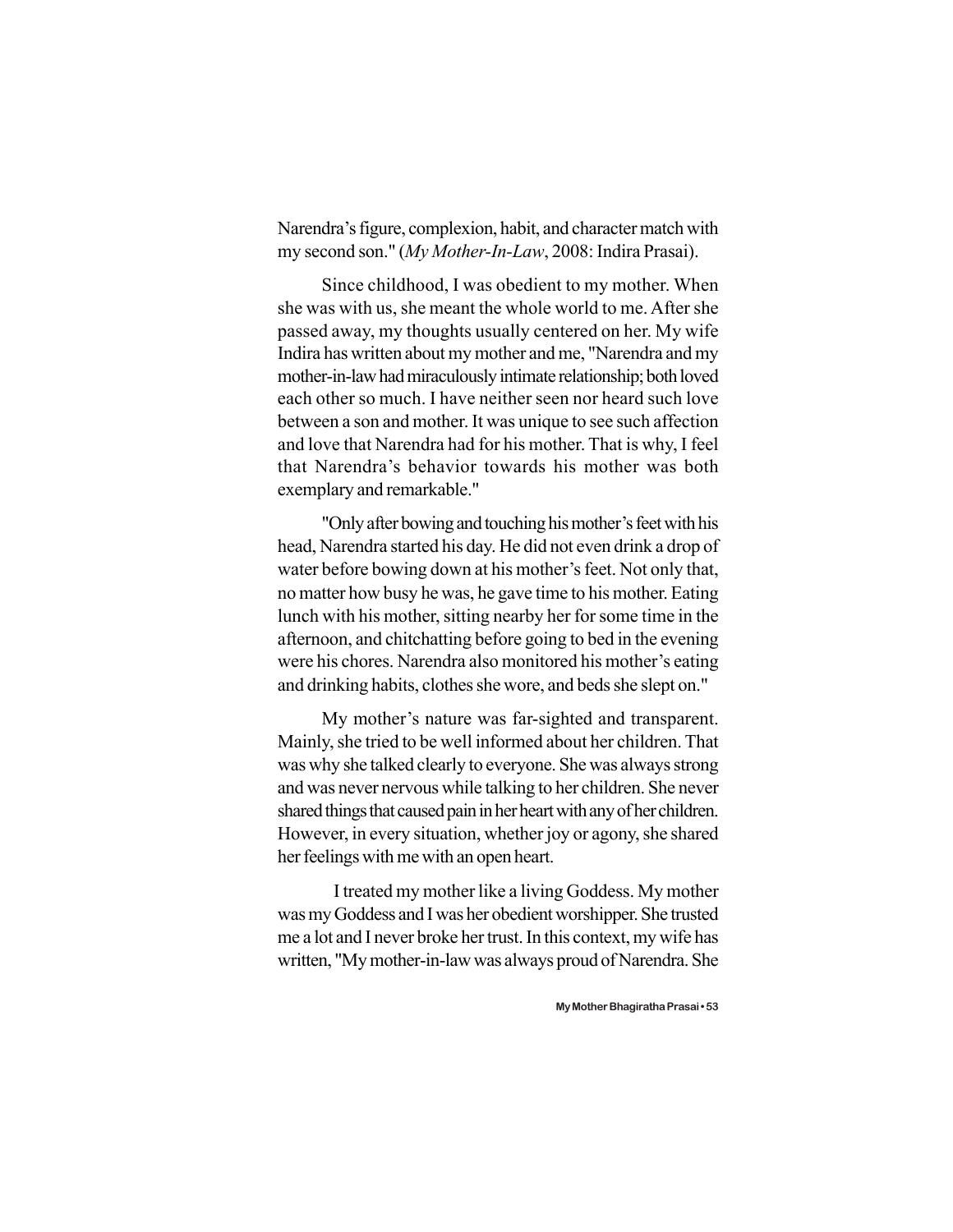often said that if it were not for Narendra and me, her residence would have either been in an elderly house or on a sidewalk. Yes, all her children have made progress and all have their household, but Narendra meant the world to her." (*My Mother-In-Law*, 2008: Indira Prasai).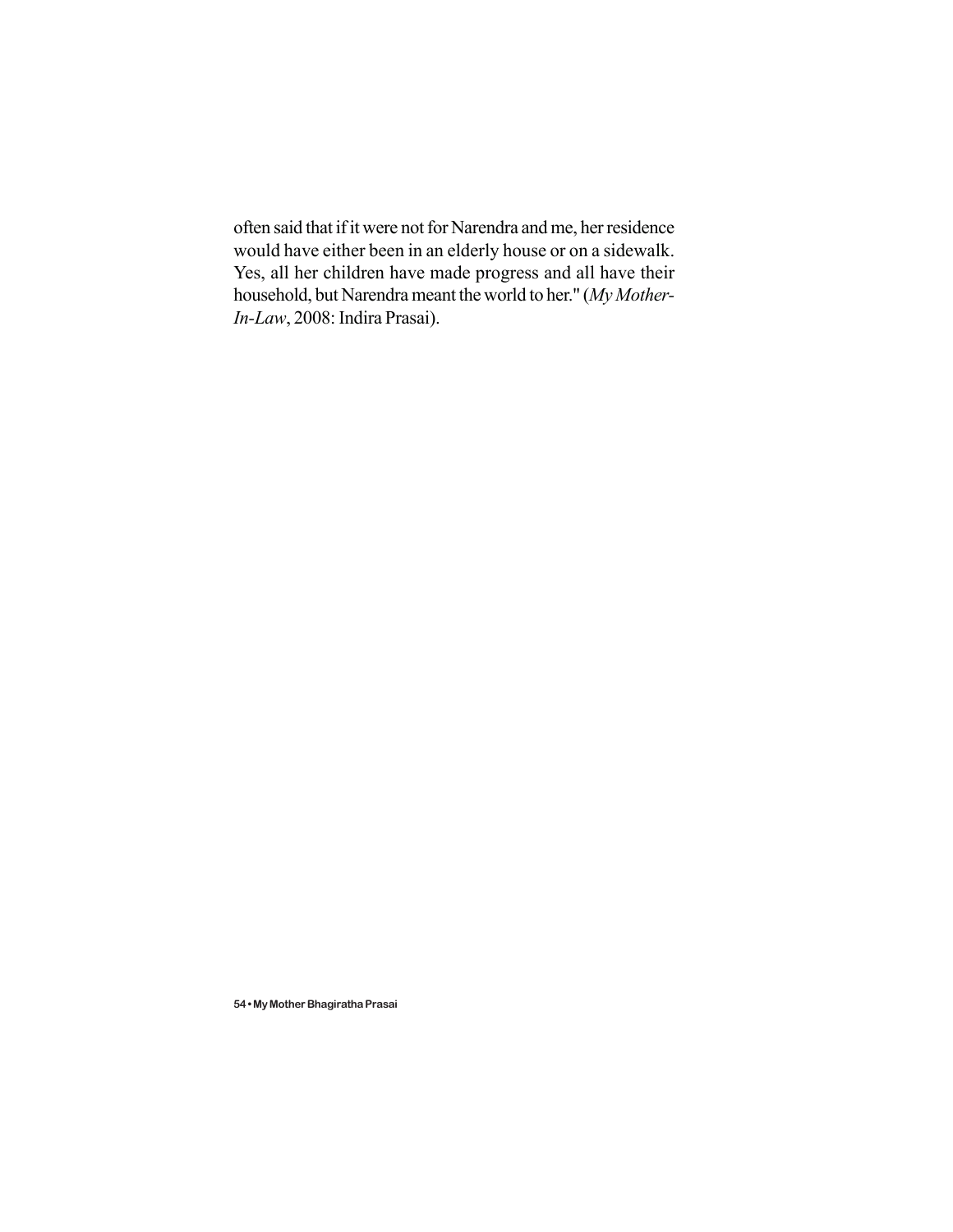## **My Mother's Residence and Eviction**

During our stay in the hilly region, my mother with all her capacity and strength made our land probably the most fertile in that region. Till she stayed in Hangpang, Jiju house was considered a place of inspiration.

After I migrated to Jhapa, my mother did not like to stay in the hilly region with my youngest brother. So, to buy land in Jhapa, my mother started selling her land and jewelry and started sending money to my eldest brother in Jhapa. After receiving the money, my eldest brother started searching for suitable land for us. Wherever he went, he took me to those places. In the end, after being satisfied, we bought the land of Masala Dhimal in Salbari, Sanischare (a town in Jhapa district), Jhapa. The land's tenant was our relative, Ram Chandra Kharel. In those days, a landlord had to pay a certain amount of money to a tenant to own the land as his own. Because of that, my eldest brother paid ten thousand rupees to make that land our sole property. The Kharels were intimate with us. However, my mother often said that they should not have asked that much money from my eldest brother to set the land free. At that time one could find one biga land for three thousand rupees. My eldest brother continued regretting till many years in his life that we could have used the money given to Ram Chandra Kharel to buy another 3-4 biga land. We should not have rushed to get rid of the tenant. Our impractical knowledge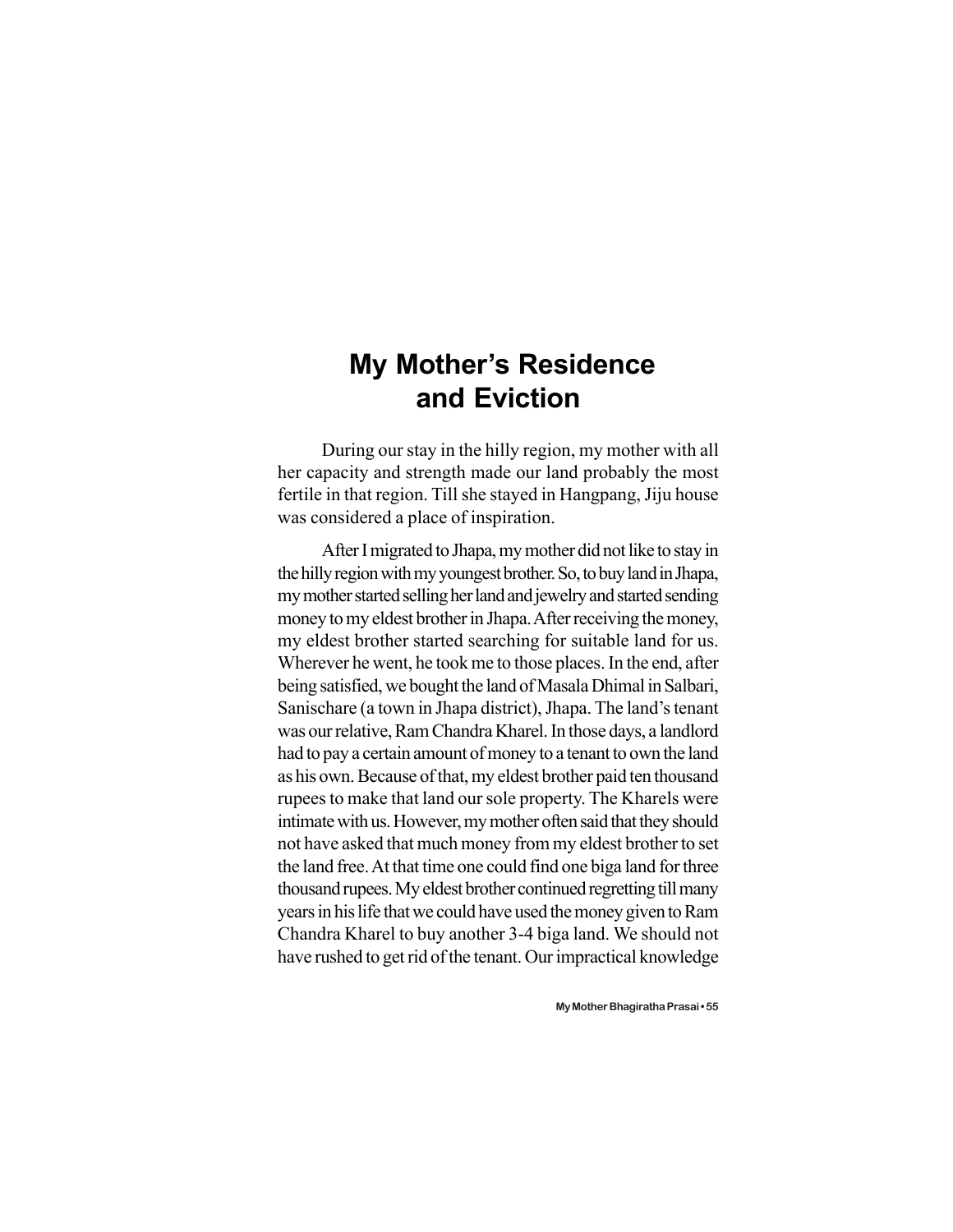and my mother's absence in Jhapa were the primary reasons why we had to face such a huge loss.

In 1970, my mother migrated to Salbari, Sanischare of Jhapa district from Hangpang, Taplejung. After coming to the terai region, we had a total of nine biga land. However, there was still a tenant, Dumber Bahadur Baniya, in half of our land. Dumber was obedient to my eldest brother and he considered my mother as his own mother. During the Jhapa Movement, Dumber was considered as an active farmer politician and was intensely active in that Movement. After police made it hard for him to survive peacefully, Dumber, with his family, fled to India. Thus, that land also became our sole property and our two lands became one single plot. After that, we started cultivating the whole land.

In Salbari's new house my mother stayed with my youngest brother and me. Also, we made a separate house near our house for a plowman and a cook. At that time, people in the village were new to us and we were new to them. In other words, those faces looked strange to us. We then realized how difficult it was to migrate and settle in a new place. We were staying in that place because we had invested everything there. Three of us were staying there by enduring multiple difficulties. Especially, we got frightened while going to sleep at night. A jungle surrounded our land, so we got scared right from the dusk. Every day during dusk, we expected our relatives to visit that alien place as support. Almost every month, my eldest brother and sister-in-law came to visit us from Sanischare bazaar to Salbari. On the other hand, my mother went to my eldest brother's place in Sanischare bazaar from Salbari almost every week with consumable edibles in a bullock cart. This practice continued till partition of estate was not done. Salbari did not anticipate the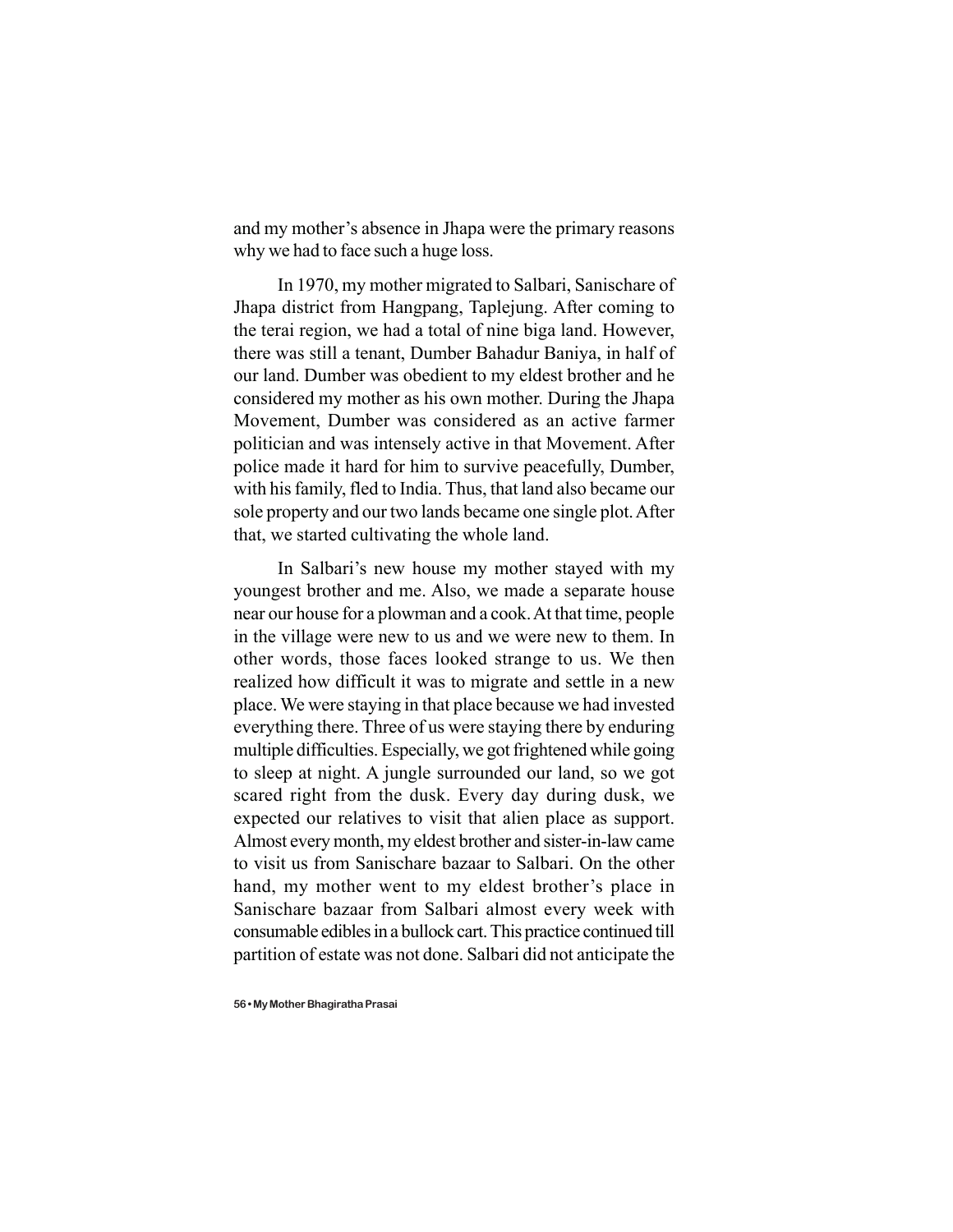physical presence of my eldest brother and sister-in-law. However, we did feel that if they had pure affection for us, they would have stayed with us in that alien place or made some arrangements, so that we would not get scared at nights. Later, my mother made that place attractive. Knowing that we were going to settle there permanently, other people started building houses in our neighboring lands.

Our upper plot that Dumber Bahadur Baniya left was attractive. Because of that, a *bichari* (a non-gazetted thirdclass official in court) named Punya Prasad Koirala was tempted to seize our land. As my mother was a single woman, Punya must have thought that we would run away from the situation and it would be easy for him to seize our land. So, one day, he was prepared for plowing our land with twenty oxen. We were amazed as our land was about to be plowed without our permission. Seeing that, my mother took a *kukri* from our home. Then showing that *kukri* to the bichari and his plowmen my mother said, "Now let me see who will plow my land!" Seeing that fierce face of my mother, the bichari and all his plowmen fled from the scene. After that, we did not encounter any such incident ever again. That incident made us popular as local people started recognizing us. They started praising my mother: "The lady from Hangpang is brave and fearless!"

Shiva Prasad Siwakoti, son of my mother's sister, also had his residence in Salbari. He helped us and took care of us during difficult situations. He was also a leader of the Jhapa Movement. It was because of Shiva that I also got engaged in the Jhapa Movement. At that time, I was studying in Sanischare High School in eighth grade. After police and administration started bothering us, Shiva fled to India and I was sent to Kathmandu.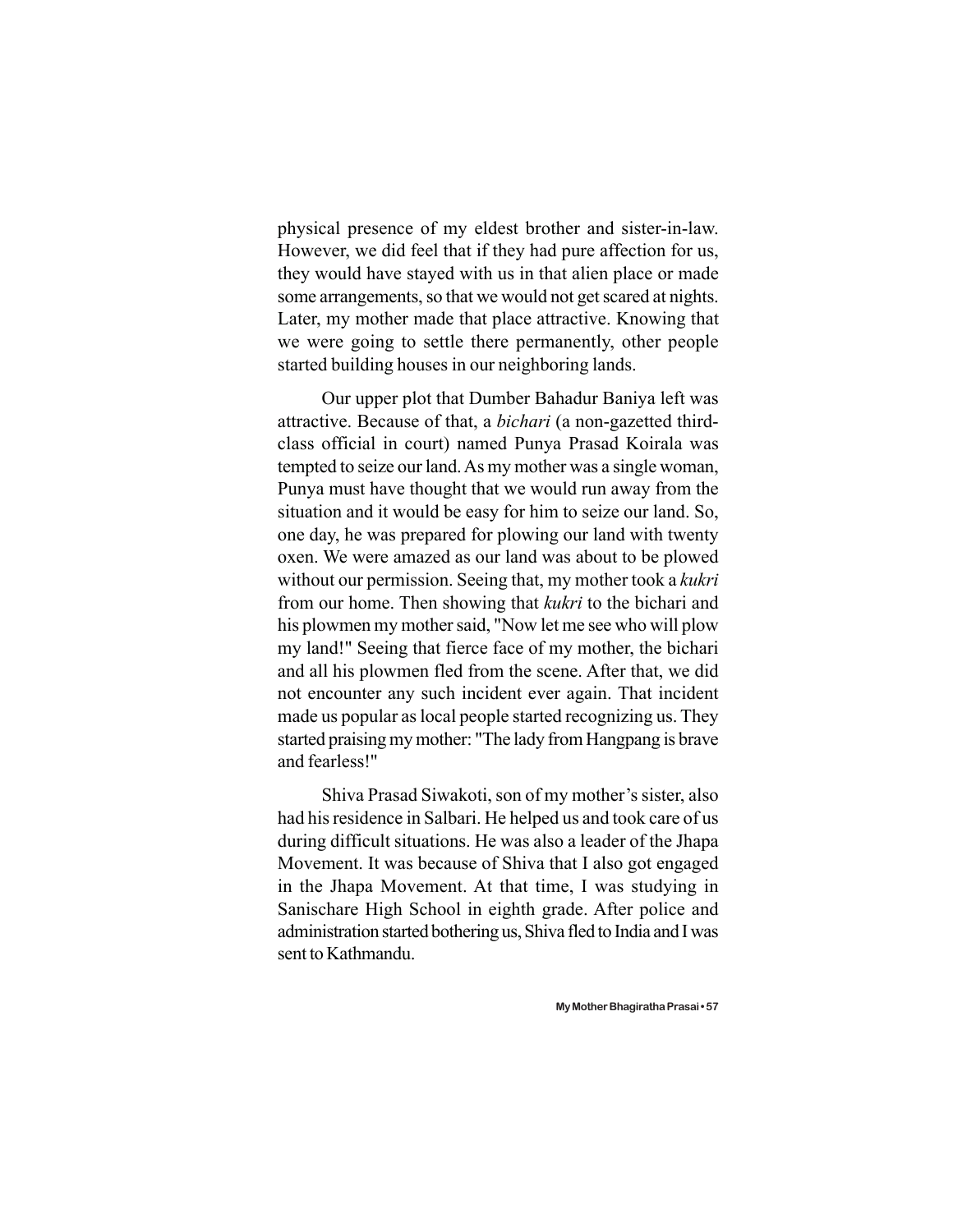Having come from the hilly region, my mother was worried if she could ever adapt to the terai region. Initially, Salbari seemed like an alien place for my mother and me. During that time, Shiva Prasad Siwakoti, Bali Raj Ingnaam, Hari Rana Magar, and Indira Rana Magar provided us sufficient love, respect, and support. Farming in that strange place was terrifying for us. Salbari was known for thieves, dacoits, and wild animals, which created terror in our hearts. Because of my mother's strength and enthusiasm, we could grow crops in that area. Also, because of her skillful household performance, we were slowly getting settled in Salbari.

My mother was an industrious lady and I hardly saw her sitting idle. During our stay in Hangpang, she worked to the utmost and in Salbari also her diligence could be seen in its soil. She was always devoted to her work. She used to get up at four o'clock in the morning and would work till the evening. Indeed, her hard work transformed her Salbari's home and land into a paradise, in which she dreamed of spending the rest of her life.

After my eldest brother Bishnu bought fruit plants from Sanischare bazaar, my elder brother Bharat and I would carry them to Salbari. It was our responsibility to sow those plants. My mother, Bharat, my youngest brother Ganga and my hard work made our home in Salbari a beautiful place. From Salbari's orchard, we started making a good income by selling coconut, betel nut, litchi, mango, jackfruit, banana, etc. Our orchard looked attractive and our home was in the middle of the orchard. In front of our home, there was a garden and beyond that, there was an irrigation canal. Our land in front and on either side of our home was like a single plot. In other words, if we see from our home's *verandah* (a roofed platform along the outside of a house), our entire land could be scanned through. One of the most special features of that place was that one could obtain three harvests of crops per year. However, we could do only two harvests because without my mother's presence anything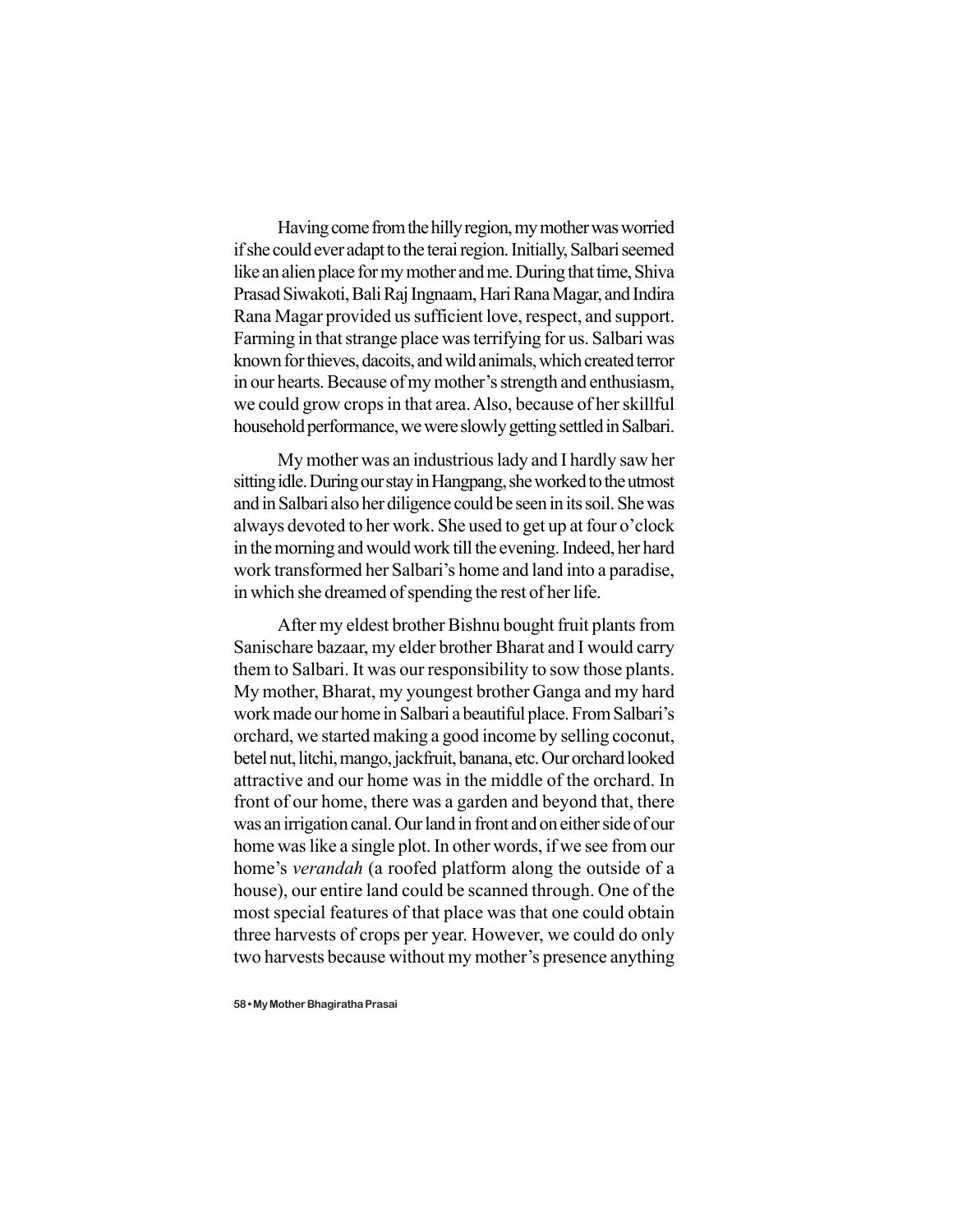looked almost impossible and her body and age was not fit for three harvests.

 $\bullet$ 

In the mid-1980s, my mother sent me a letter from Jhapa to Kathmandu, "Let's do partition of estate; I want to live separately. How much ever I get, I will take that and live freely. Give how much ever whoever wants and then give the remaining land to me. My body cannot endure now. It is difficult for me to please others and live happily." Respecting my mother's words, I went to Jhapa. With everyone's consent, I facilitated the partition of estate and divided properties for my eldest brother, sister, and my mother.

We had bought Salbari's property by selling our ancestral property in Hangpang. Also, my eldest brother Bishnu and elder brother Dirgha had separately added some money out of their own pockets to that property we bought. During 1968-69, with the eldest brother Bishnu's expense, Dirgha was sent to Kathmandu to study and obtain a Master of Arts degree. That was why, during the partition, according to my eldest brother's demand and in agreement with my mother, half of the entire land in Salbari together with a home and land in Sanischare bazaar was separated for Bishnu. From what remained in Salbari after separating for Bishnu, one biga land was given to sister Nira. The remaining land was separated for my mother with the consent that after her death the home and land in Salbari would be transferred to my youngest brother.

During the day of the partition, my eldest brother told me, "You separated me from the family and now I am alone. After the partition, I will have a hard time for a few years. My son Sagar's SLC exam is coming soon. I have no idea about how to send him for further studies after he completes his SLC." I replied promptly to my eldest brother, "Brother, I will take responsibility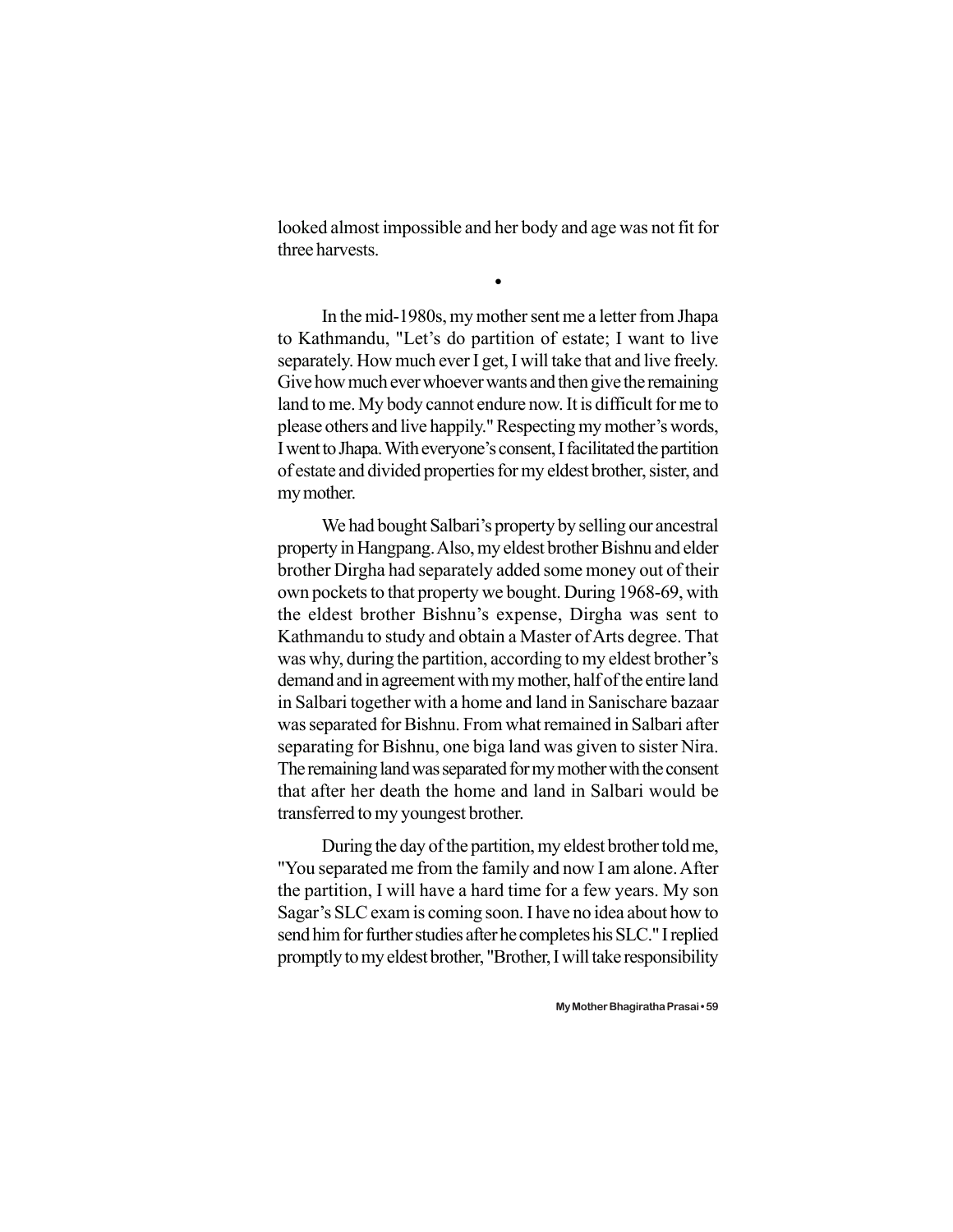for him, you do not have to worry about anything." Later Sagar passed SLC exam in first division. In accordance with the promise that I made to my eldest brother, Sagar came and stayed with me in Kathmandu. I, then, enrolled Sagar as a Health Assistant in Maharajgunj Medical Campus. My eldest brother wanted to see Sagar as a doctor. That was why, I, with extreme difficulty, enrolled Sagar in a campus that was renowned for producing good doctors. Sagar stayed with me just for two years. When he was staying with me, my financial status was poor. To put it in simple terms, I was almost a destitute person. But when it came to the question of helping him with his studies, I was self-satisfied. No matter how bad my financial situation was, I wanted to see him as a doctor. But, I could not see that happen. What happened was, when I went to *Baglung* (a district in Nepal), he had animosity towards my ex-wife and left my home. I do not know if my elder brother Dirgha and his wife Sano Baba made Sagar go against me or if he did not like my ex-wife and me, and, so, left my home. Those details I could never understand. But, Sagar hated me to such an extent that he did not even want our presence in his marriage ceremony. My mother was also residing at Nai Griha then. Because my mother was staying with us, he did not even want his grandmother's presence in his marriage. Then, after a long interval, Sagar stepped on our home.

In the context of the partition of estate, my elder brother Dirgha had his own home and land in Kathmandu, so he did not want to mix his property, neither did he want to take our ancestral property. My elder brother Bharat also had his own home in Birtamod. So, I told my elder brother Bharat, "You also have a land and a home. I think it will be wise if you also do not take ancestral property. I too will not take any. We have so little property, how much to divide, shame on us!" And he readily supported my opinion. In that era, a married daughter would not receive a share of the ancestral property. So, after knowing that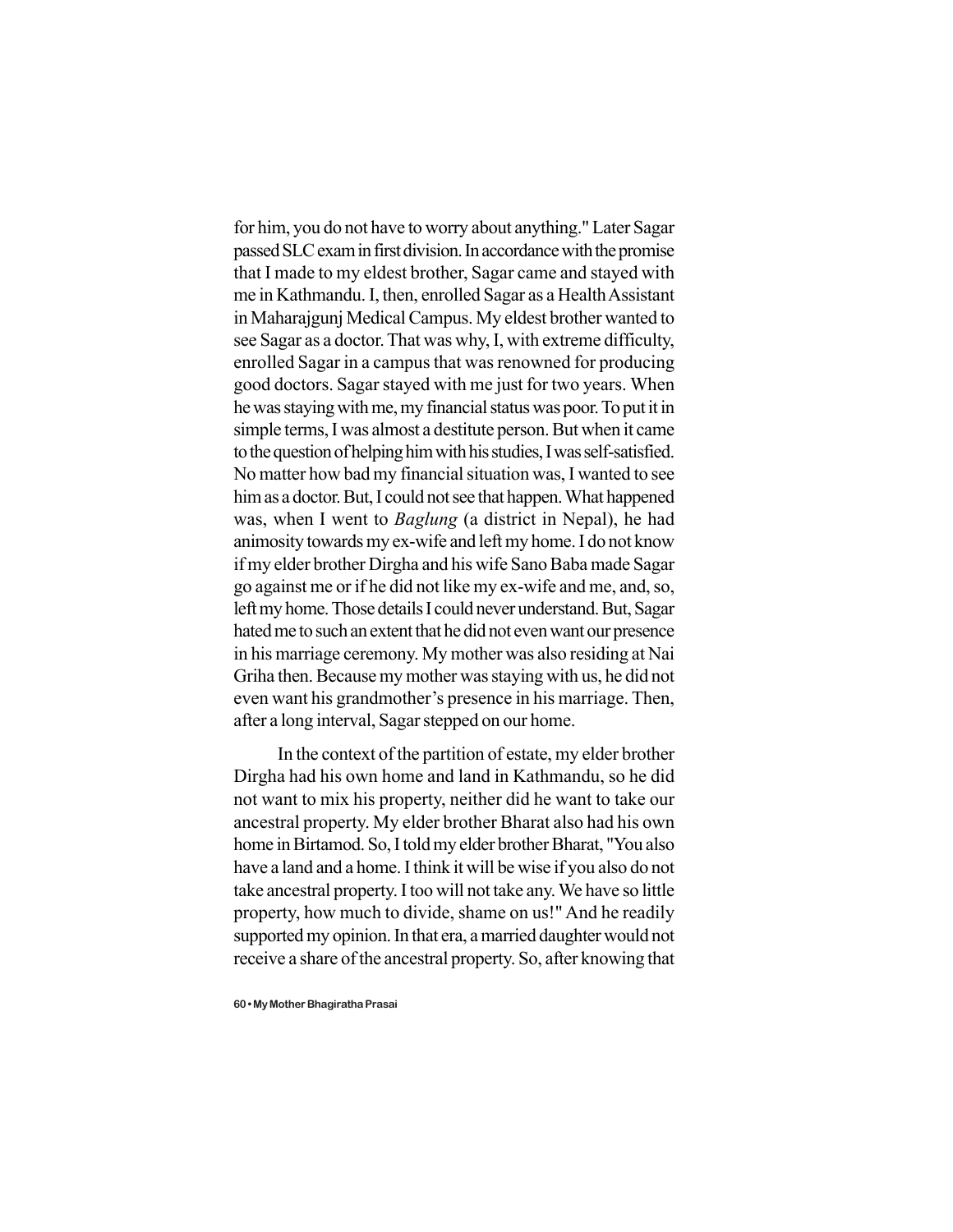sister Nira would receive a piece of our land, my mother shed tears of joy. After sister Nira received ancestral property, eldest brother Bishnu and elder brother Bharat were also happy.

Our property, whatever it was, partition was done with my initiative. But, I did not take any ancestral property for myself: not an inch of land, not a gram of gold, not even a paisa (pice) of money. That is why my mother cried bitterly during the day of the partition. She told, "All your brothers have a house and all are staying in their own houses. But you do not have a house or land anywhere, neither do you have any solid source of income." At that time I also burst into tears and told her, "Your hand is on my head. My mother's blessing is enough for me. I am confident that with your blessing I can stand on my own feet. We have less land. I did not want to take ancestral property and snatch food from you people's mouths. I am satisfied with the way I am."

We did the partition of estate in my elder brother Bharat's home in Birtamod, Jhapa. The next day, I went to a government office to transfer the ownership of the land to my eldest brother, sister, and my mother. Our close relatives Krishna Raj Prasai and Nanda Kumar Prasai were witnesses of the partition.

During the partition, both of our close relatives Krishna Raj Prasai and Nanda Kumar Prasai told me in a loving tone, "You are great, brother! We have never seen a son who has not taken a share of his ancestral property." Then I replied, "I can live anyway. I have a blessing from my mother and that is all I need. If I have God's blessing, I will be able to do more for my mother, brothers, and sister."

After partition, my eldest brother constructed a house in Salbari. The distance between his house and my mother's house was about fifty meters. If we speak loudly in one house, we could hear that in the other. Almost every day, my mother would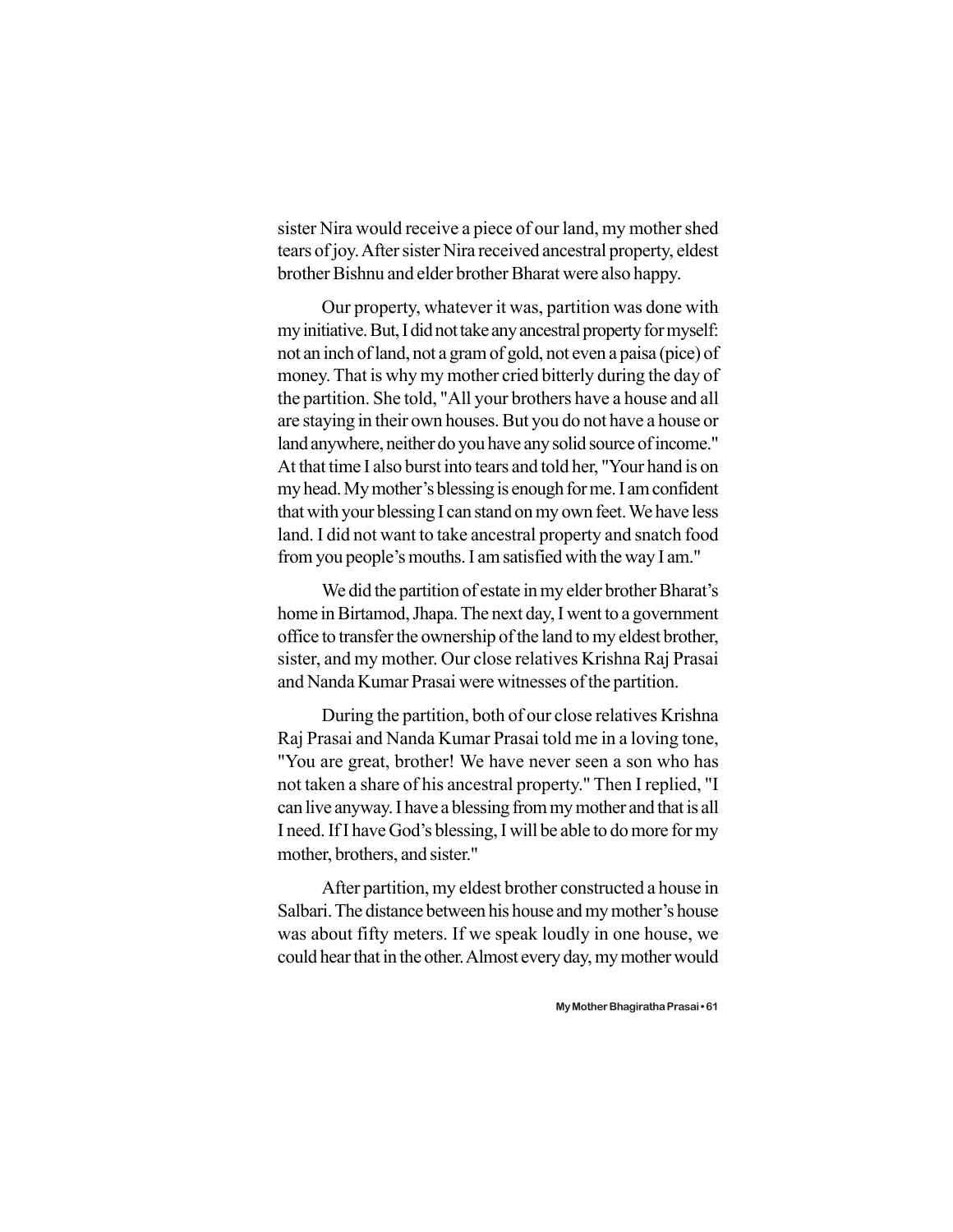visit her eldest son and daughter-in-law. Also, if her eldest daughter-in-law cooked something tasty, she would offer it to my mother. Those days my youngest brother and his wife were also treating my mother well.

Because my youngest brother was taking care of my mother, I supported him with money and other material things. Sometimes, even if something was beyond my capacity, I helped him by taking out loans from other people. But in later days, I realized that my help for my youngest brother was like feeding an elephant with a handful of grass. In other words, he was never satisfied with my help.

Before the partition, my youngest brother made my mother happy with his religious and moral conduct. He never ate fowl, hated alcohol, and did not even eat food that was touched by Kshatriyas. He never took out *janai* (a sacred thread worn by a male) from his body. That was why my mother trusted my youngest brother in every respect. However, after the partition, my youngest brother slowly started forgetting his moral duties, manners, and religious acts.

A few years after the partition, my youngest brother told my mother, "There are legal loopholes regarding the ownership of our land. We must ensure our ownership now, otherwise, our eldest brother will not let us use our land. After your death, he will transfer our land to his ownership." My mother was easily convinced by the words of her youngest son with whom she was staying then. Without informing my eldest brother, my youngest brother and his wife took my mother to the land revenue office in Chandragadi, Jhapa. My youngest brother and sister-in-law transferred all my mother's property to the ownership of my youngest sister-in-law. That time before providing thumbprints on the legal papers as an agreement of transfer of property, an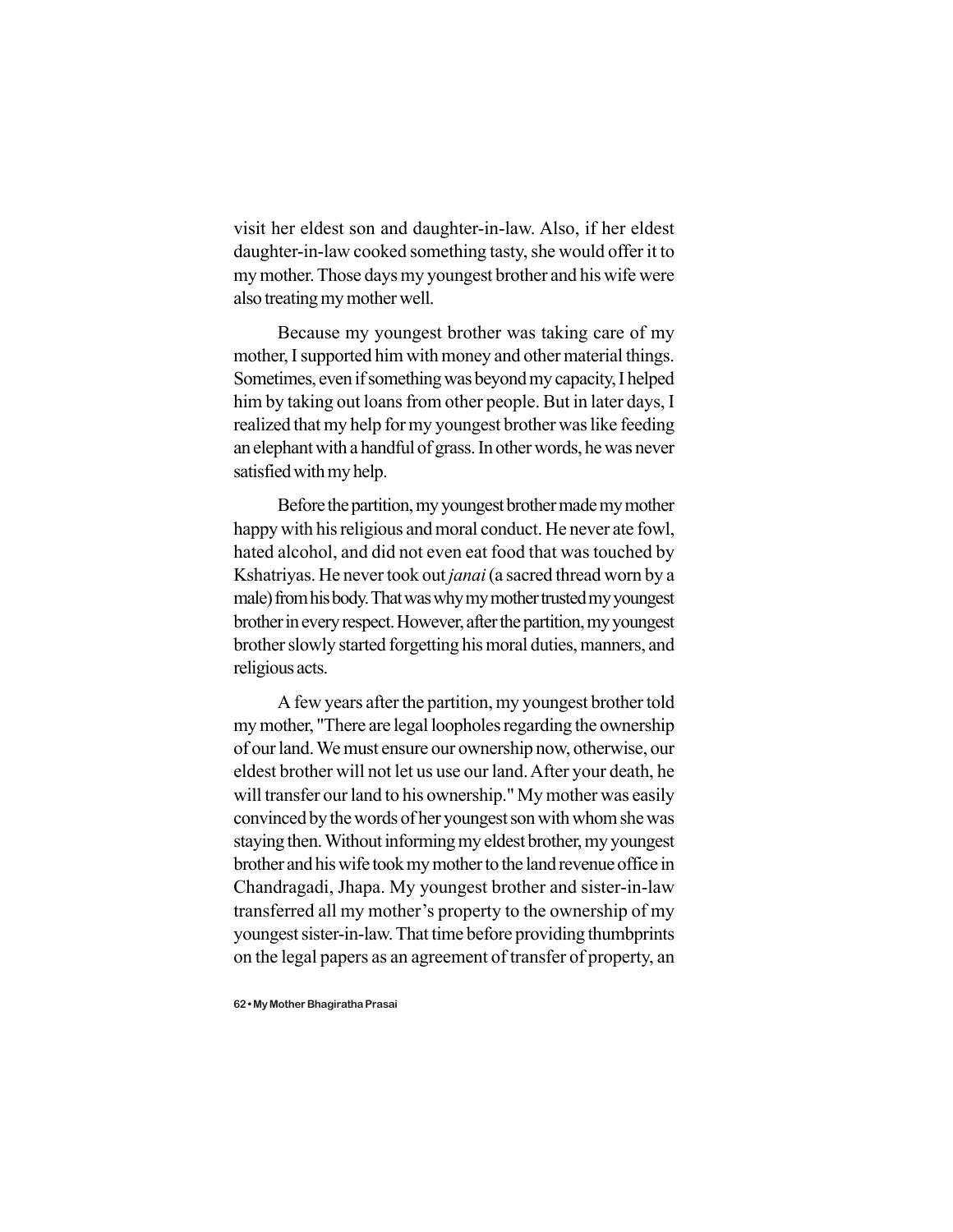officer told my mother in front of my youngest brother and his wife, "Mother! You are giving all your property to your son and daughter-in-law; now what if they go against you and throw you out of your house?" Those words pierced my mother's heart and made her speechless.

After scraping every bit of land and property from my mother, my youngest brother and sister-in-law slowly started showing their true colors. In later days, my mother had become an impediment to my youngest brother and his wife. My mother did not want to complain or protest about this to her eldest son, who was staying near her house because she knew that her eldest son would mock at her with arrows of sarcasm. My mother felt as if a fire was burning in her gut and that was why she wanted to come to Kathmandu to stay with me. So, I arranged an air ticket for her to travel to Kathmandu. Whenever my mother traveled by air to and from Kathmandu and Jhapa, I arranged air tickets for her. Since I was there, none of her other children in Jhapa or Kathmandu took responsibility or cared for her. Wherever my mother stayed, according to my capacity, I arranged expenses for her. After their 'impediment' was removed, her children in Jhapa led carefree life in the absence of my mother.

Those who took ancestral property did not show any kind of care or concern about my mother. They did not care what my mother was eating or what she was wearing. For example, I was in *Biratnagar* (a city 89 km away from Birtamod, Jhapa) in 1996. I usually stayed in General Bhupal Man Singh Karki's home 'Bandhu Niwas' in Biratnagar. General Karki and his wife Bhuma Karki treated me like their own son and also respected my mother. Once, when I was in Bandhu Niwas, I talked to my mother on the phone. My mother cried and said, "Son, I wish to meet you." I replied, "Mother, come to Biratnagar with your youngest son." According to my advice, the next day my youngest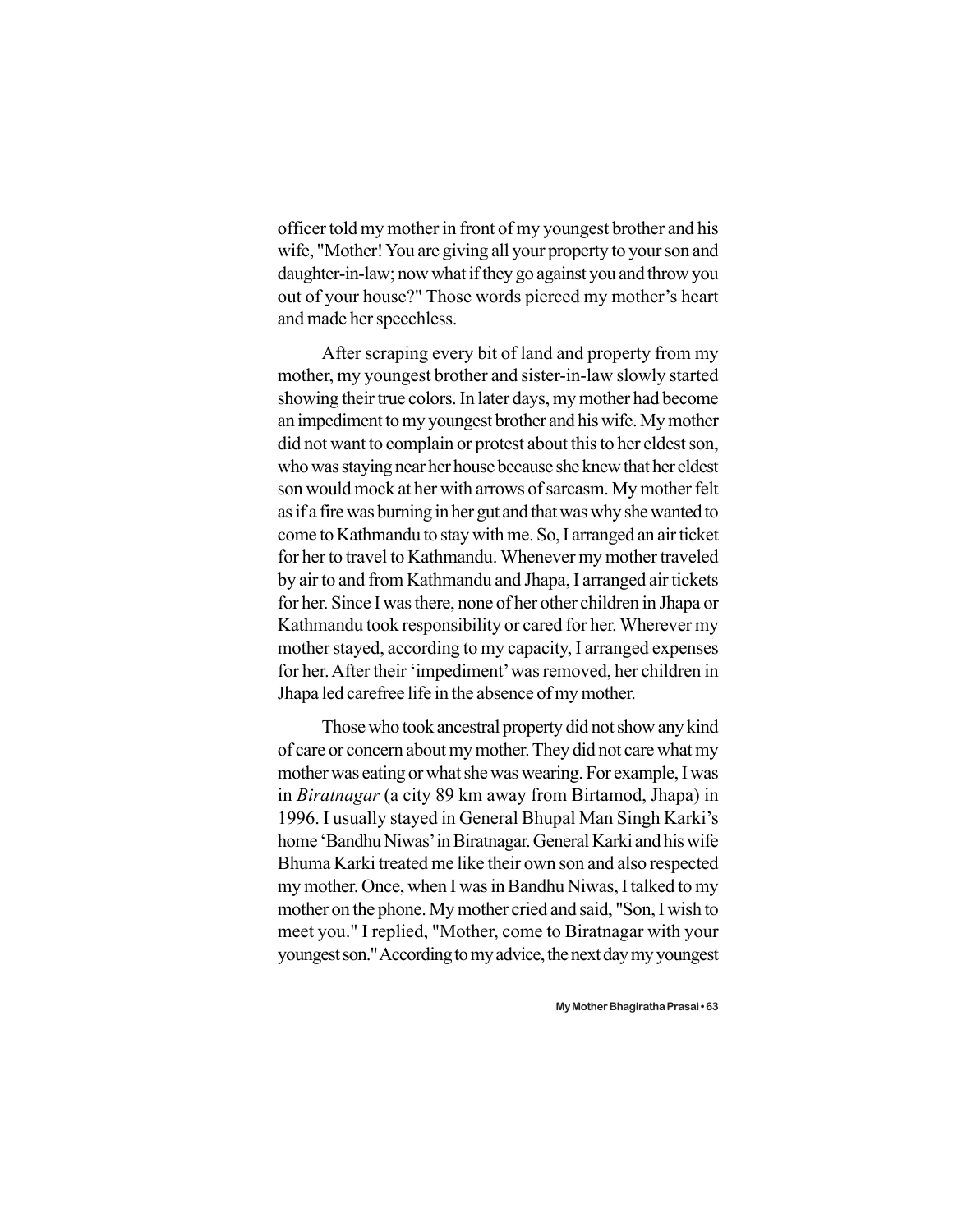brother and my mother came to Biratnagar. Looking at her appearance, I almost cried. Her clothes were worn out, hands and feet were dirty and she was wearing dirty flip-flops, bands of which did not match with one another; i.e., one band in one flip-flop was blue and another band in another flip-flop was yellow. I could not stand that sight, so I immediately took my mother for shopping and changed her appearance right away.

 $\bullet$ 

Once, my mother came to Nai Griha. At that time my, youngest brother and his wife kept all my mother's gold jewelry and her nice clothes with them. Seeing her devoid of jewelry, my heart became cold and I asked my mother about that. After a detailed description from my mother, I got shocked. My mother had a liking for jewelry. That was why, with so much difficulty, I had bought different jewelry for her from time to time. At that moment, we were unable to buy jewelry for her all at once. After consultation with Indira and my mother, I talked to my youngest brother on the phone and later wrote a letter, "Our mother's jewelry will be yours after her death; you can keep this letter as evidence. Please come with that jewelry, my brother!" According to his demand, I sent him a return air ticket, and then he brought that jewelry to Kathmandu.

After staying in Nai Griha for a few months, my mother wished to go back to Jhapa. For the sake of her happiness, we sent her to Jhapa. After staying in Jhapa for a few months, my youngest brother and his wife became alarmed thinking that my mother might stay with them forever. They then started showing their unkind behavior towards my mother. They considered my mother a huge burden. They were looking for an opportunity to drive her away from her home; they were just about to drag her out of the house by force.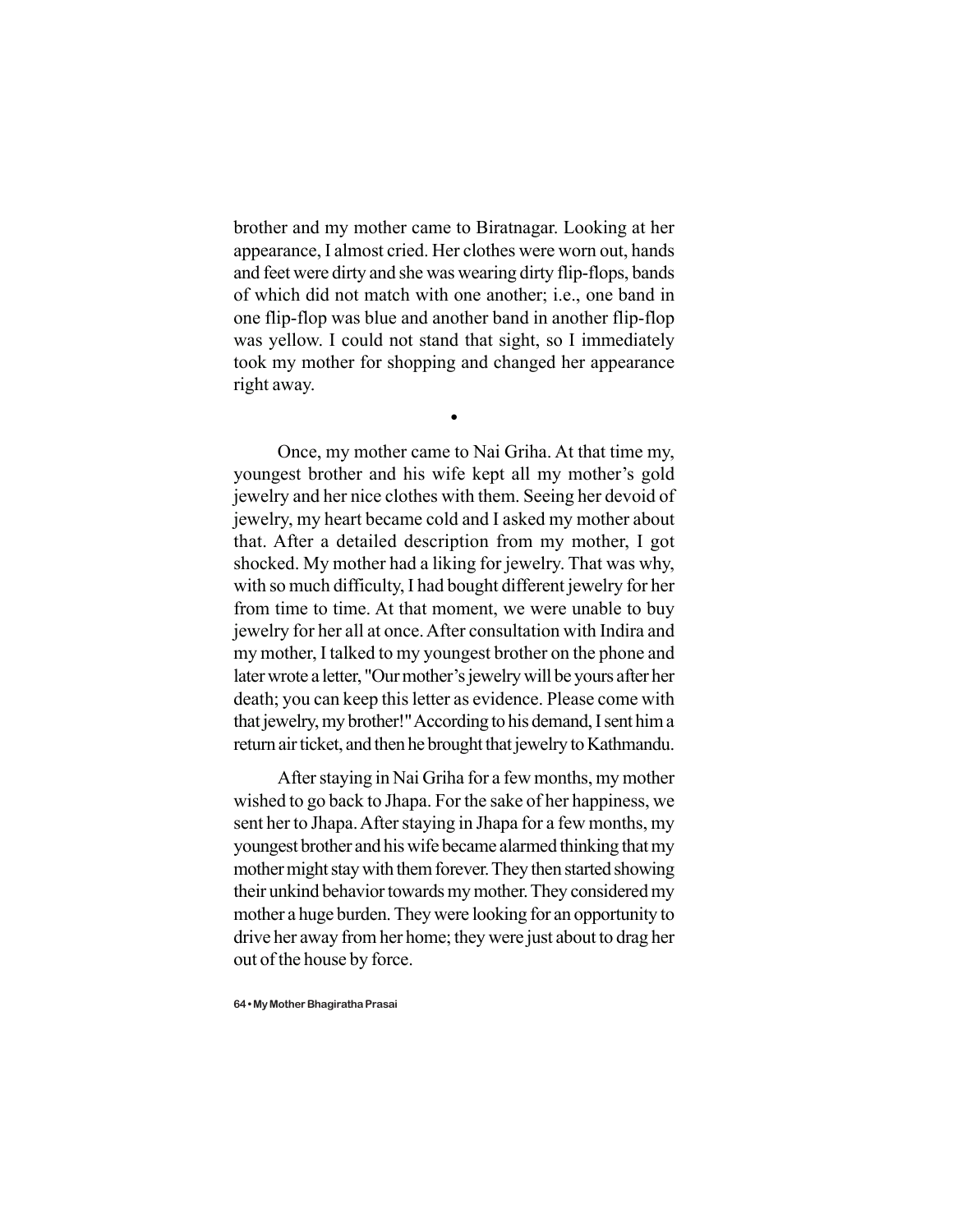I used to send money regularly for my mother's fruits and medicine expenses. Later I came to know from my mother that my youngest brother and his wife neither gave fruits nor medicines to her. Every now and then my youngest brother shouted at my mother, "Am I your only son? Is there any rule that only I have to take care of you? You can go wherever you want." Not only that, my youngest sister-in-law, Ram Kumari, also used to shout in front of my mother. One day, she screamed looking at my mother: "Hey people of this society, either chase me away from this house or chase this old lady away. I cannot live with this old lady." My mother wanted to spend the rest of her life in Salbari, the place where she poured her blood, sweat, and tears and made it like heaven. But the circumstances were against her. She never expected that a son from her own womb would be that cold and heartless. At that point, she had lost her appetite and even thirst; she was just experiencing a state of homelessness. During that period, Aruna Lama (a popular Nepalese singer) had gone to Salbari to visit my mother. Aruna became aware of everything about what was going on in an overnight stay. Later when we met, Aruna told me, "Your mother is in a difficult situation, brother!"

My mother stayed in Salbari for almost three decades. She protected her youngest son, daughter-in-law, and their children until she was eighty years old. Till that time period, my youngest brother and sister-in-law had confiscated all my mother's properties. After that, they stopped taking care of my mother, who became like a woman without an heir.

The son and daughter-in-law who were enjoying my mother's property and who were supposed to take care of my mother were showing inhumane behavior. I also came to know more about my mother's miserable condition and her fragile physical state from my eldest brother Bishnu, elder brother Bharat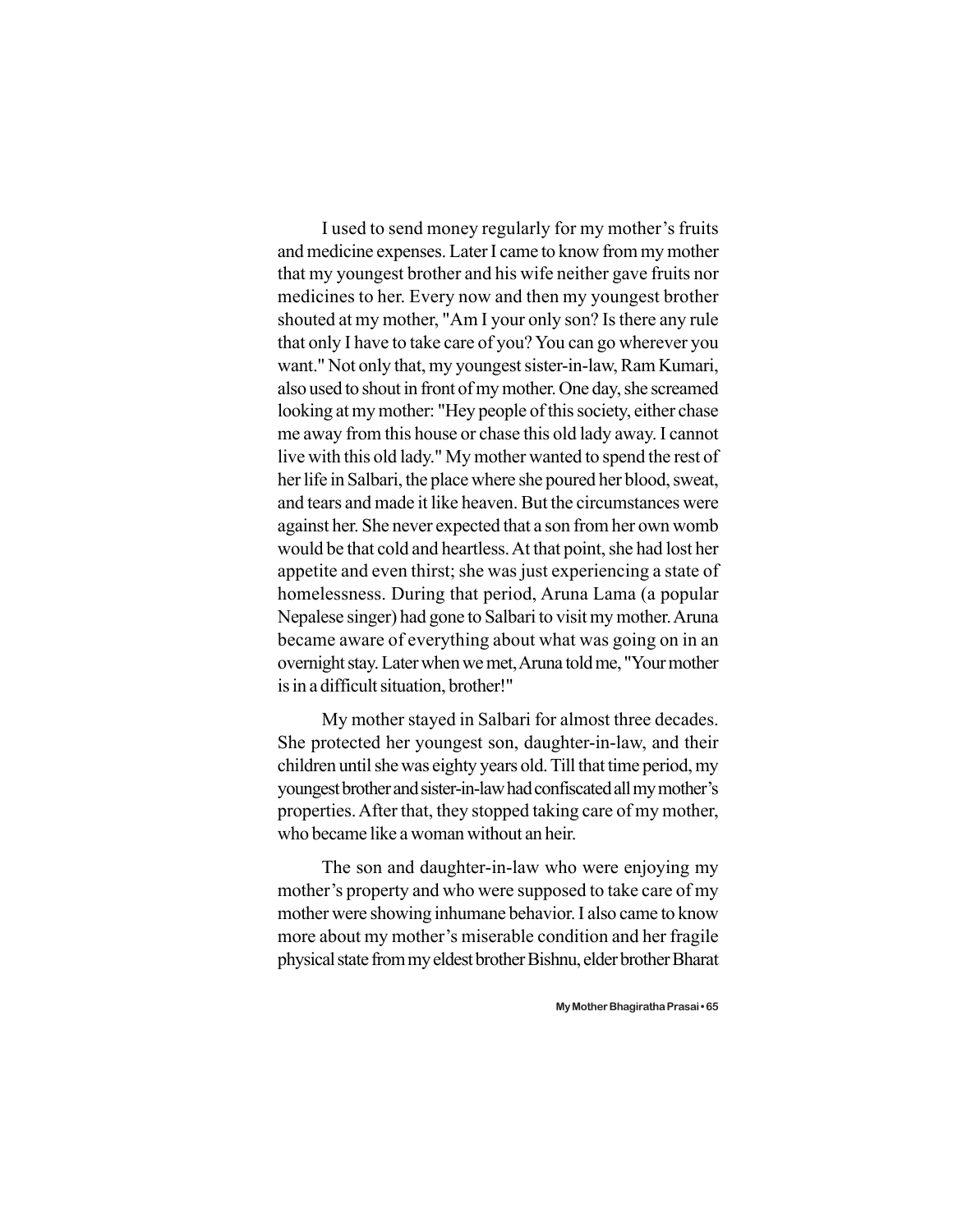and sister Nira. I could not digest my mother's helplessness. So, Indira and I talked about serving my mother and taking care of her. Then, I went to Jhapa and came back to Kathmandu with her. We, husband and wife, took good care of my mother. However, after a few years, my mother said, "I am missing my youngest son," and she wanted to go back to Jhapa, again!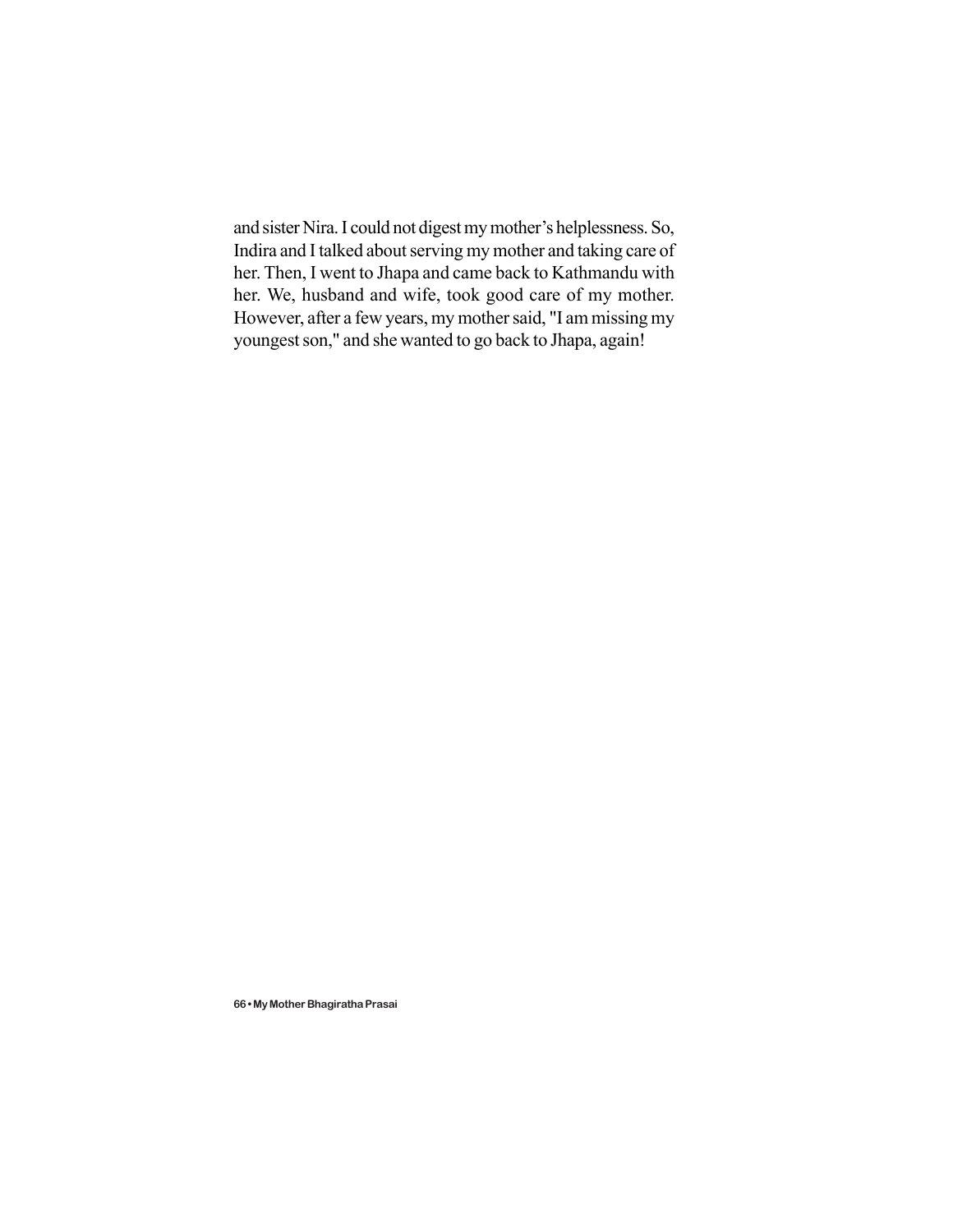#### **My Mother's Helplessness**

My sister Nira told me over the phone, "I think our mother's last stage has arrived. If you want to see her face before she dies, come soon to Jhapa." Our elder sister-in-law, Rupa (Bharat's wife), also talked to me over the phone and told me, "Your mother is in a critical condition; I do not see anyone taking care of her. She was saying, 'If my son Narendra comes, I will survive." Then I landed in Jhapa the very next day.

When I reached Jhapa, my mother looked frail. She was sleeping and spoke immediately after seeing me. She had spoken for the first time after a gap of a few days. She held my hand, cried loudly, and said, "Son! My son! Do not leave me ok! Take me with you wherever you go. Do not leave me alone in this hell, my son!" Those words, which came from my mother, broke my heart into pieces. Without reproaching or cursing any of my brothers, I brought my mother to Kathmandu.

My mother lived with us in Kathmandu since May 12, 1999 and we were dedicated to giving her all comfort as per our capacity. When I brought her from Jhapa, my mother was skin and bones. After her arrival in Kathmandu, Indira started sleeping next to her on the same bed. Regarding her treatment, one of our duties was to take her to doctors and the next important duty was to feed her well so that she could gain weight.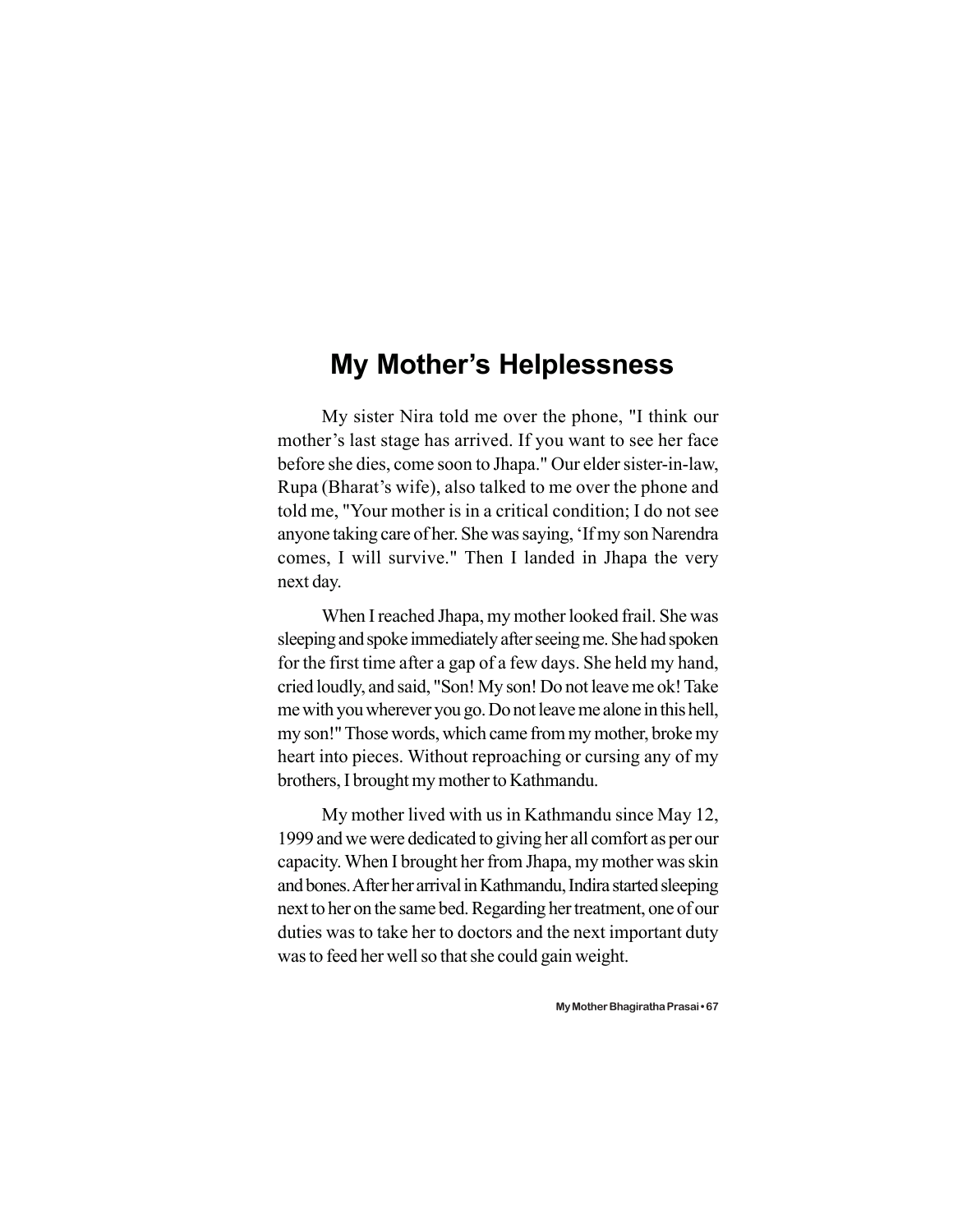My mother's treatment was getting better. But during the early phase of her treatment, she was reluctant to eat. Slowly, Indira started feeding my mother with her own hands. Then my mother started gaining weight and soon we could see a glow on her face. My mother was happy with our service and within a few days, her facial appearance changed. At that time, we had not thought that we could treat my mother so easily in such a short period.

During that period, our son Kanchanjunga, daughters Niketika and Anukritika, and nephew Arjun were staying with us at Nai Griha. They were also dedicated to taking care of my mother. They took my mother for a walk every morning and evening in rotation. So, my mother walked in our neighborhood for about half an hour each day. Our son, daughters, and nephew not only served my mother but also made her realize that she was not alone in the battle of life, which made her heart stronger. It seemed as if Niketika and Anukritika were glued to my mother. Sometimes, they slept with her overnight. I have neither seen nor heard that her other grandchildren in Jhapa, whom she nursed and cared for, huddling together with her as Niketika and Anukritika did.

We were sincerely engaged in making my mother's life easy at Nai Griha. My mother had three beds in our home for sitting and sleeping purposes. For her to bask in the sun, we kept one bed on the roof floor. We kept another bed for her to rest and sleep on the second floor. That is our most well-ventilated room in the entire house and is also our main sitting room. On the first floor, we have beds for my mother and us to sleep at night. Seeing our devotion to my mother during such a weak financial condition, Ghattaraj Bhattarai (a Nepalese litterateur) appreciated us publicly while delivering speeches at literary conferences and regarded us as the epitome of caregivers.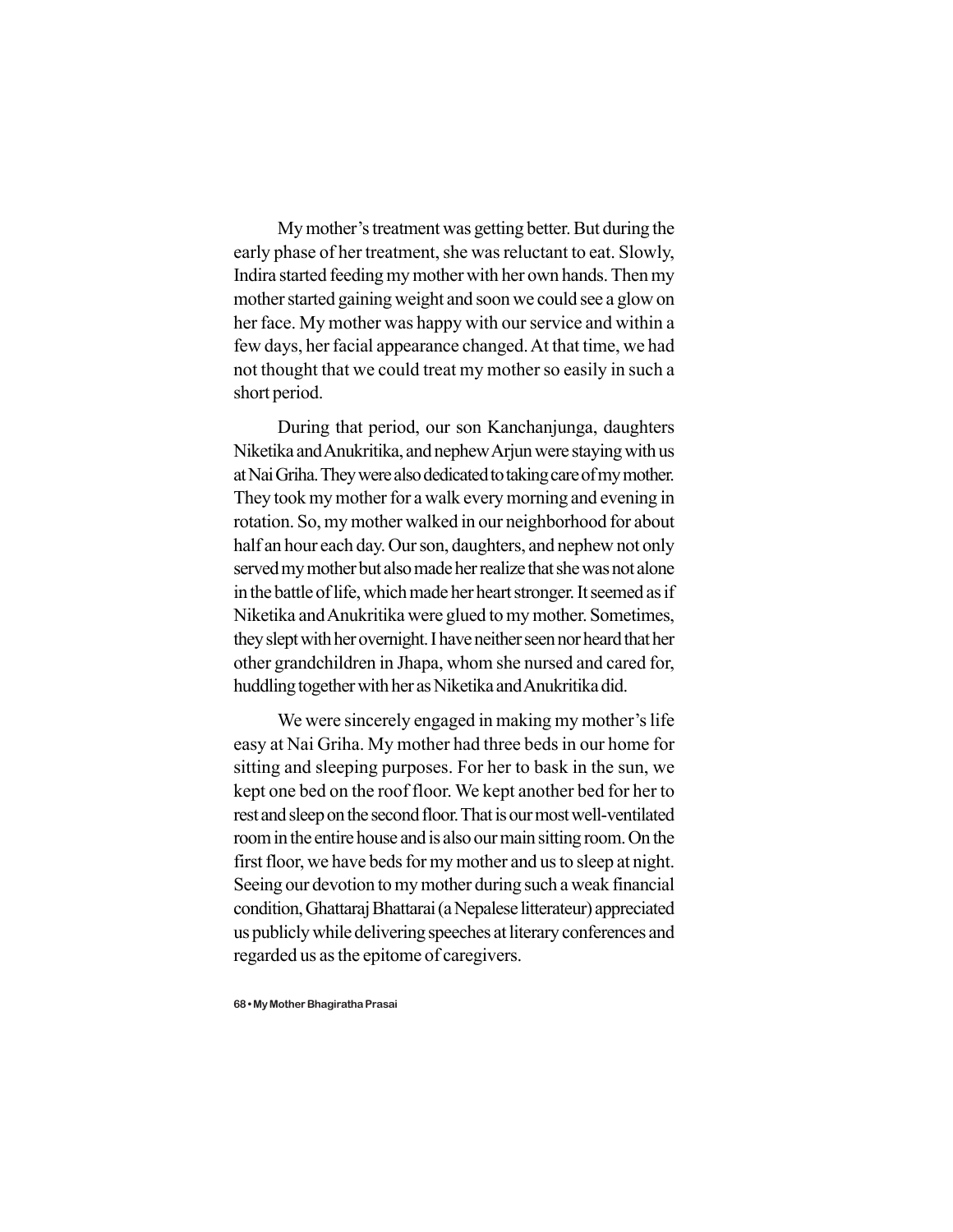My mother liked guests coming to our house. Whenever someone came to our house, she would sing a verse as a gesture of welcoming the guest. One of the guests, Bhadra Kumari Ghale (a Nepalese litterateur, politician, and former minister), was her favorite as she used to come about once every month. During each of her visits, she would bring things like shawls, towels, or sometimes socks as gifts for my mother. She would take off socks that my mother wore and replace it with new socks with her own hands. Respect of this magnitude from a former minister (Bhadra Ghale) of Nepal became heart-warming occasions for my mother. After my mother's death, each year during Bhadra Ghale's birthday, i.e., on March 2<sup>nd</sup>, I go to her house, take off her old socks, and put back on new socks with my own hands.

Those days Koili Devi (a Nepalese singer of my mother's age) was under the supervision of Nai. She used to come to Nai Griha frequently. My mother and Koili Devi had become intimate friends and they shared their feelings of agony as well as joy. Indira and I used to listen to the pain of Koili Devi about not having a child of her own. My mother also vented her agony that was caused by her children, who were indifferent to her. After listening to my mother and Koili Devi's chatter, Birendra Bahadur Shah (Nai's God Father, of my mother's age) expressed his feelings and his words are still buzzing in my ears: "Thank God I did not marry. I am miles away from that burden. I am living a blissful life."

In the last quarter of her life, my mother suffered from diabetes, high blood pressure, asthma, ulcer, and Alzheimer's disease. According to the necessity, we took her to qualified specialists, but her primary physician was Prof. Dr. Mathura KC. Maybe because he was also a litterateur, Dr. KC did not want to take any fee for examining my mother and he regularly examined her free of cost for ten years. Also, Prof. Dr. Ram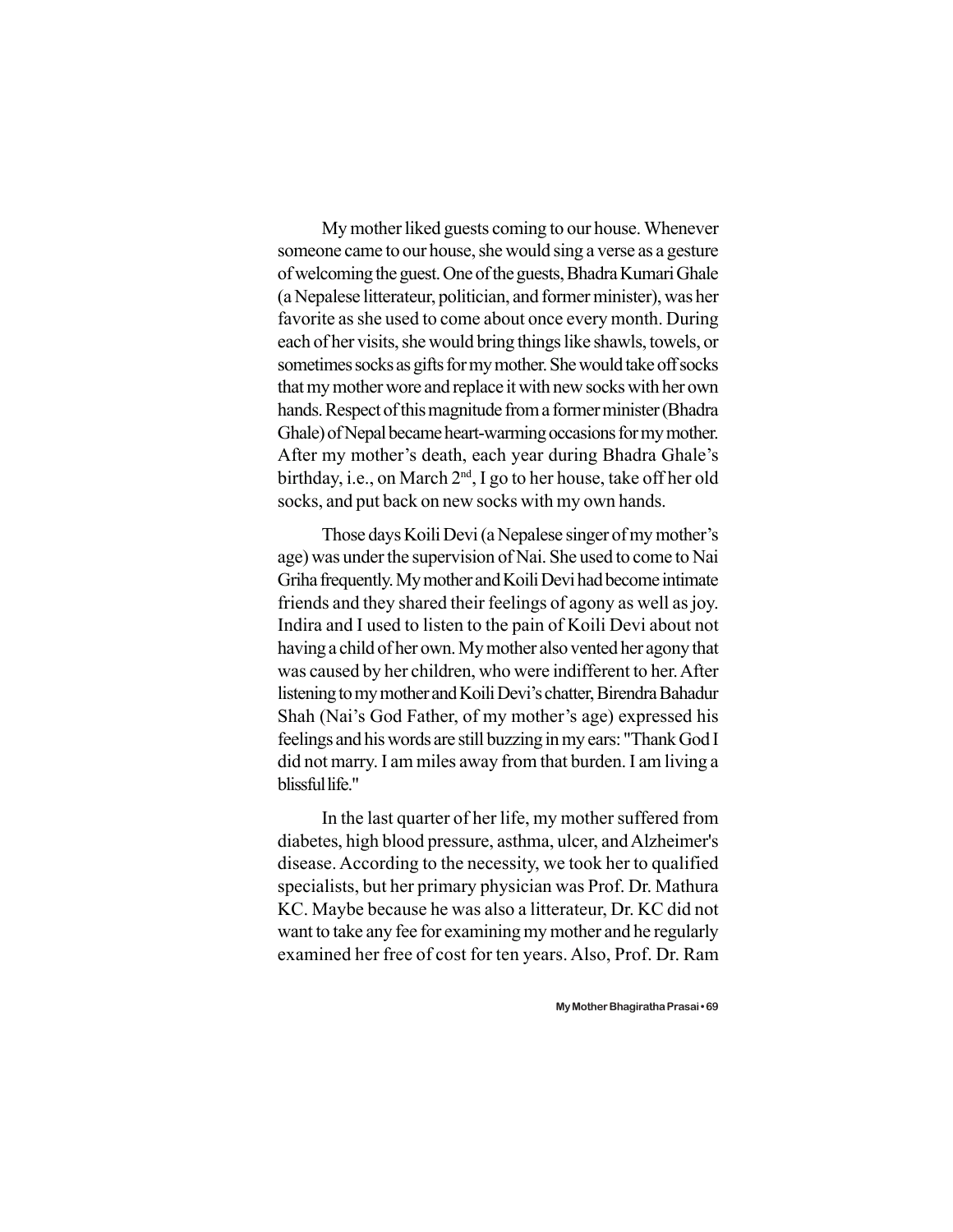Prasad Upreti, Prof. Dr. Siru Prasai, and Dr. Birendra Jhapali played important roles in reviving my mother from poor health conditions.

According to our capacity, we did our best for my mother to lead a healthy and happy life. But after her health started getting better, she told time and again, "I want to go to Jhapa!" We wished that my mother had stayed with us because we knew that she would suffer in Jhapa, but her wish was stronger than ours. Salbari was the place where she had poured her blood, sweat, and tears and the intense feeling that she had to go to Salbari was haunting her. Even though we were against it, we did not want to spoil her joy, and as per her wish, she went to Jhapa, again!

After staying in Jhapa for a few days, my mother fell badly on a restroom floor. Nobody took her to a doctor and she was just lying down on her bed. "Mother has become old, now the time has come for her to die, so what is the point of getting her a medical treatment?" That was the mentality of her youngest son. She seemed like a log of a tree lying on a bed. The extent of indifference was such that houseflies were buzzing all over her body and there was no one to fan flies away from her face. My sister Nira and elder sister-in-law Rupa told all this to us in detail. After hearing such painful news, I went to Jhapa immediately. No one, including my mother, had guessed that I would reach there unexpectedly. I went towards my mother. After seeing her situation, my eyes became wet. I touched her, then my mother started crying and I also started crying. The next day, without saying anything to anyone, I returned to Kathmandu with my mother. Then my wife and I started treating my mother in our home. This time she was feeling better with our simple treatment in the house.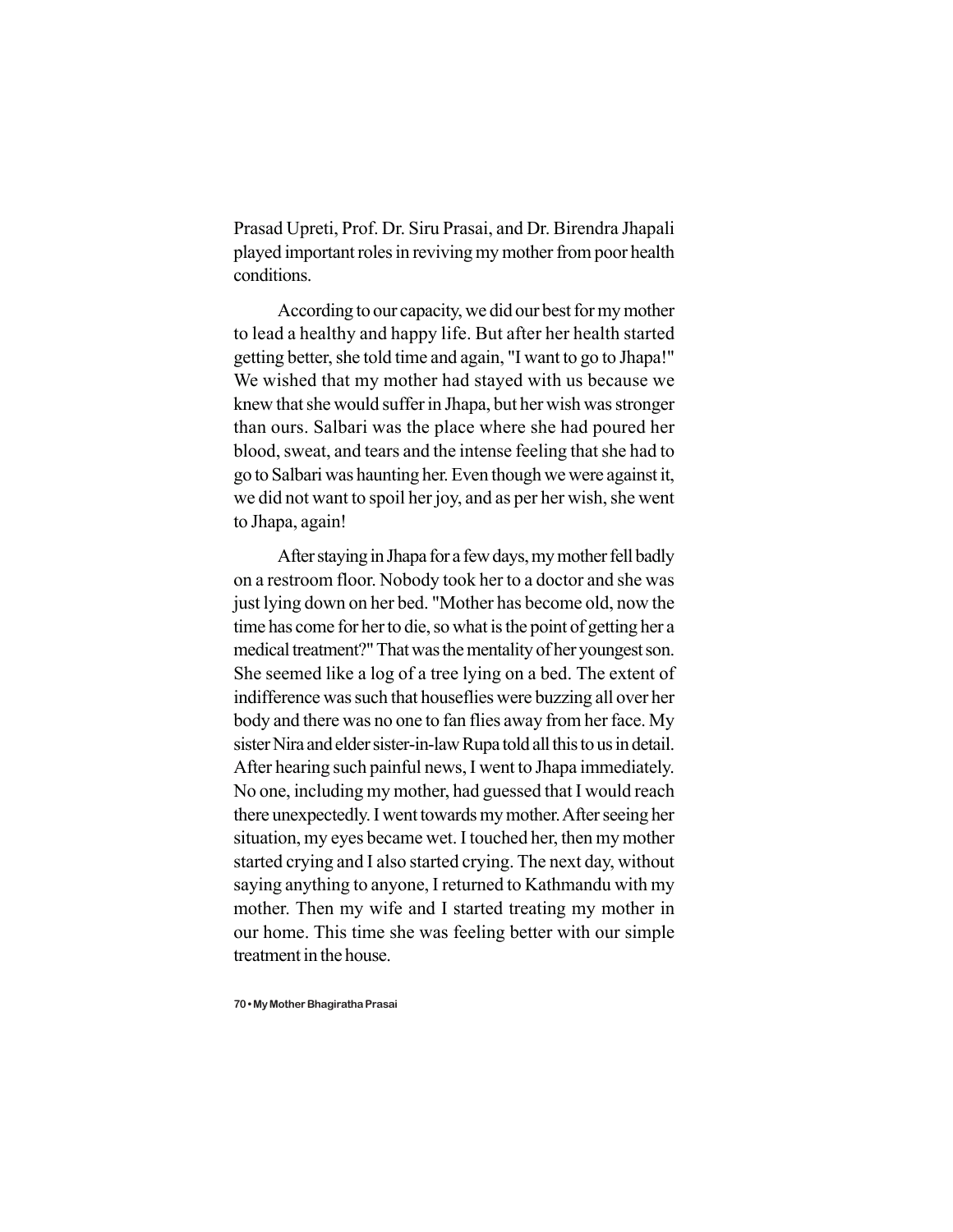Later, my mother gradually started losing her consciousness to the extent that she could barely recognize me. To endure such a situation, I had no alternative but to cry. After some days Indira said, "It seems that mother has some kind of problem related to the brain. I will talk to our niece Bijaya (Prof. Dr. Bijaya Panta, who is Dr. Basanta Panta's wife) soon."

According to the advice of Dr. Basanta Panta (a neurosurgeon), we took my mother to the Model Hospital in Kathmandu. Dr. Kapil Upadhya and Dr. Panta checked my mother's health. Both gave their decisive opinion that she needed surgical operation. About my mother's operation, my wife has written, "My mother-in-law's head operation was a big deal for us. For a woman who is almost ninety years old, we never thought that she would have to go through head surgery. "Doctor, does she have to go through an operation? Cannot she be treated using medicines? If she recovers using medicines, why let her go through all this pain?" I asked Dr. Panta over the phone. "We have to operate her as soon as possible. Today we will do further investigation and we will do an operation tomorrow; you go and admit her to the hospital today," replied Dr. Panta. "Doctor, will she not be in a danger during or after an operation; will she recover properly?" again I asked him with a tone of doubt. Dr. Panta replied, "You see, after an operation, she will recover by ninetynine percent; she will become as good as before she fell in the restroom. But if we do not operate, you need not take her to your home; you can just wait here for her to die. I am in doubt if I will be able to operate her tomorrow or not. There is a blood clot in her brain and the clot is pressuring her brain. If nothing happens tonight, then I will operate her first thing in the morning. Let us see what God has to offer!" (*My Mother-In-Law*, 2008: Indira Prasai).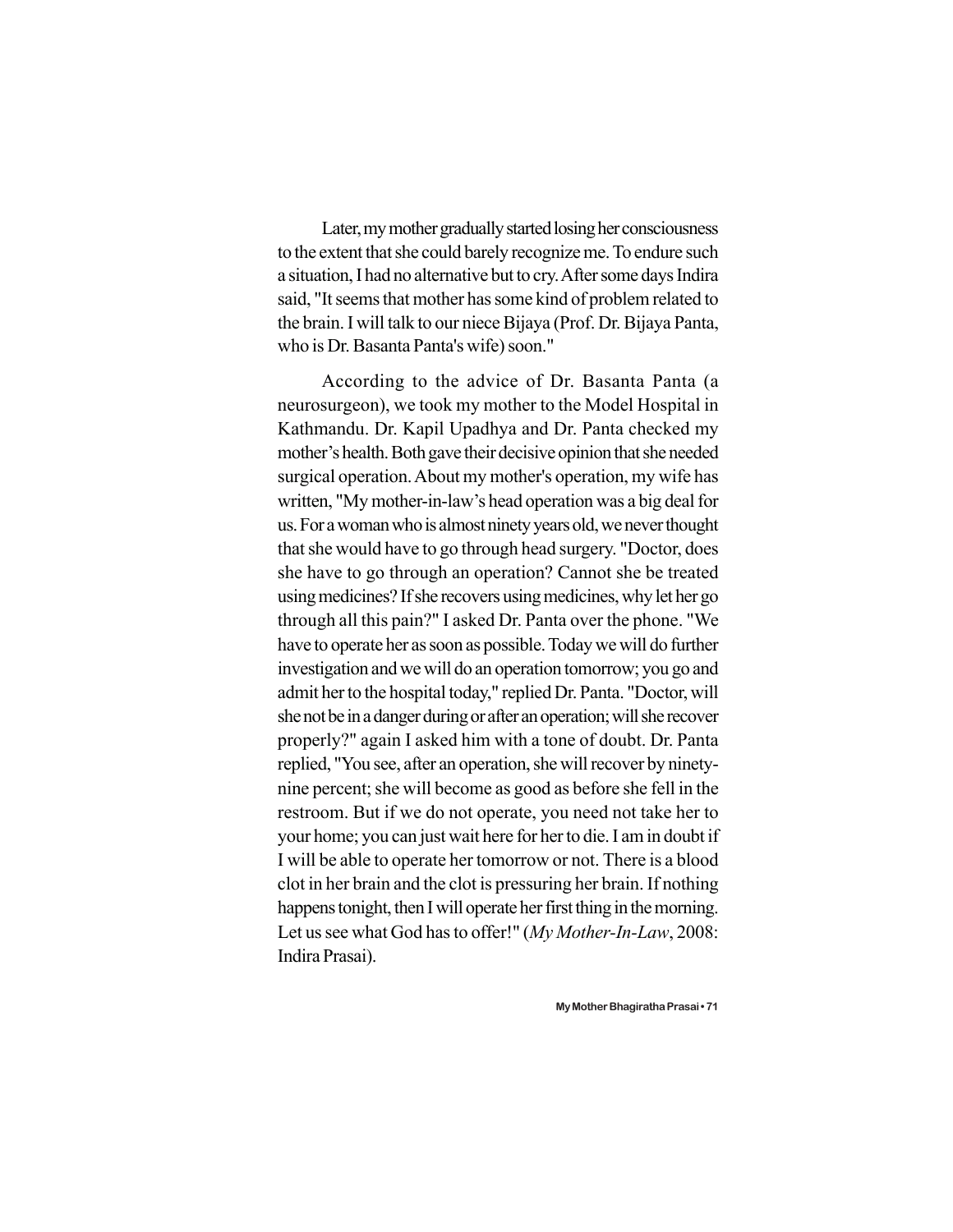After listening to Dr. Panta, I also felt that my mother should go through an operation. According to the doctor's advice, we admitted her to the Model Hospital on June 10, 2005. The next morning, Dr. Panta performed a successful operation to remove the blood clot. During the entire procedure, Dr. Kapil Upadhaya also played an important role.

To look after my mother in the hospital, my son Kanchanjunga, daughter Anukritika and nephew Arjun were ready and united, as always. My mother and Anukritika became even closer to each other. My mother felt somewhat relieved after she talked with Anukritika. At that time the Chief Secretary of the Government of Nepal, Lok Man Singh Karki, and his wife Sunita Karki came to the hospital and showed deep concern about the health of my mother. Prof. Dr. Ram Prasad Upreti (my maternal uncle's son) also came to see my mother. However, even in such a critical situation, those two sons in Salbari who were enjoying our ancestral property neither showed up nor inquired about my mother over the phone.

After sufficient improvement in her health or in other words after coming back to consciousness, my mother said unexpectedly, "When will I go to Jhapa again?" A few days later she started recollecting her past sufferings and agony that she had experienced in Jhapa. Then she started saying, "I will never go to Jhapa again. I do not want to burn in that hell. My youngest son and daughter-in-law are devils who have made me helpless time and again. Now the only thing that remains to be done by them is to carry me out of the house and throw into a river while I am still alive."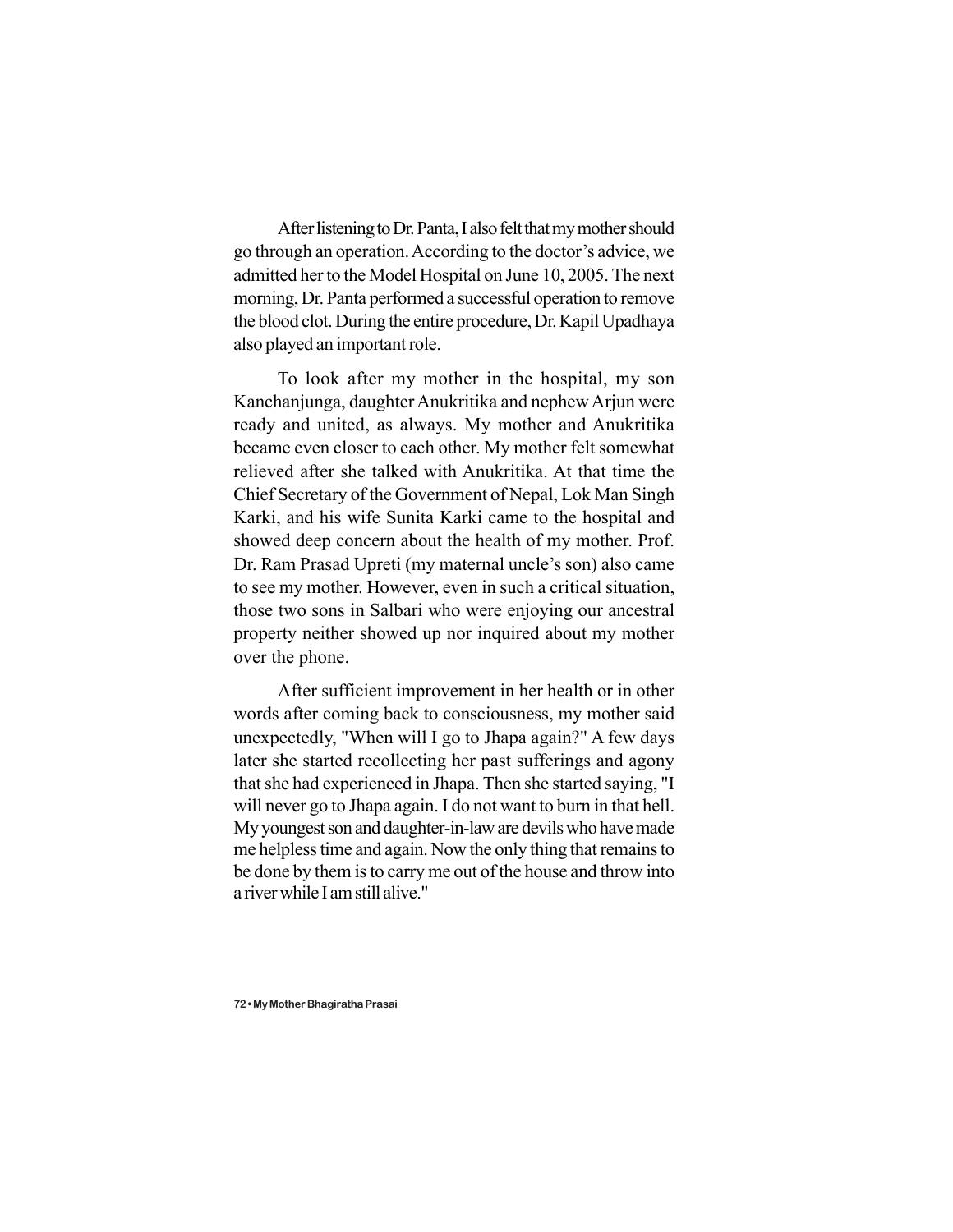## **My Mother and Her Interrelationship with Indira**

To my knowledge, my wife Indira fulfilled all of my mother's wishes. Indira always went ahead and took care of my mother's medicines, food, and clothes. Indira knew everything about my mother, from her choices of food to her clothes, which I did not know about. Not only that, whenever my mother was unwell, Indira would stay in my mother's room almost all the time. When the degree of illness increased, Indira would sleep in my mother's room. Indira was like a Goddess to my mother. My eldest brother Bishnu and his wife, as well as elder brother Bharat and his wife have highly appreciated Indira's service towards my mother. My mother used to say frequently, "Indira is not only my daughterin-law; she is my mother too." In this context, sister Nira used to tell both of us (Nai), "If you were not here today, I do not know what would have happened to our mother. Most likely she would have been homeless. When I think about our mother's condition in Jhapa, I get lightheaded. She was carrying a fetus in her womb when she became a victim of mudslide. Now, it is obvious that the baby was born to take care of her."

My wife Indira served my mother with all her heart and I cannot elaborate on the details. Excessive compliment to a wife by her husband can be biased. So I stop her praise right here.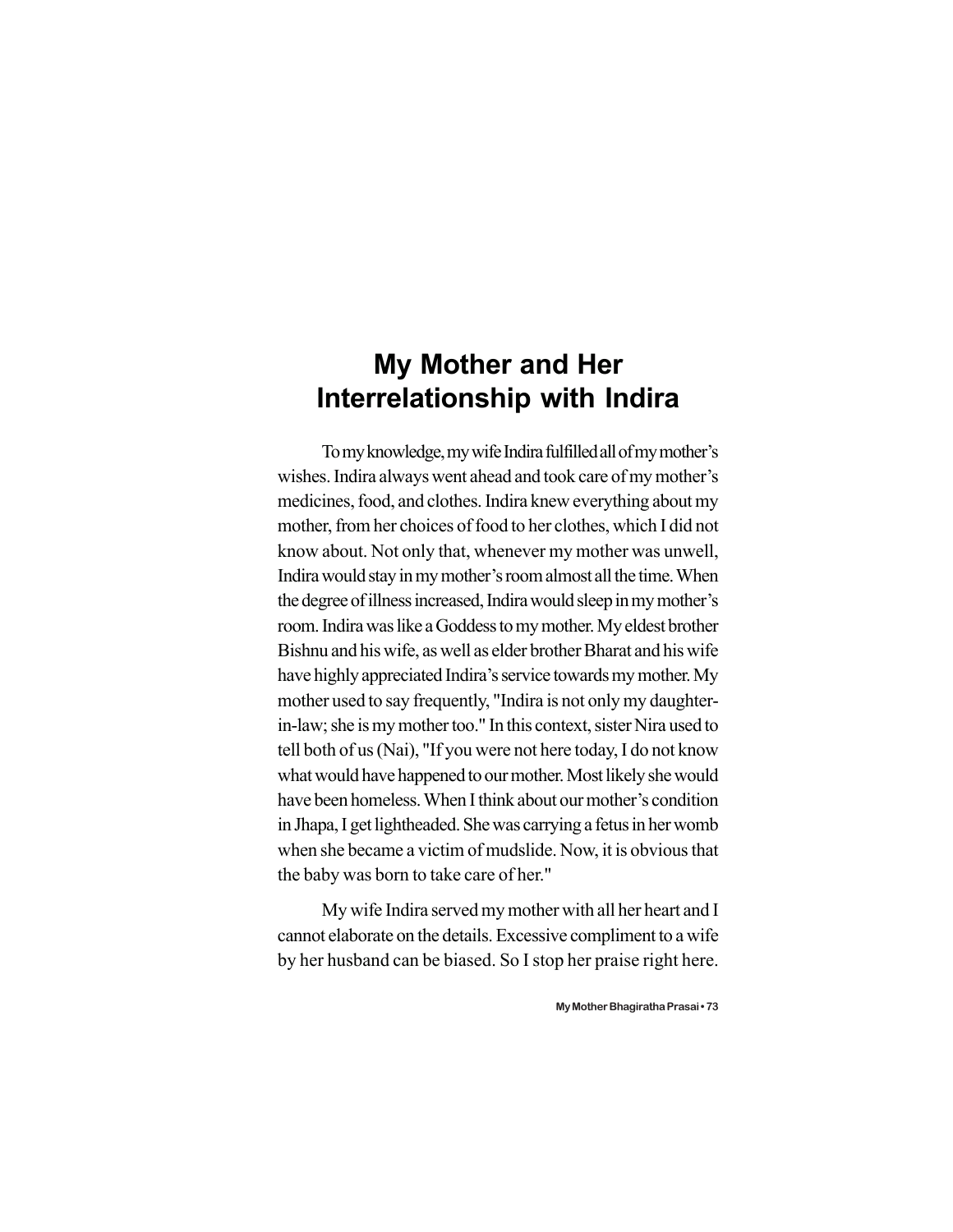After my mother came to Nai Griha, the primary duty of Nai couple was to take care of her. This detail was clear to our relatives as well. In this context, Jaya Prasad Upreti (my maternal uncle's son) wrote, "Bhagiratha Prasai says, 'Indira, if you were not there for me, I would have died a long time ago. You are my mother!' How often do we get to hear a mother-in-law calling her daughter-in-law a 'mother'? Such a powerful statement has emotionally melted my heart." (*My Mother-In-Law*, 2017 Second Edition: Indira Prasai).

My mother did not get many relatives to see her from my father's side and the frequency of their visits was also low. However, she often got visitors from the clan of her maternal home. One of the most common visitors, Prof. Dr. Ram Prasad Upreti (my maternal uncle's son) came to see my mother almost every week. In this context, Prof. Dr. Upreti has written, "My *saili didi* (father's sister) often says, 'Without Indira, my life would not have been like this. Indira is not only my daughter-in-law but my mother too.' Indeed, Indira's behavior towards her motherin-law is outstanding, exemplary, and motivational. She is centered on her mother-in-law most of the time. In general, a daughter-inlaw does not like her mother-in-law. But in our context, a daughter-in-law loves her mother-in-law, and this world's rarest occurrence is seen at Nai Griha." (*My Mother-In-Law*, 2008: Indira Prasai).

I do not know how much Indira has served her own mother. But I do know how much Indira had served my mother. When compared to Indira's service towards my mother, mine was almost nothing. She never served my mother for the sake of doing it; she meant what she was doing. Not only that, when my mother was staying with us at Nai Griha, Indira made sure that we (Nai) did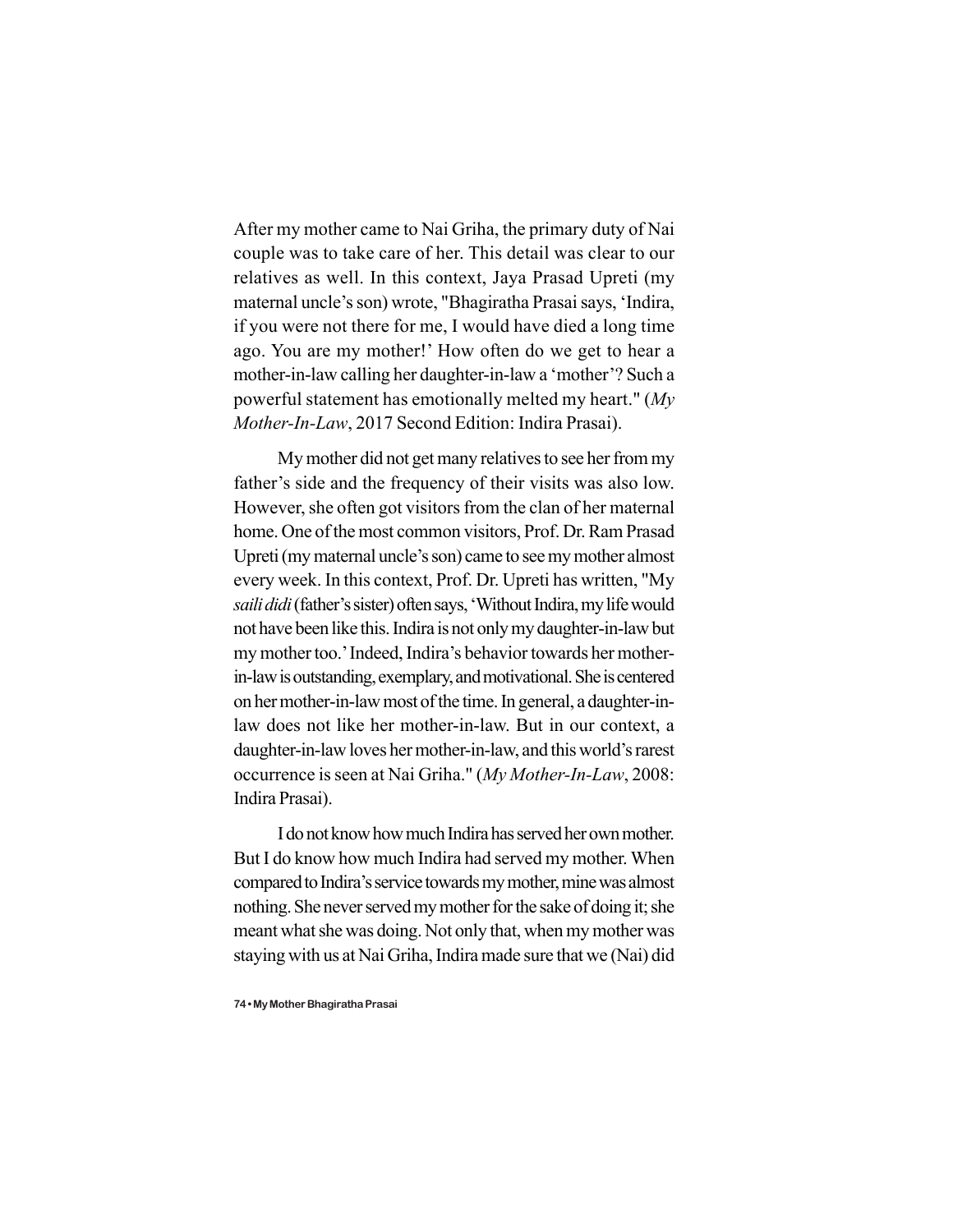not go out of the Kathmandu Valley, so that we could be readily available in case of an emergency.

Indira kept my mother in her heart and feelings. She told other people and also wrote the same detail, "My mother-in-law is a great woman, who never showed her deep wounds to people of the society. She walked through her life by drinking her own tears. My association with my mother-in-law has proved to be important. Getting to know her and be with her so close has made my life worthwhile. The closer I get to her, the better personality I find in her. Indeed, after listening to her life's story, what she went through is not like an imaginary story but is more like a lively novel." (*My Mother-In-Law*, 2008: Indira Prasai).

Indira is mature in everything, not only in the management of the household but also when it comes to the management of people. I used to get surprised at her service towards my mother. In this entire world, I have neither seen nor heard a daughter-in-law taking care of her mother-in-law like Indira did for my mother. Her service towards my mother was not done out of formality, neither was that done to show other people. There was no condition, neither was there any selfishness in Indira's service towards my mother. Indira's love and service towards my mother were pure, spontaneous, and holy. That is why my mother was happy with Indira. Before her death, my mother blessed Indira every day and almost every moment. One of the most frequent visitors at Nai Griha was Mod Nath Prasit (a litterateur and former minister). Seeing Indira's love towards her mother-in-law, Prasit said, "I get amazed seeing Indira's service towards her mother-in-law. She is like a guru of service." In regard to serving my mother, my eldest brother and his wife have done a thorough evaluation.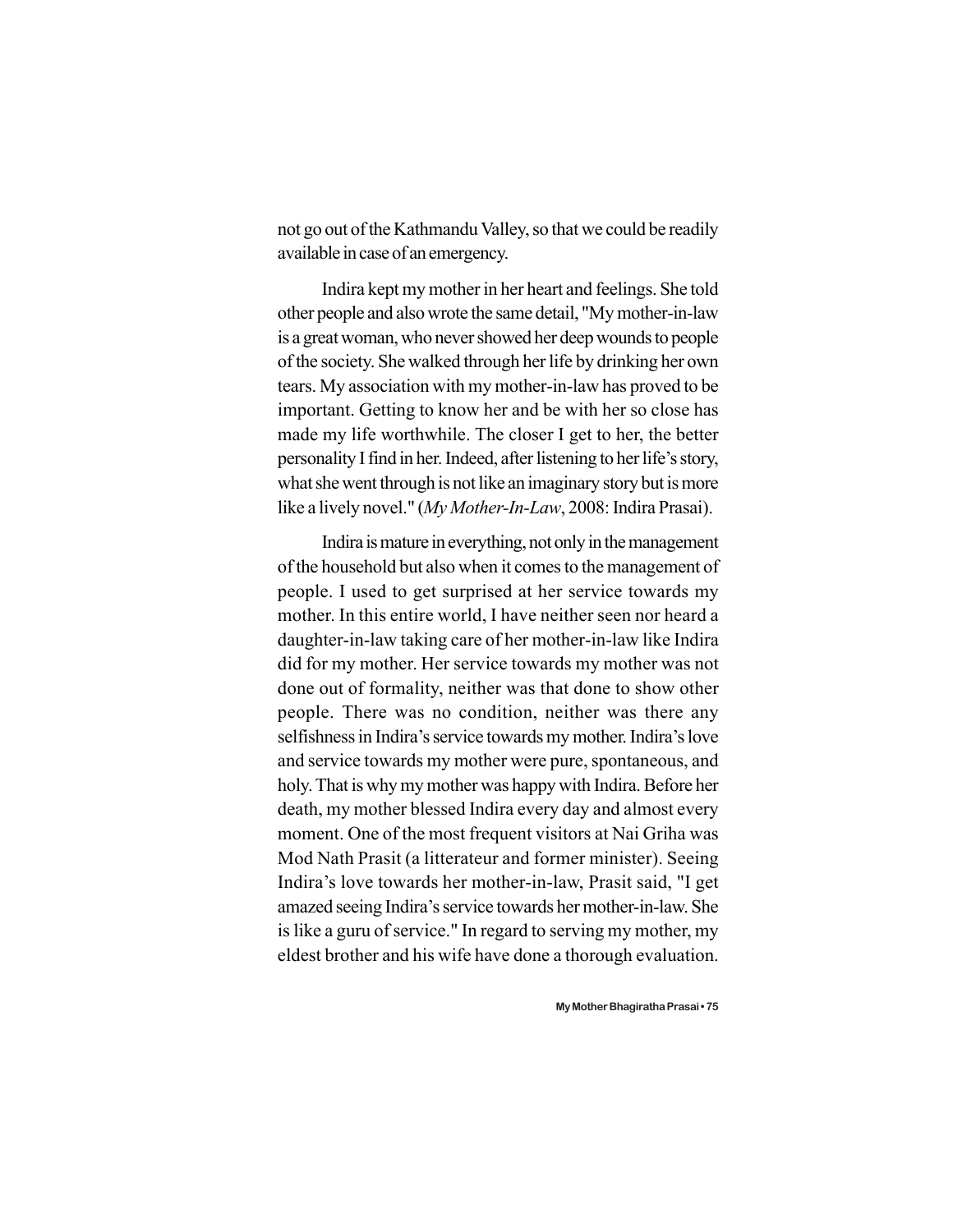Once my eldest brother and his wife came to Nai Griha to see my mother, and she told them, "Take me with you to Jhapa; I want to see Jhapa." Then my eldest brother and his wife politely said, "We cannot take care of you as much as Indira is doing here. It would be best if you do not go anywhere. You are living in a paradise. We are happy to see you here like this."

My mother was proud of Indira. She loved Indira's public speeches. If she came to know that Indira was going to give a speech, she would say, "Take me with you to that place." While Indira was delivering her speech, my mother would tell people beside her, "The one who is talking now is my daughter-in-law!" My mother often praised Indira and said, "My daughter-in-law has a huge personality; she is a mighty lady. She is evidence that women can achieve anything. Indira was born as a female, but if given an opportunity, she can work more than a man. She is also a respected lady. She has been an advisor to the Government of Nepal. The respect and honor that she has garnered belong to the whole Prasai family too." My mother uttered her views and remarks regarding Indira by citing proverbs and verses. I reckon the degree of loving devotion that Indira showed to my mother was equal to my mother's blessing that she showered on Indira.

If I have to name a person who knows, respects, and understands my mother the most in this world, I would choose Indira's name with pride. She understood everything about my mother from inside to outside. When my mother was alive, Indira wanted to fulfill all her wishes. It seemed as if Indira's world was my mother; Indira served my mother to that extent. She was around my mother most of the time. After my mother's death, Indira expressed her goodwill and respect to my mother. Indira presented my mother as the epitome of a Nepalese woman of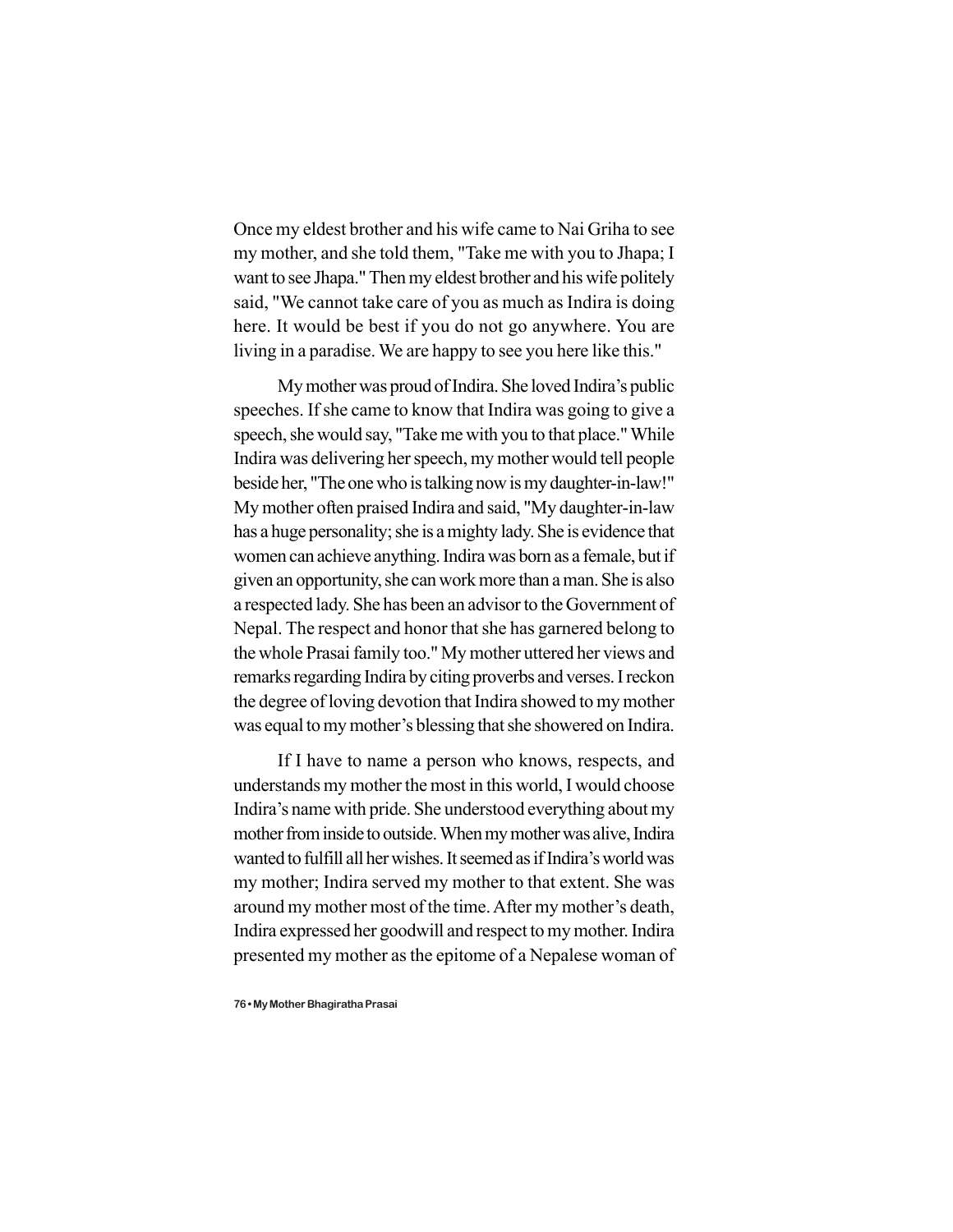her era and considered my mother as a role model. That is why, my mother often told about my wife Indira, "A daughter-in-law like Indira cannot be found in this whole wide world. When everyone disregarded me, Indira saved and protected me. She is not only my daughter-in-law but my mother too."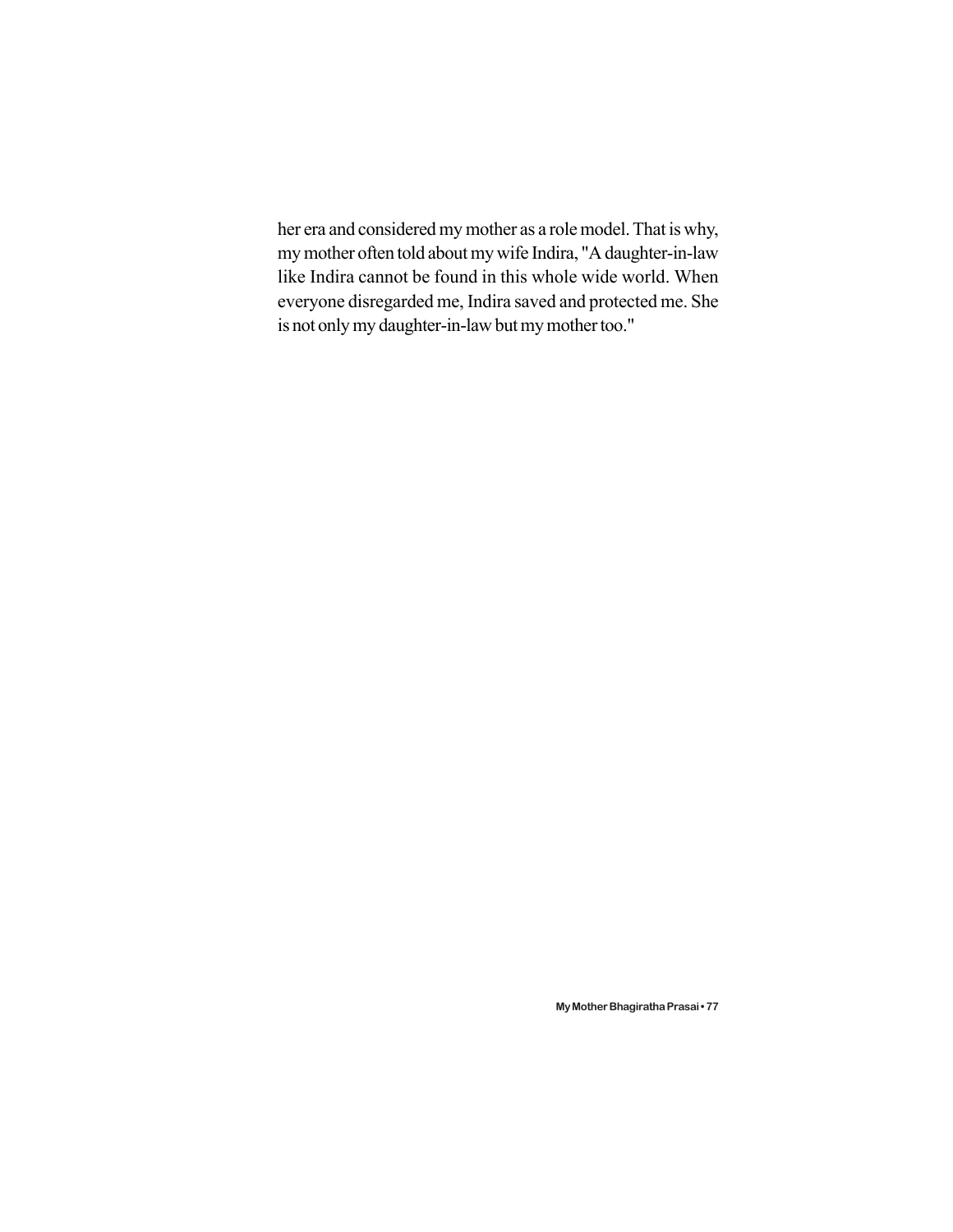## **My Mother and Kanchanjunga's Dedication to Her**

We five sons addressed my mother as Aama whereas her daughters-in-law and grandchildren called her Mata. My son Dr. Kanchanjunga Prasai was obedient and devoted to my mother. Whenever he entered home, he would look for his Mata first. During school vacations, he would go to Jhapa to spend time with his Mata. My mother also wanted to give him all the happiness during his stay. If my mother said something, that would become law for him. In this context, my mother performed Kanchanjunga's *Bratabandha* (a religious ceremony in which a male is offered to wear a sacred thread) in my absence.

My mother earnestly loved Kanchanjunga, and to the same extent, Kanchanjunga also loved his Mata. She frequently told, "Among all of my grandchildren, I love Kanchanjunga the most. Reciprocally, Kanchanjunga also loves me the most among all of my grandchildren. Those grandchildren whom I nurtured and cared for in Jhapa do not even inquire about me."

Kanchanjunga always appreciated the service that Indira and I rendered to my mother. During his academic vacations, Kanchanjunga did not want to leave my mother. That is why my mother was more attached to Nai Griha. She stayed in Nai Griha for twelve years. We did not take any kind of ancestral property, yet we supported my mother physically, mentally, and financially.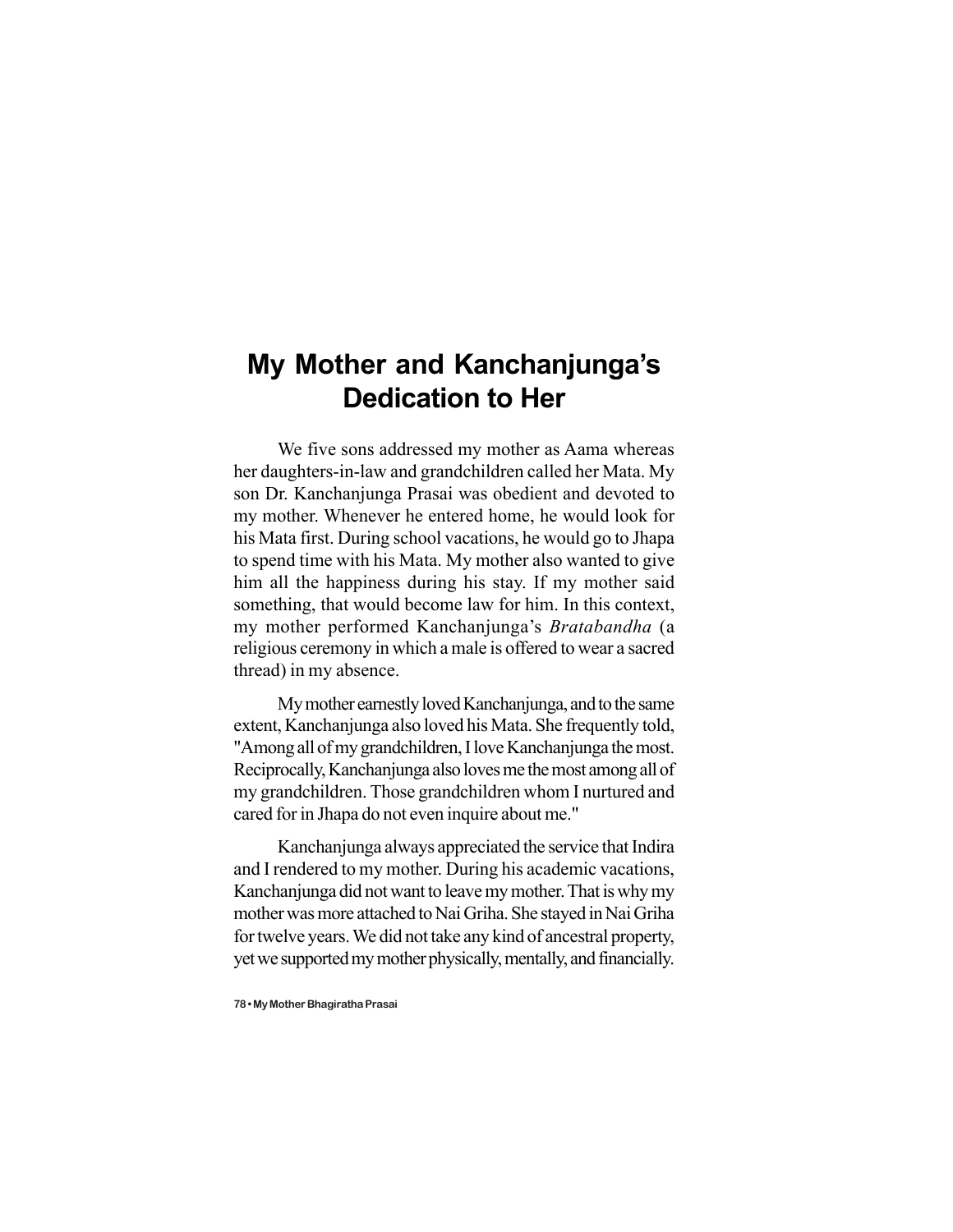We were financially weak during that period and our household situation was weak; however, no matter what we provided the best we could to our family. Neither did we complain to the heirs of the ancestral property, nor did we demand that they should do this or that. My wife and son never expected anything from anyone; neither did they show any kind of greed. My son praises me for not taking ancestral property. Regarding this, my motherin-law, Durga Devi Nepal, also praises me. She sometimes questioned her sons, daughters-in-law, and daughters: "Without taking any ancestral property, what is the name of the person who is devoted to his mother and takes care of his mother?" Whatever answers came from whomever, my mother-in-law would reply with pride – "it is Narendra Raj Prasai!"

When my mother was in Kathmandu, Kanchanjunga would bring gifts like a shawl, shoes, etc., for her from abroad during his academic vacations. He never came empty-handed. Every evening he would apply oil on his Mata's feet and massaged to make them strong and supple. He also arranged his Mata's bed for her to sleep. That is why his Mata always looked for and inquired about him. Towards the end of her life too, his Mata kept on looking for Kanchanjunga. When visitors came to our home, she, in her half-consciousness inquired, "Did Kanchanjunga come?" One day Sandesh (youngest son of my eldest brother) came from Norway. He came with a gift to see my mother at Nai Griha and she asked in almost an unconscious state, "Are you Kanchanjunga?" He said, "No," and identified himself as Sandesh. Even though he was not Kanchanjunga, my mother was still happy knowing Sandesh came to visit her because she loved Sandesh more among other grandchildren.

My mother used to worry about me. She often used to tell me that her end was approaching. In this matter, my mother and

 $\bullet$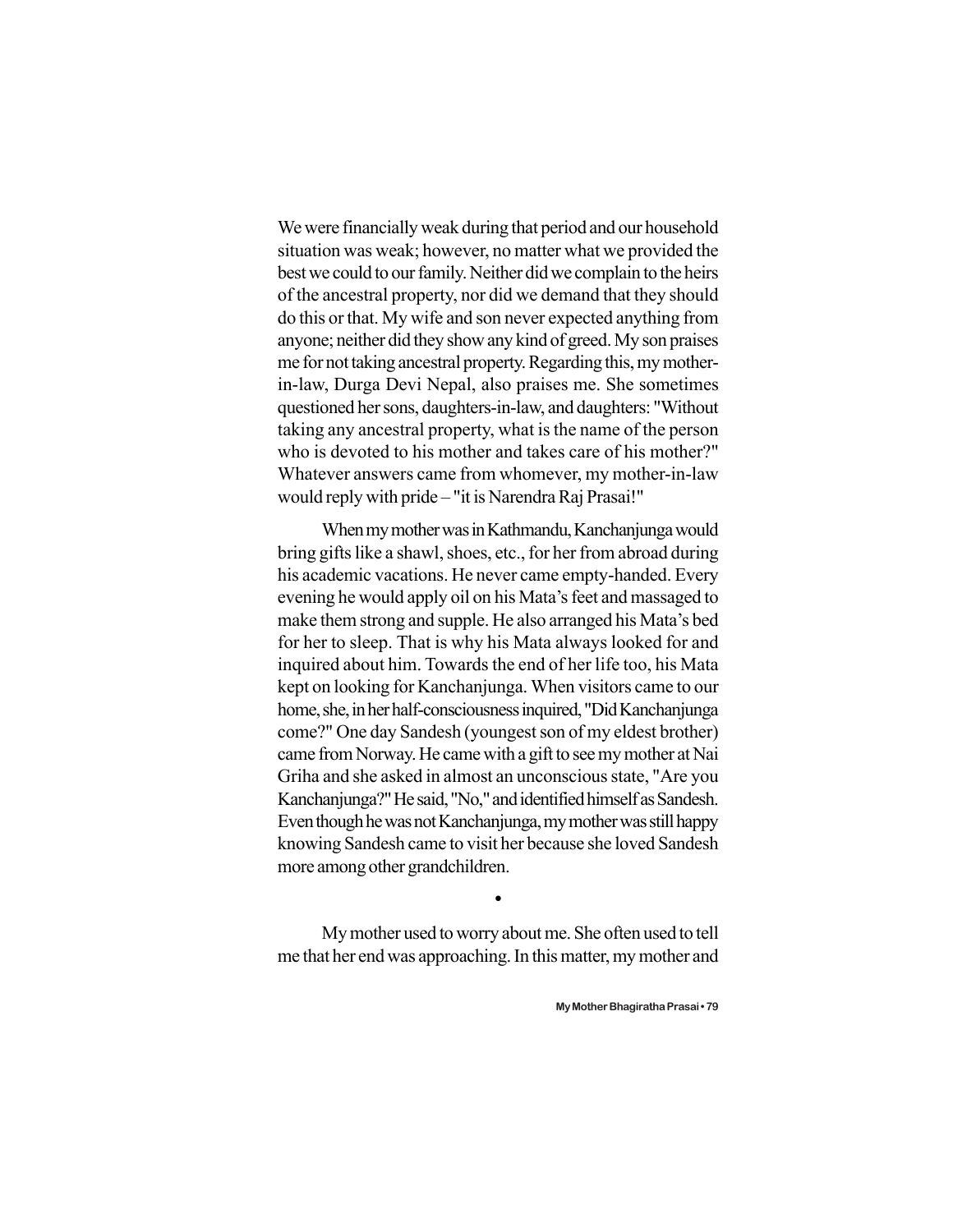I used to have discussions and arguments. At that time, Indira would listen to our conversations and transcribed it in her book:

"After my death, you will need money for my funeral rites. How will you manage, my son? That time you all brothers work in harmony, ok?" My mother-in-law often told Narendra.

"Mother, you just stay quiet; why are you talking about death?" Narendra answered his mother in an angry tone, as he could not imagine his mother's death.

"No son, do not be angry. All humans have to die one day," his mother told him politely.

"See mother, no one knows about life and death. If I die before you, then the circumstances will be different. But if you die before me, then, I will somehow manage the expenses. I will not ask my brothers." Narendra often vowed in front of his mother.

"You and Bharat did not claim or ask for the ancestral property. You were alone when you left us and did not show any kind of greed. How can you do my funeral rites alone, you say, my son?" My mother-in-law asked him again in an anxious tone.

"Mother! Do not worry! In these many years, I did not ask anyone's help for your treatment. I did not show my agony to anyone. It is not necessary that only those children who take ancestral property have to take care of their mother. Mother, this also relates to one's faith and devotion. You are my Goddess. We do not keep accounts for the service that we offer to Gods," Narendra assured his mother. After listening to him, my mother-in-law's face glowed with joy.

"It was Narendra's duty to assure his mother. However, for a person without a solid income source, it was not an ordinary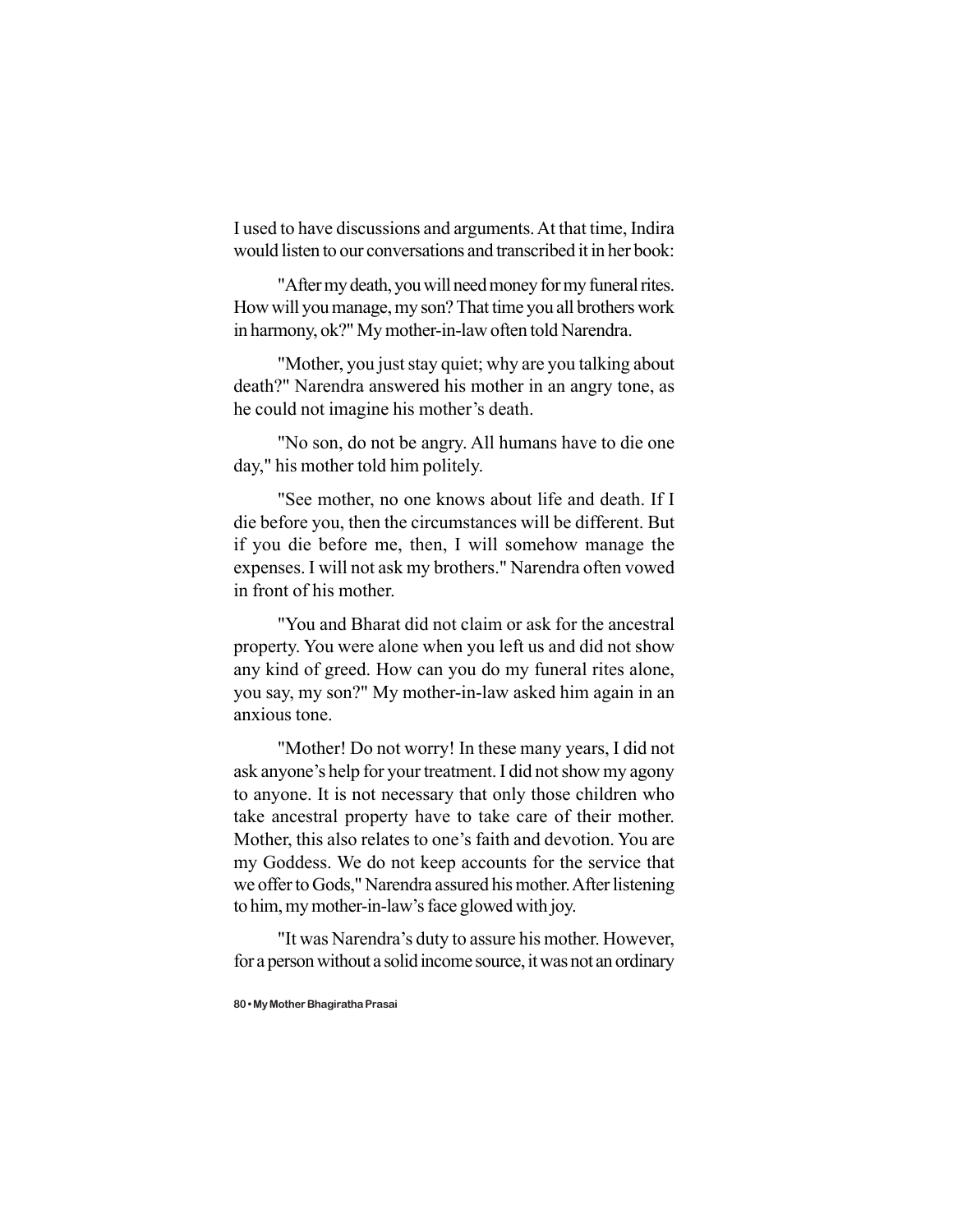or a simple matter to arrange money, in a large sum, all at once. That is why, sometimes, Narendra got anxious about a potential accident or sudden demise of his mother and the inevitable financial predicament that might follow."

"It is okay, let us see, my mother's blessing is with me. Let us see what is God's plan." There was no option for Narendra than to let go of that kind of anxiety. But God was looking after us because during that period Kanchanjunga got a scholarship for a doctorate from Louisiana State University Health Sciences Center-Shreveport, USA." (*Bhagiratha Prasai's Liberation*, 2012: Indira Prasai).

 $\bullet$ 

While Kanchanjunga was studying in the United States, he used to talk to his Mata almost every day through Skype. Later when his Mata was in half-consciousness, he would see her via Skype. In the end, when his Mata left her physical body, he saw her last appearance through Skype. After my mother passed away, Kanchanjunga maintained necessary cleanliness for thirteen days according to the advice from my wife and me.

Kanchanjunga knew that I did not have enough money to perform my mother's funeral rites. "Father, please do not worry about Mata's *karma kanda* (prescribed rites and rituals after death), I will take care of all the expenses," said griefstricken Kanchanjunga while talking to me over Skype. "I will also take care of expenses for *purana* (Sanskrit compendia of myth and ritual lore) done in Mata's name," assured mourning Kanchanjunga.

Kanchanjunga had reached America six months before the death of his Mata. At that time, he was crawling as a new Ph.D. student and saved some money out of the stipend that he received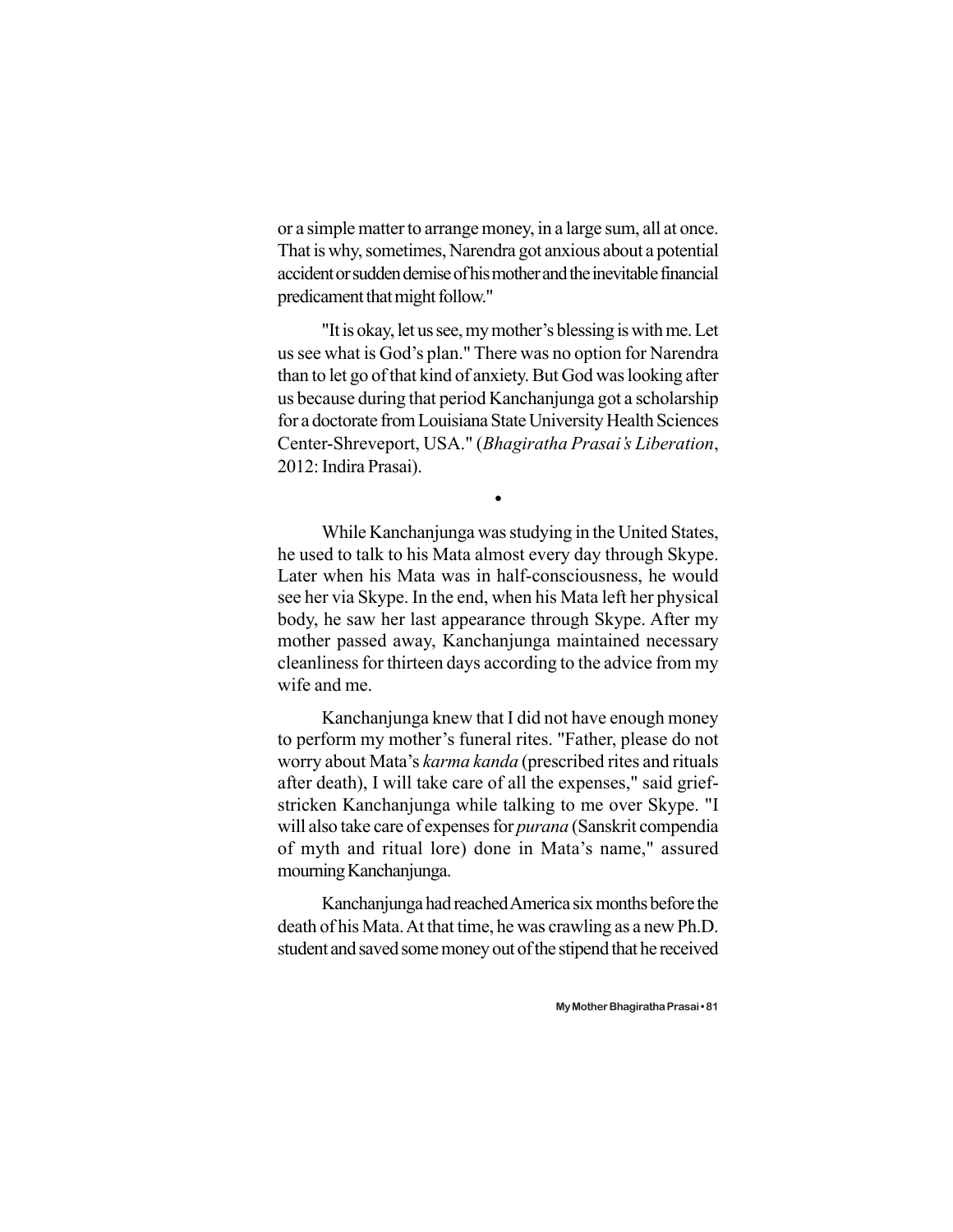from the university. Despite that, he showed his devotion and said, "I am also my Mata's grandson. That is why I also have the responsibility and duty towards her. So, I will bear all funeral expenses including karma kanda and purana. You need not take money from any of your brothers." Our son's thought seemed reasonable to Indira and me, so I passed the same message to my brothers. They were delighted to hear the message. Accordingly, Kanchanjunga sent money for all the rituals related to his Mata's death.

Kanchanjunga was not only attached to his Mata when she was alive. After her death too, he has been constantly showing his devotion towards her. He remembers her every day, bows his head in front of her pictures, gets her blessing, and then only starts his day.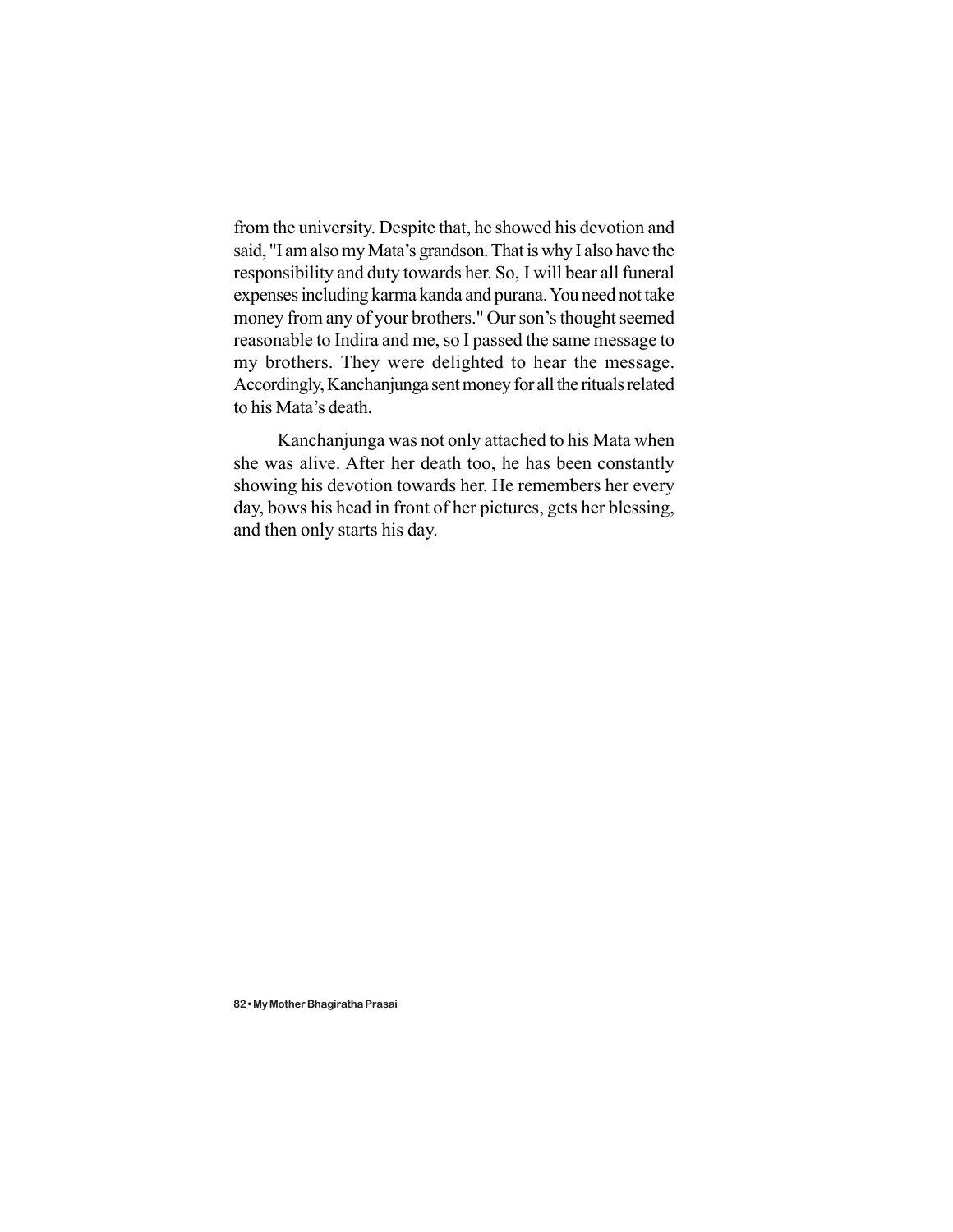## **My Mother's Last Breath**

Throughout her life, my mother went through physical, mental, and social struggles. Towards the end of her life, she said, "You can completely know a person only at the end of your life." After becoming old, she was compelled to leave the heavenly abode that she created from scratch. She had a deep pain in her heart because of those people who forced her to leave. After noticing her tears for days and nights, I asked myself, "Why, for what reasons, humans reproduce offspring?" My brothers always behaved as if I was the only son who was supposed to take care of my mother. Nobody had to spend a single penny in my mother's name. Yet, it would have been nice if her children had showed some kind of interest in her. Her children for whom she sacrificed her entire life were least concerned about her. How much would that have pierced her heart? How much would that invisible wound have burnt from inside? How much pain would she have endured because of her indifferent children? All these questions burnt and pained my heart. If anyone were in my shoes, that person would feel similar pain.

I never felt bad that I had to take care of my mother; I was just annoyed about the indifferent mentality of her biological children towards her. My mother singlehandedly managed to run the entire family since she was forty-four years old. Sometimes she cried, sometimes she slept with an empty stomach, and sometimes she became restless, but for the sake of her children,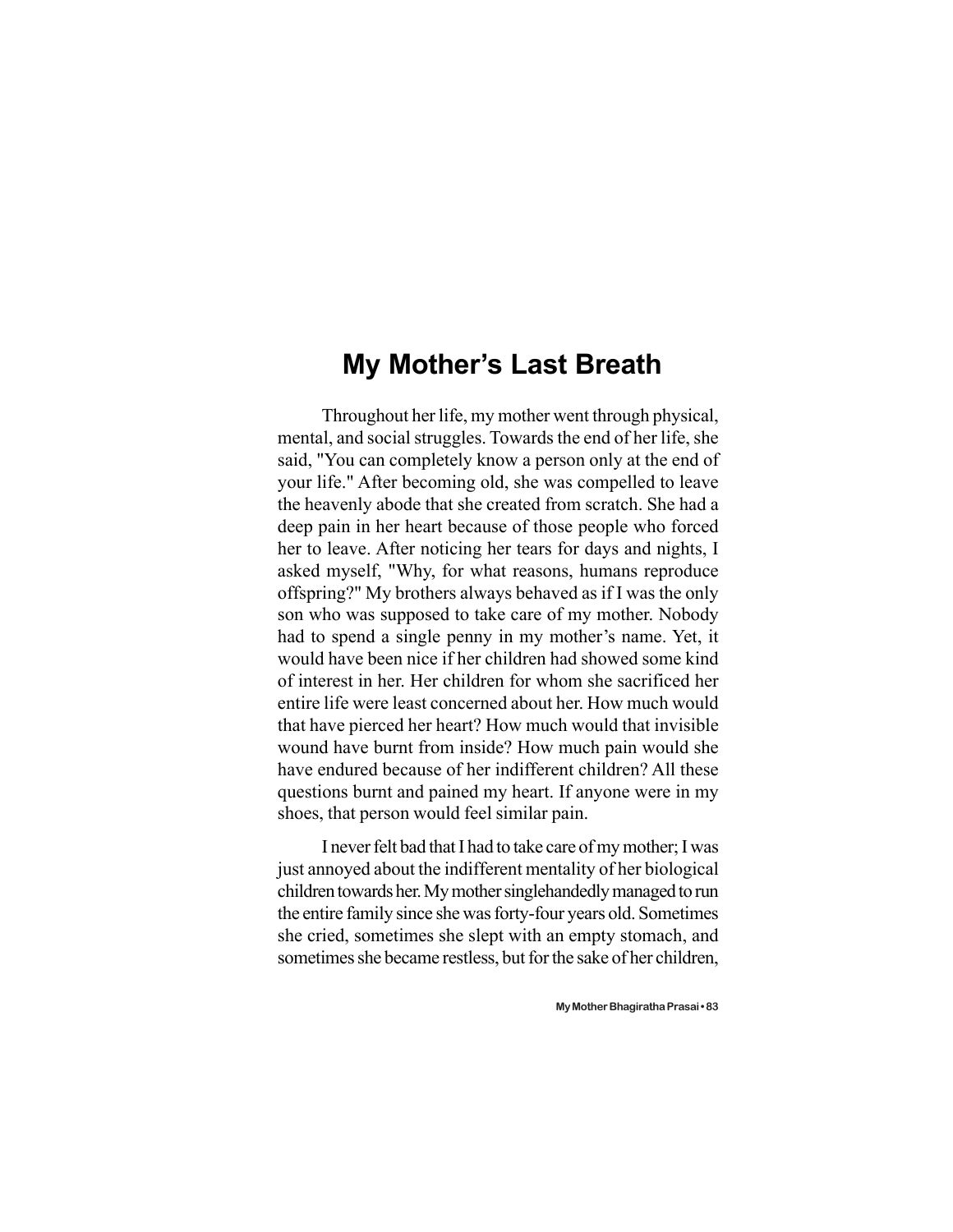she never became a victim of despair. Her motto was, "My children should lead a good life." She endured numerous pains and sacrificed her whole life for the sake of her children. How much pain would she have experienced when, even on her deathbed, her children disregarded her? During those days my mother said, "They took everything from me. Now I am like a dry river. That is why everyone is disregarding me. If you were not there for me, they would have thrown me on a roadside eons ago."

As time passed, my mother gradually became weak and later on, she became bedridden. During the winter season, my mother loved to bask in the sun and stay on the roof floor. But on December 9, 2011, my mother could not walk after basking and go down to her room. That day, her brother's son, Prof. Dr. Ram Prasad Upreti, carried her on his back to her room. From that day onward, my mother lay on her bed and she never saw the sky again.

My mother's physical condition was getting worse. For one and a half months, my mother could not move from her bed. I frequently informed my siblings in Jhapa about my mother's condition. But they did not care and I felt as if they were taking my words from one ear and throwing them out from the other. They did not even call once during her critical condition. Instead, I used to call them from Kathmandu. I knew that showing my pain to people in Jhapa was like pouring water in dry sand.

My mother had started getting bedsores, on which Indira applied dressings every day. I could not see that condition, so I used to come out of the room and cry. Looking at that dreadful state of my mother, one day I prayed to God, "Dear God, please take my mother with you, I cannot see her in this pain!" The next day, on January 27, 2012, I talked to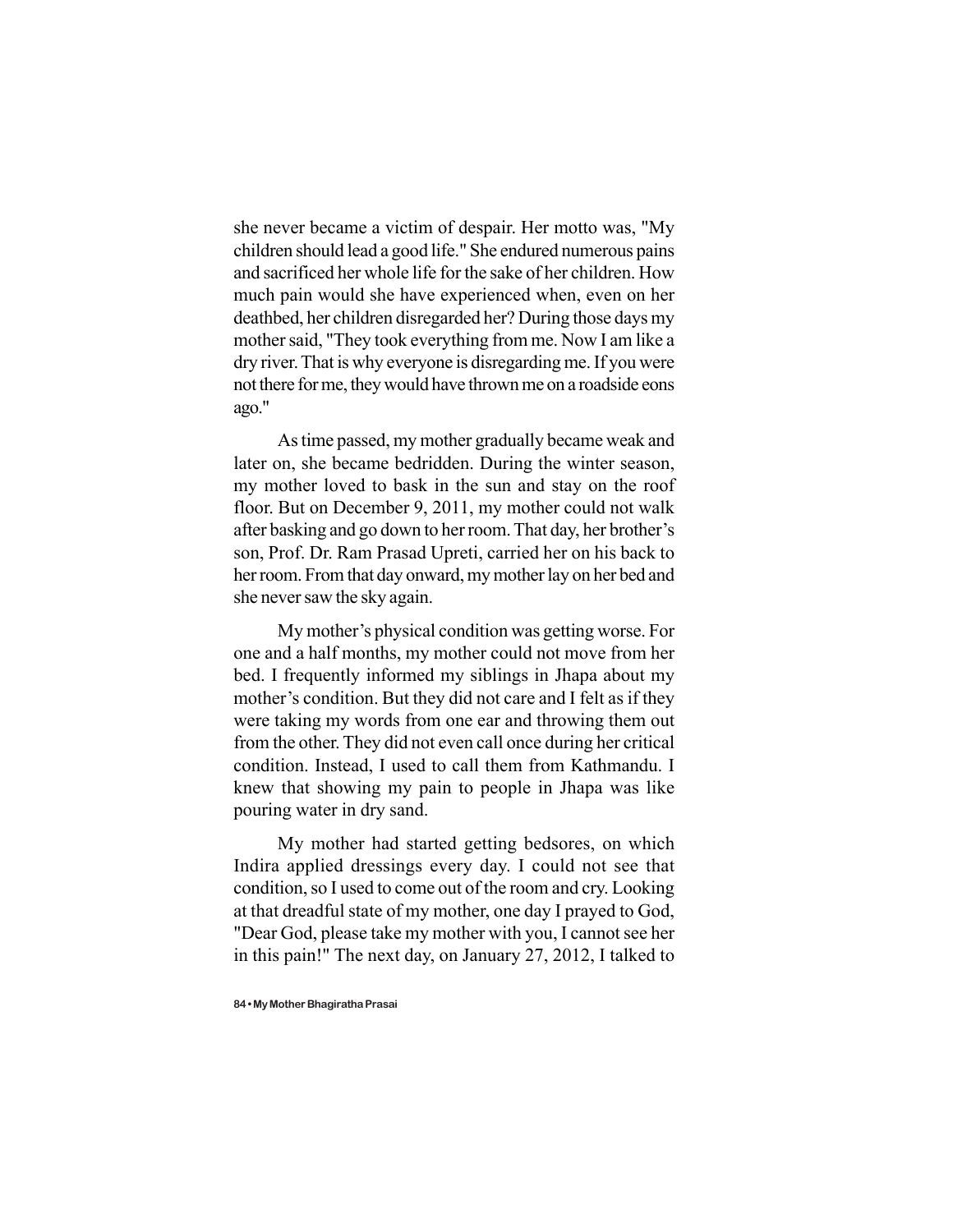Kanchanjunga over Skype and told him, "Son, it has been extremely difficult for me to see my mother in that condition, so I have asked God to take her." Moments before I finished that conversation, Kanchanjunga started crying in the US and my wife started crying here. That day, I also cried a lot.

On the day of *Saraswati Puja* (a day dedicated to worship Saraswati, the Goddess of learning and arts) in 2012, early in the morning, as usual, I bowed and touched my mother's feet with my head to receive her blessing. She was sleeping on her bed. She was restless, so we knew that she was having difficulty. Indira started rubbing her chest slowly. My mother was sleeping on one side of her body. I put my hands below and above her cheeks. At that time, I kissed her on her cheek for the last time. I, then, cried and told Indira: "Mother has passed away, Indira!" At the age of ninety-three, my mother finally mingled with the universe.

I lost my mother. In that pain, I became restless and cried. For some time we both cried. But we had to go about duty according to our culture and tradition. So, we needed to be calm. According to Hindu religion, we cannot keep a corpse inside a room. So, we stood up, Indira went to our verandah and placed a mat for my mother. Then I carried my mother's body and kept her on the mat.

I believe my mother was an image of Goddess Saraswati. That is why in spite of so much pain she found herself in, she waited till Saraswati Puja to breathe her last breath. And when that time arrived, she passed away so easily. The day was January 28, 2012 Saraswati Puja at 8 AM. Another reason why I call her an image of Goddess Saraswati is that even though she was illiterate or deprived of formal education, she was actively engaged in promoting education among young children in her village.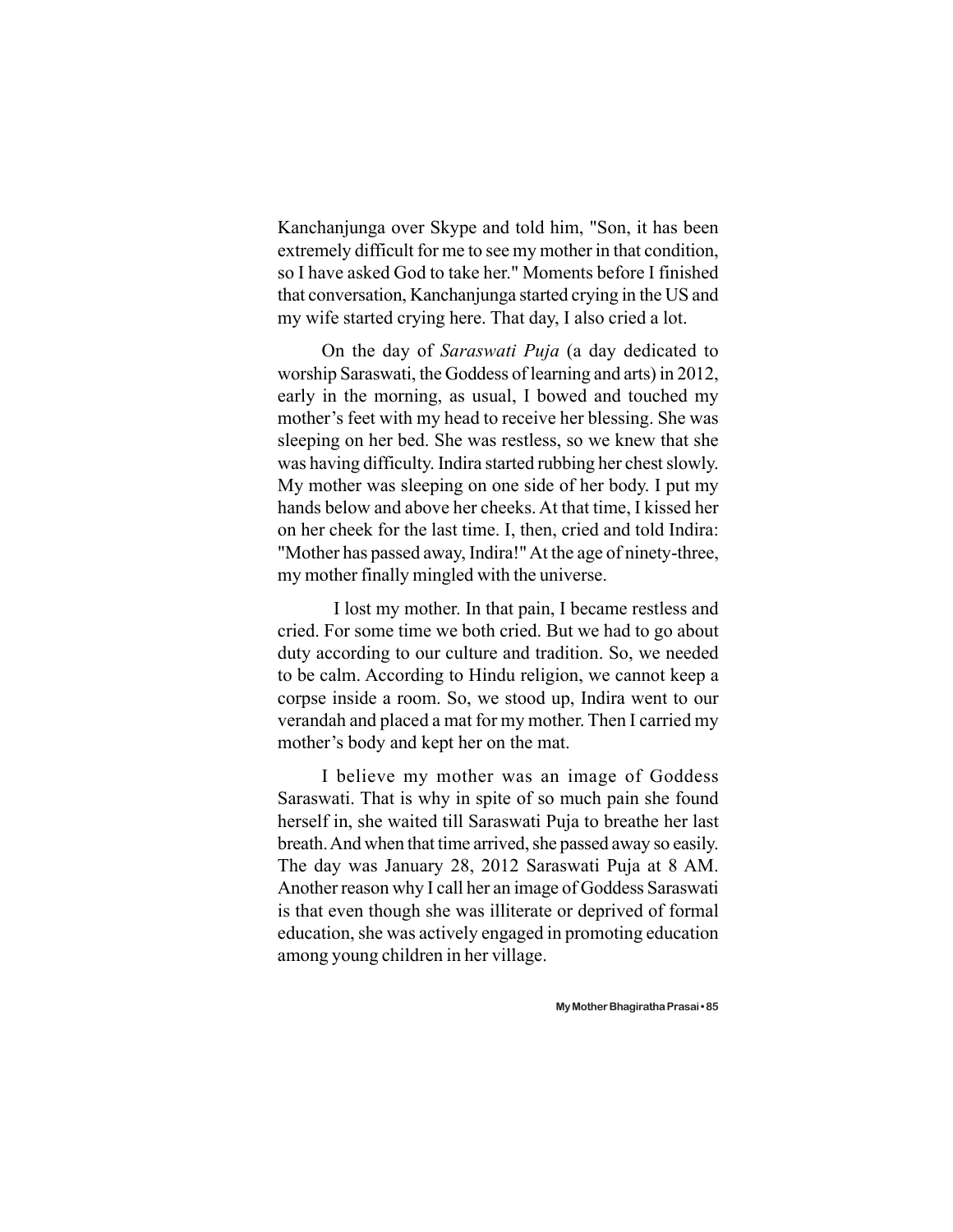Because of heavy fog, for some days, the airport in Jhapa was not operational. But on January 28, the sun shone and the weather became fair, so normal service of the airport resumed. My eldest brother, along with my youngest brother and sister Nira, reached Kathmandu by air before the evening. We started my mother's last journey from Nai Griha after knowing that their flight took off from Jhapa to Kathmandu.

At that time, Madan Das Shrestha (my friend), Jaya Prasai (my relative), and Laxmi Prasad Prasai (my stepbrother) helped in arranging my mother's last journey. We took my mother's body to *Aryaghat* (a raised platform beside a river where a funeral rite is performed). We saw at Aryaghat, the funeral pyre for my mother had been arranged on the north side (i.e., number one funeral pyre) by Pasupati Development Fund's officials Narottam Vaidya and Shila Panta.

After placing my mother's body on the funeral pyre, my eldest brother Bishnu offered funeral fire to my mother. My material relationship with my mother thus ended at Aryaghat. The fire that was burning my mother's body was burning my heart too. However, the fire could not dry my tears. The more the fire blazed, the more tears dropped from my eyes.

Narottam Vaidya and Shila Panta did not charge any money related to the funeral service. Indira went a couple of times to pay for the charge but the accountants of Pasupati Development Fund refused to take. Vaidya and Panta told us not to talk further about that matter. That is why we did not have to pay for my mother's cremation ritual.

After the cremation, we returned to Nai Griha at about 8 PM. When we arrived, AIGP (Assistant Inspector General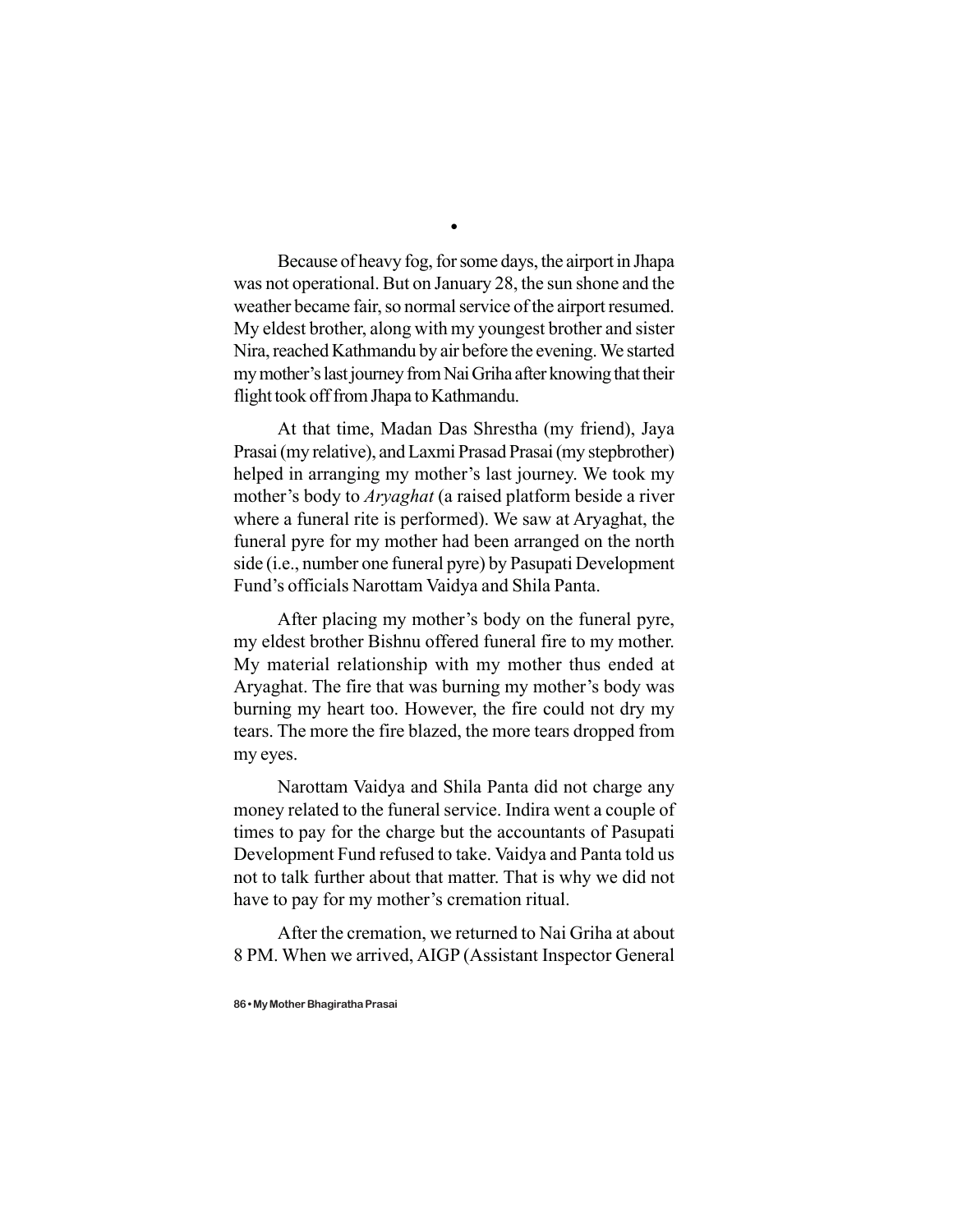of Police) Bhishma Prasai had already arranged a tent in the courtyard of Nai Griha. He also arranged about two-dozen blankets for sitting and sleeping purposes.

My eldest brother Bishnu, elder brother Bharat, youngest brother Ganga and I performed *kriya* (the funeral rites observed during the first thirteen days of someone's death) at Nai Griha. At that time, sister Nira, sister-in-law Rupa and my wife Indira also performed *kriya* with us.

I do not know what relationship my mother had with Sumi Chaudhari (our maid) in her past life; she continuously served my mother for the last six years of her life. In the end also, after my mother passed away, Sumi stayed pure, observed mourning procedures, and performed all rituals that she could.

During those thirteen days of *kriya*, people who helped us right from their hearts were Bishnu Prasad Prasai (a cousin), Toya Nath Odari (a son-in-law), Laxmi Apsara Pandey (a neighbor), and Madhav Nepal (a relative). During that time, Kirti Nidhi Bista (a politician and former prime minister) frequently came to Nai Griha in the mornings.

While performing my mother's *kriya*, there was an issue whether to listen the preaching of *garuda purana* (a Sanskrit compendium of mythos and ritual lore) or not. I, personally, did not believe in *garuda purana*, but sister Nira and sisterin-law Rupa insisted on listening to *garuda purana*. To talk over and decide this matter, I requested Dr. Devi Prasad Khanal (a Hindu priest) to come to Nai Griha. After Dr. Khanal arrived, we asked him questions, "Do we need to hear *garuda purana*? Will my mother's soul not get liberated if we do not do this? If we need to hear it, I do not have any objection." Then the priest noted my mother's date and time of death, made a horoscope out of it, and said, "For your mother, the preaching of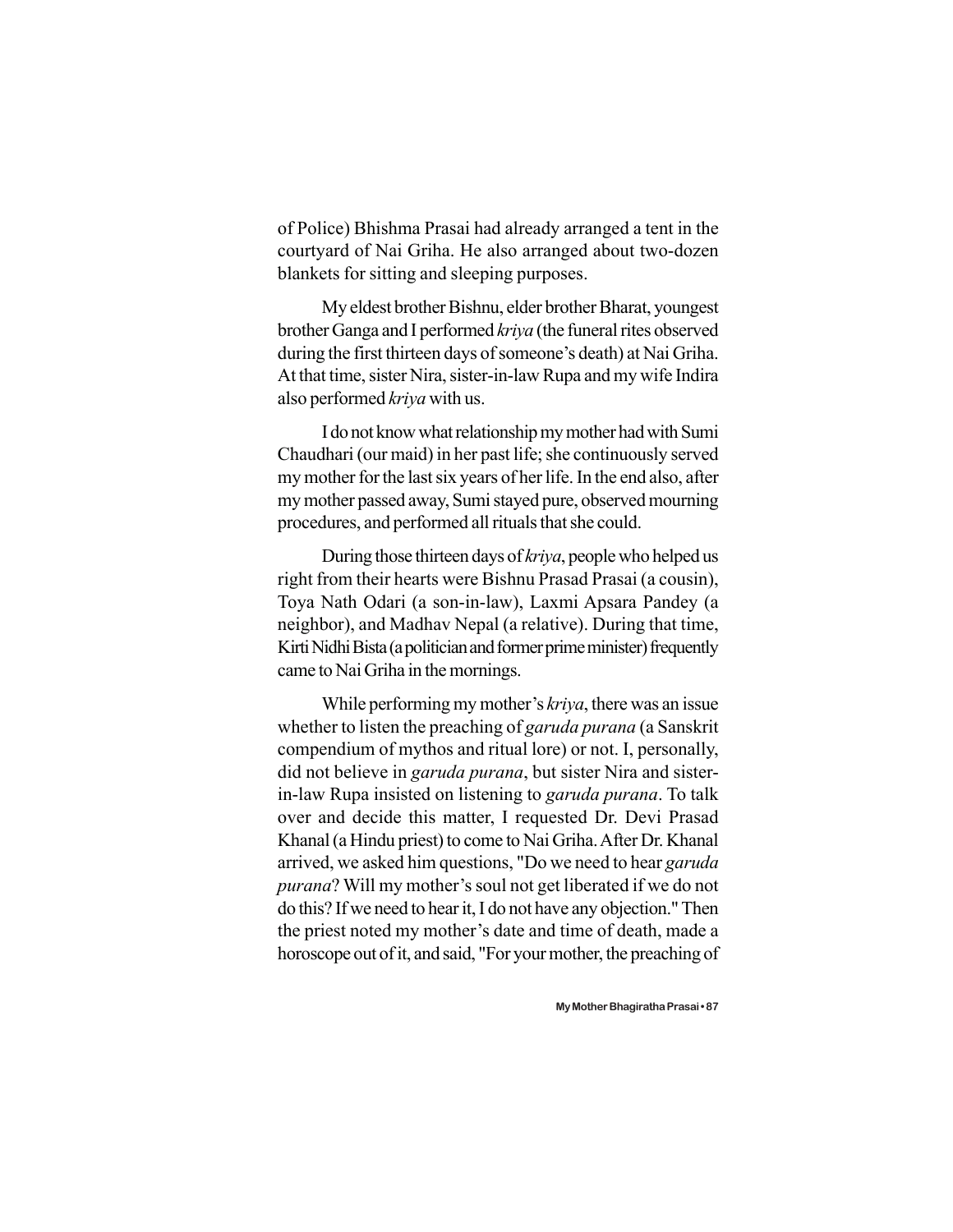*garuda purana* or any type of sacred pilgrimage is not necessary. For her, none of these are essential. She has received a holy death and not everyone can get as holy death as she has. During *Satya Yug* (the best or golden age of creation), saints would go into jungles, meditate for years and pray for such kind of death. Even then, not all of them could get death like this. We have to listen to *garuda purana* in cases like suicides, motor accidents, people who die in evil moments, or people who die in wrong places. *Garuda purana*, in such cases, redeems the spirit from the dead. Many people do not understand this and listen to *garuda purana*. I am not saying you cannot listen to it; it is up to you, not for your mother, but for your own satisfaction." (*Bhagiratha Prasai's Liberation*, 2012: Indira Prasai). We could not go against Dr. Khanal's opinion; we all accepted his logical argument and did not listen to *garuda purana*.

We performed my mother's rites for thirteen days the best we could. On the thirteenth day, instead of donating materials like beds, beddings, cupboards, and other commodities, we donated cash to a Brahmin according to his wish. Also, we gave clothes to the Brahmin and clothes and jewelry to his wife according to our capacity. We went on performing rites that we were supposed to do as per our culture. After one year of regular rites, we performed my mother's *barakhi* (funeral ceremony performed one year after the death of the person mourned). Apart from yearly *shraddha* (ceremony performed periodically in honor of a family ancestor), we did not have to perform any more rituals.

Till thirteen days after the death of my mother, my youngest brother Ganga cooked meals, washed dishes, and did other necessary functions for all of us. We were amazed by his 'exceptional' service. Seeing that, my eldest brother Bishnu told my elder brother Bharat and me: "Our youngest brother must be looking for some kind of opportunity, that is why, he is serving us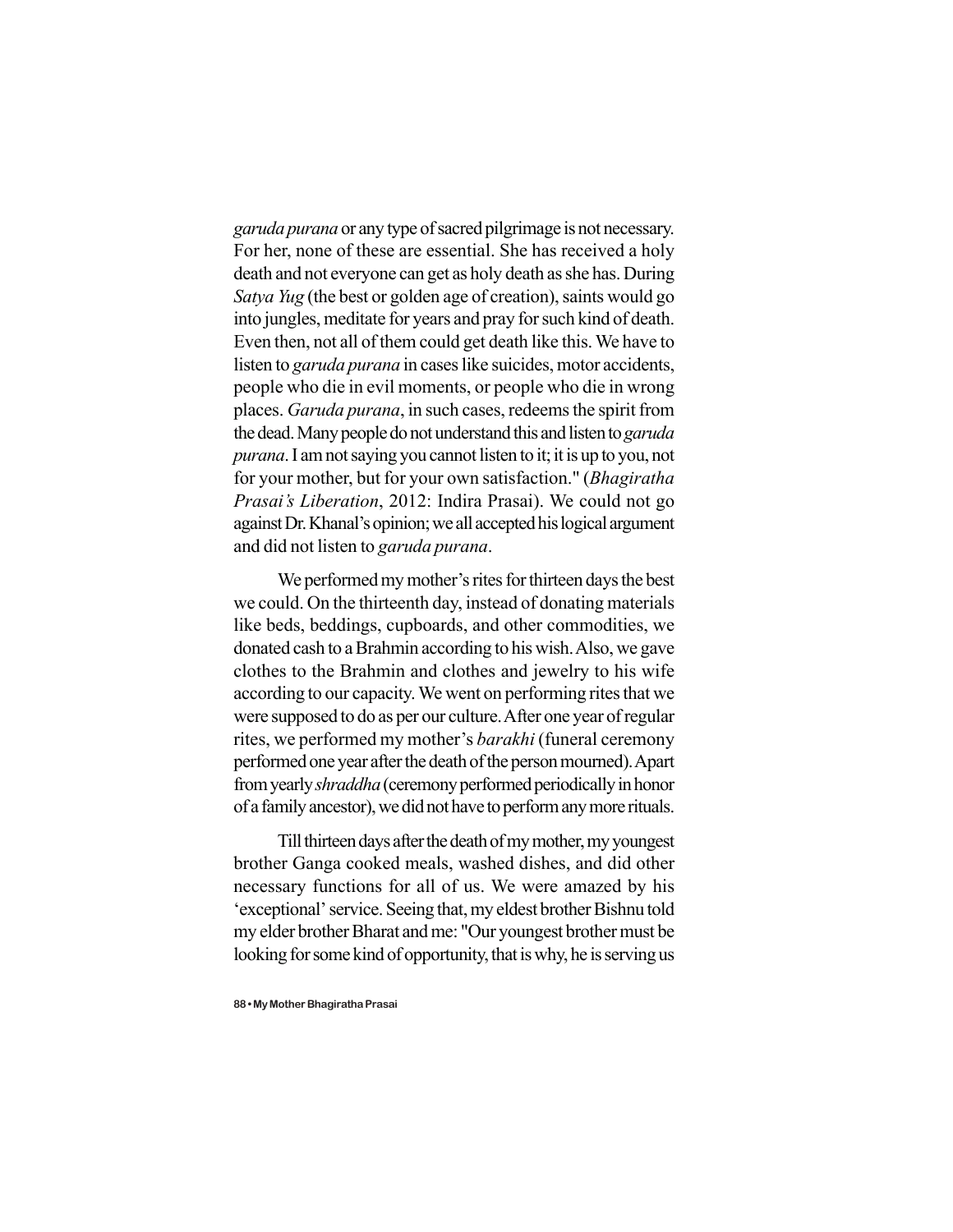so excessively." Later, I found the reason why our youngest brother was serving us like that. At the end of the thirteenth auspicious day of the funeral ceremony, Ganga took me to the roof floor of Nai Griha. He, then, took out a photocopy of a letter that I sent to him about 10 years ago and said, "I thought maybe you forgot what you said." Looking at his mentality, I collapsed within. Then I told him, "In the name of our mother, did I put any burden on my brothers? Did not your stomach become full after eating all our mother's property? Would our mother's jewelry go to her daughters, nieces, and others who incessantly served her or would you get them? You deceived our mother and took everything away including her jewelry. Writing to you the letter and assuring you that you would get the jewelry after our mother's death was the only way to get the jewelry back from you." Then, after my mother's *barakhi*, I distributed all my mother's jewelry to her caregivers as mentioned above; I did not keep even a bit for myself.

My mother's physical body mingled with the universe but my devotion to my mother is eternal. Every moment my mother smiles in my heart, she cries and she whispers. My mother was like the sky who always sacrificed herself for her children. That great mother's name is Bhagiratha Prasai and I am proud that I am one of her children. Because of my mother's strong leadership, I am standing firm and strong on this earth today. During my adolescence, I read this somewhere, "If I read the best book in this world, then that is my mother." True, I have not read any better books than my mother. In fact, after reading that book, I have been able to stand on this earth.

 $\bullet$ 

 $\bullet$